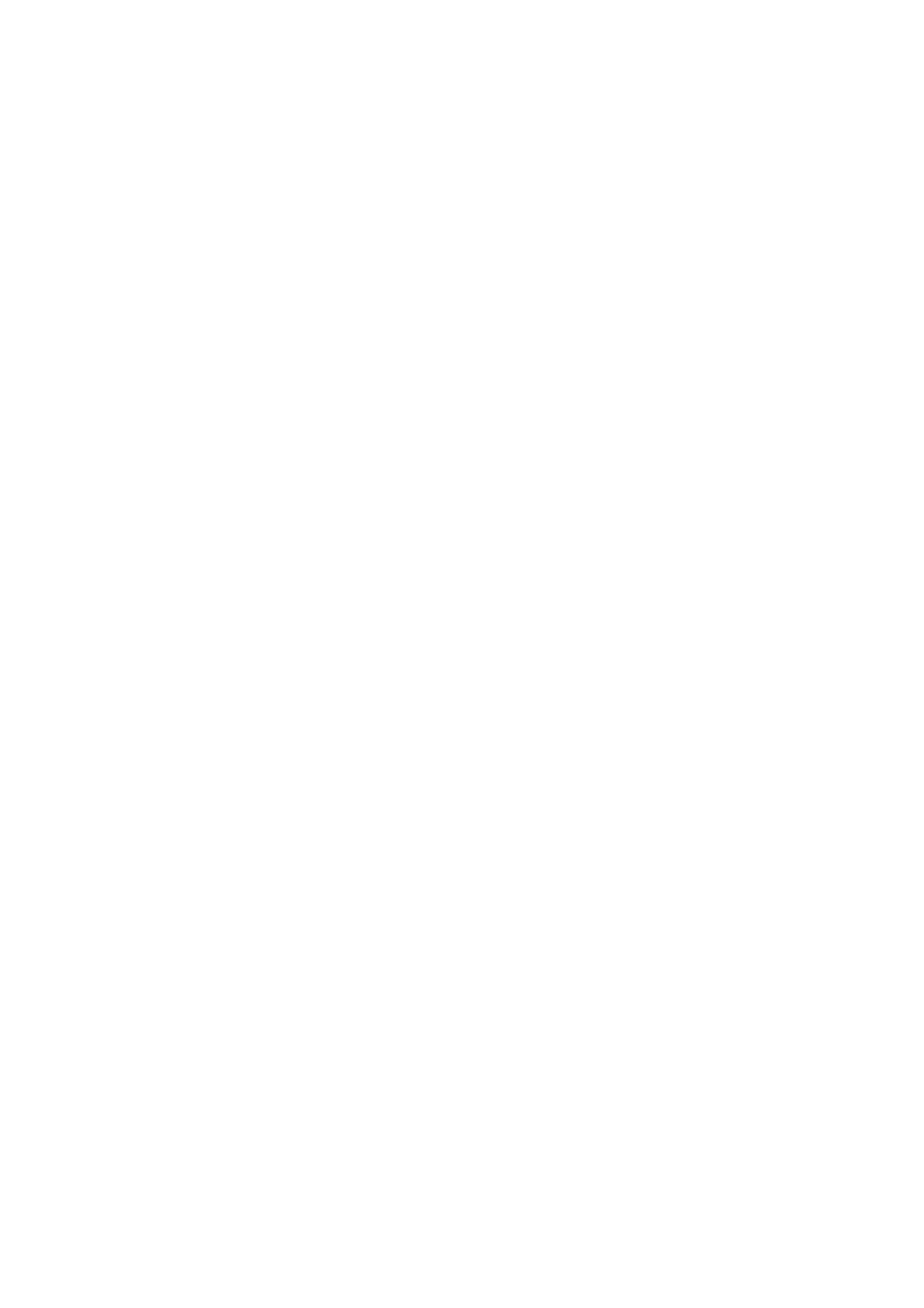Western Australia

# University of Western Australia Act 1911

# **Contents**

# Part 1 — Preliminary

| 1.       | Short title                                                                                | $\overline{c}$ |
|----------|--------------------------------------------------------------------------------------------|----------------|
| 2.       | Terms used                                                                                 | 2              |
|          | Part 2 – Establishment of the<br>University                                                |                |
| 3.<br>4. | The University of Western Australia<br>University to consist of Senate, Convocation, staff | 4              |
|          | and students                                                                               | 4              |
| 5.       | Senate is governing authority                                                              | 4              |
| 6.       | University is a body corporate                                                             | 4              |
|          | Part 3 — Visitor                                                                           |                |
| 7.       | Governor is the Visitor                                                                    | 5              |
|          |                                                                                            |                |
|          | Part 4 – Senate, officers and                                                              |                |
|          | Convocation                                                                                |                |
|          | Division 1 — Senate                                                                        |                |
| 8.       | <b>Members</b>                                                                             | 6              |
| 9A.      | <b>Nominations Committee</b>                                                               | $\overline{7}$ |
| 9.       | Terms of members                                                                           | 8              |
| 10.      | Duties of members (Sch. 1 Div. 1)                                                          | 9              |
| 11.      | People disqualified from being Chancellor,                                                 |                |
|          | Pro-Chancellor or Senate member                                                            | 9              |
| 11A.     | Removal of members for breach of certain duties                                            |                |
| 11B.     | and suspension pending removal<br>Remuneration and allowances for Senate members           | 10<br>12       |

As at 01 Oct 2017 Version 05-g0-03 page i Published on www.legislation.wa.gov.au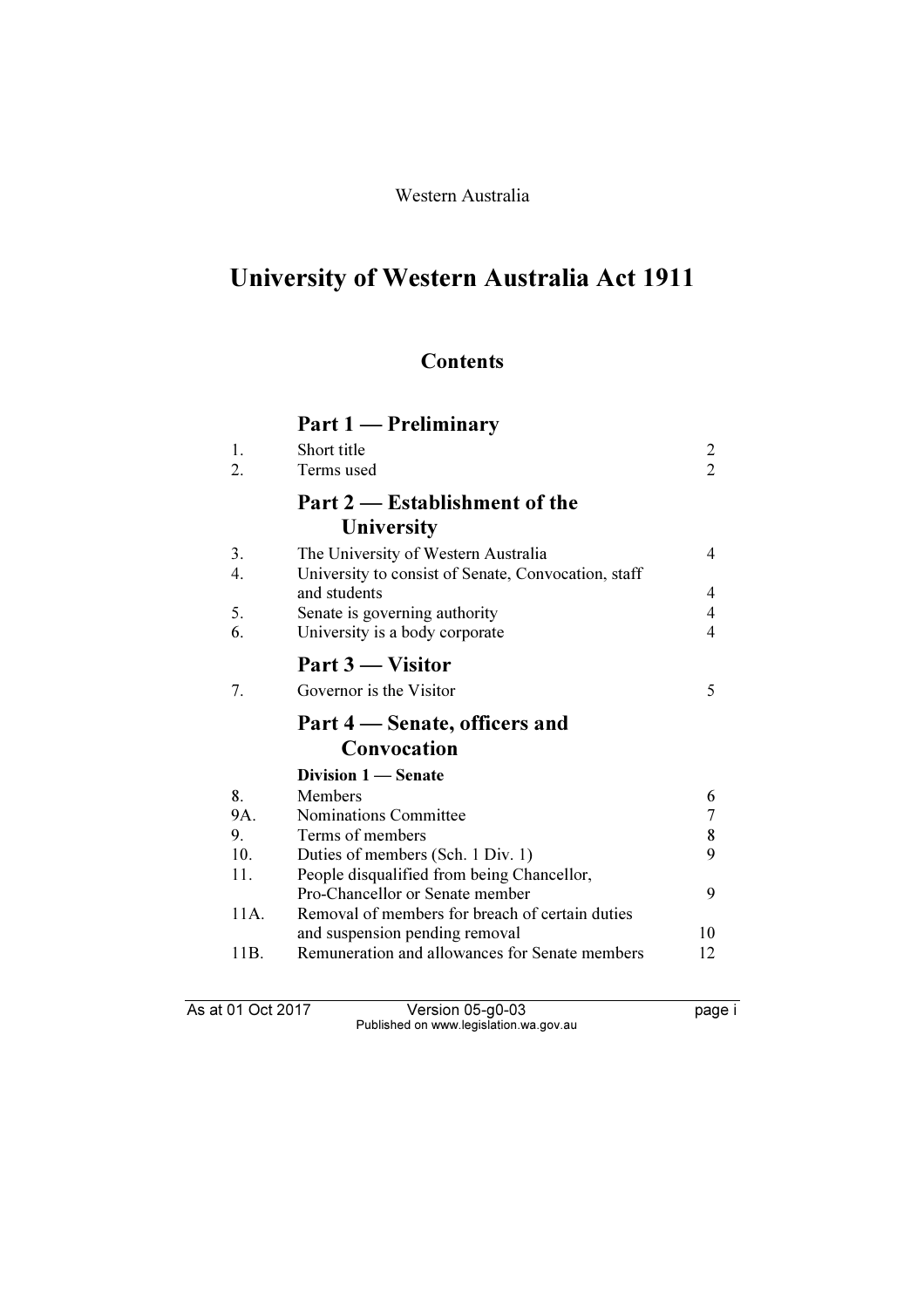#### **Contents**

|       | Division 2 — Chancellor and Pro-Chancellor        |    |
|-------|---------------------------------------------------|----|
| 12.   | Chancellor                                        | 12 |
| 12A.  | Pro-Chancellor                                    | 13 |
|       | Division 3 - Powers of Senate                     |    |
| 13.   | Appointment of officers and management of affairs | 13 |
| 14.   | Control and management of property                | 14 |
| 14A.  | Sale of endowment land                            | 14 |
| 15.   | Leasing University lands                          | 15 |
| 15A.  | Trust moneys not immediately required may be      |    |
|       | used to erect buildings etc.                      | 15 |
| 15B.  | Borrowing and other ways of raising money         | 17 |
| 15C.  | Notice of borrowing                               | 18 |
| 15D.  | Guarantees                                        | 18 |
| 15E.  | Charges for guarantee                             | 19 |
| 15F.  | Power of University to provide residential        |    |
|       | accommodation for staff and students              | 20 |
| 16.   | Disposal of property acquired by gift etc.        | 20 |
| 16AA. | Authorised persons                                | 20 |
| 16A.  | By-laws regulating use etc. of University lands   | 21 |
| 16B.  | Approval, publication, disallowance and proof of  |    |
|       | by-laws                                           | 26 |
| 16C.  | Penalties                                         | 27 |
| 16D.  | By-laws to be made readily available to public    | 27 |
| 16E.  | Regulations                                       | 28 |
| 16EA. | Relief of Senate members from liability           | 28 |
| 16F.  | Certain certificates of Chancellor etc. to be     |    |
|       | prima facie evidence                              | 29 |
| 16G.  | Delegation by Senate                              | 29 |
|       | Division 4 – Convocation                          |    |
| 17.   | Members                                           | 30 |
| 18A.  | <b>Functions of Convocation</b>                   | 31 |
| 18.   | Warden                                            | 31 |
|       | Division 5 — Vacancies                            |    |
| 19.   | Resignation                                       | 31 |
| 20.   | Vacation of Senate office                         | 32 |
| 22.   | Casual vacancies                                  | 32 |
| 23.   | Reappointment                                     | 32 |
|       | Division 6 — Proceedings                          |    |
| 23A.  | Chair of Senate                                   | 32 |
|       |                                                   |    |

page ii Version 05-g0-03 As at 01 Oct 2017 Published on www.legislation.wa.gov.au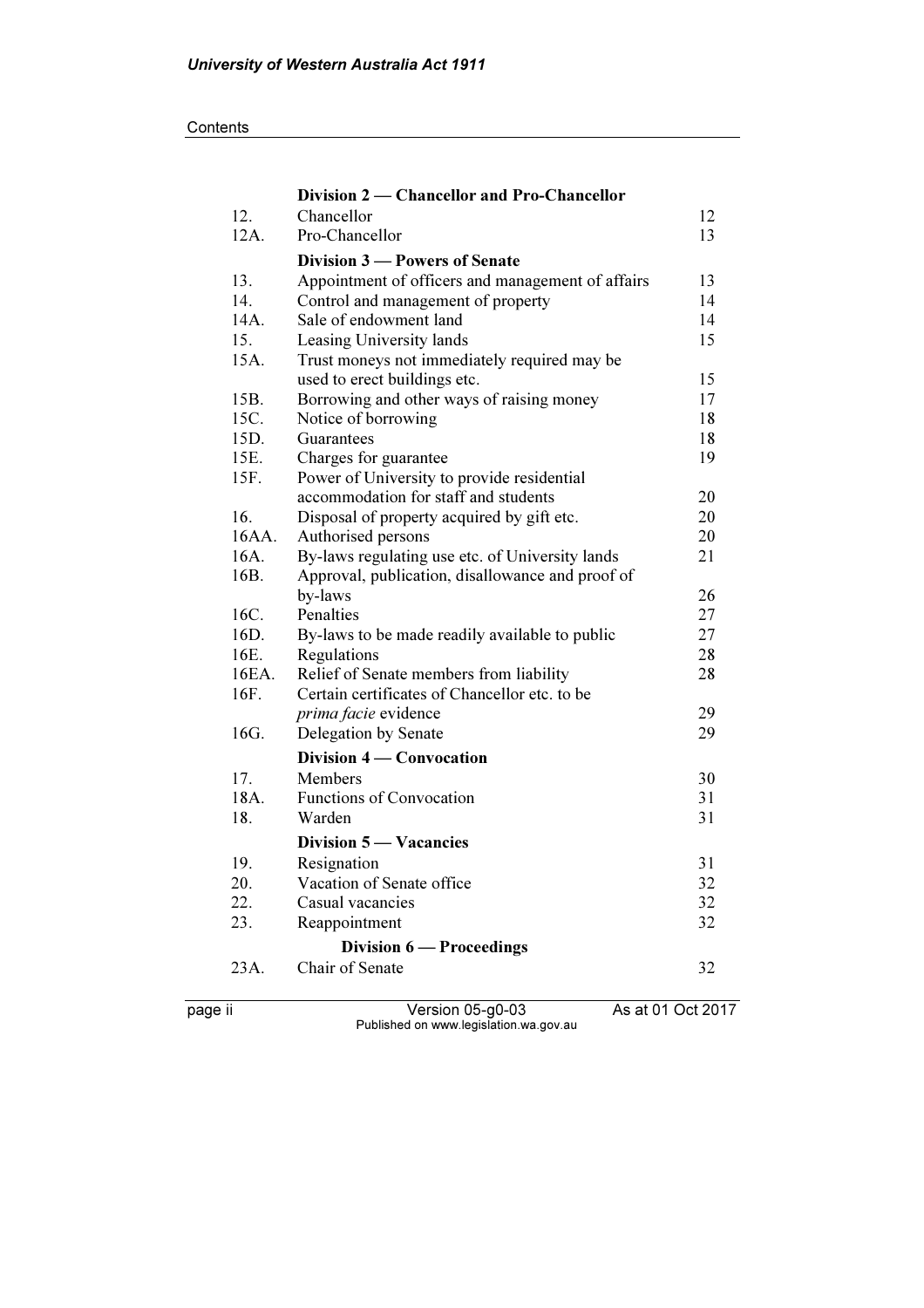| Chair of Convocation<br>24.            |                                                  | 33       |
|----------------------------------------|--------------------------------------------------|----------|
| 24A.                                   | Disclosure of interests (Sch. 1 Div. 2)          | 33       |
| 25.<br>Quorum<br>26.                   | Proceedings not invalidated in certain           | 33       |
| circumstances                          |                                                  | 33       |
|                                        | <b>Division 7 — Vice-Chancellor</b>              |          |
| 27.<br>Vice-Chancellor                 |                                                  | 34       |
|                                        | Part 5 - Student Guild                           |          |
| <b>Student Guild</b><br>28.            |                                                  | 35       |
| Amenities and services fee<br>28A.     |                                                  | 36       |
| 28B.                                   | Senate to include detail in Statute              | 37       |
|                                        | Part 6 — Instruction, degrees,                   |          |
| examination                            |                                                  |          |
| 29.<br>Courses of study and degrees    |                                                  | 38       |
| Examinations<br>30.                    |                                                  | 38       |
| Part 7 – Statutes                      |                                                  |          |
| 31.<br>Power to make Statutes          |                                                  | 40       |
| 33.                                    | Approval, publication, disallowance and proof of |          |
| <b>Statutes</b>                        |                                                  | 43       |
| 34A.<br>Affiliated institutions<br>34. | Statutes to be made readily available to public  | 44<br>44 |
|                                        | Part 8 – Endowment and revenue                   |          |
| 35.                                    | Endowment of Crown lands etc.                    | 46       |
| 36.<br>Exemption from rate or tax      |                                                  | 46       |
| 38.<br>Application of fees etc.        |                                                  | 46       |
|                                        | Part 9 – General provisions                      |          |
| 41.                                    | Application of Financial Management Act 2006     |          |
| and Auditor General Act 2006           |                                                  | 47       |
|                                        | Part 10 - Transitional provisions for            |          |
|                                        | <b>Universities Legislation</b>                  |          |
|                                        | <b>Amendment Act 2016</b>                        |          |
| 43.                                    | Term used: commencement day                      | 49       |
| 44.                                    | Transitional provisions (Senate)                 | 49       |
| As at 01 Oct 2017                      | Version 05-g0-03                                 | page iii |

Published on www.legislation.wa.gov.au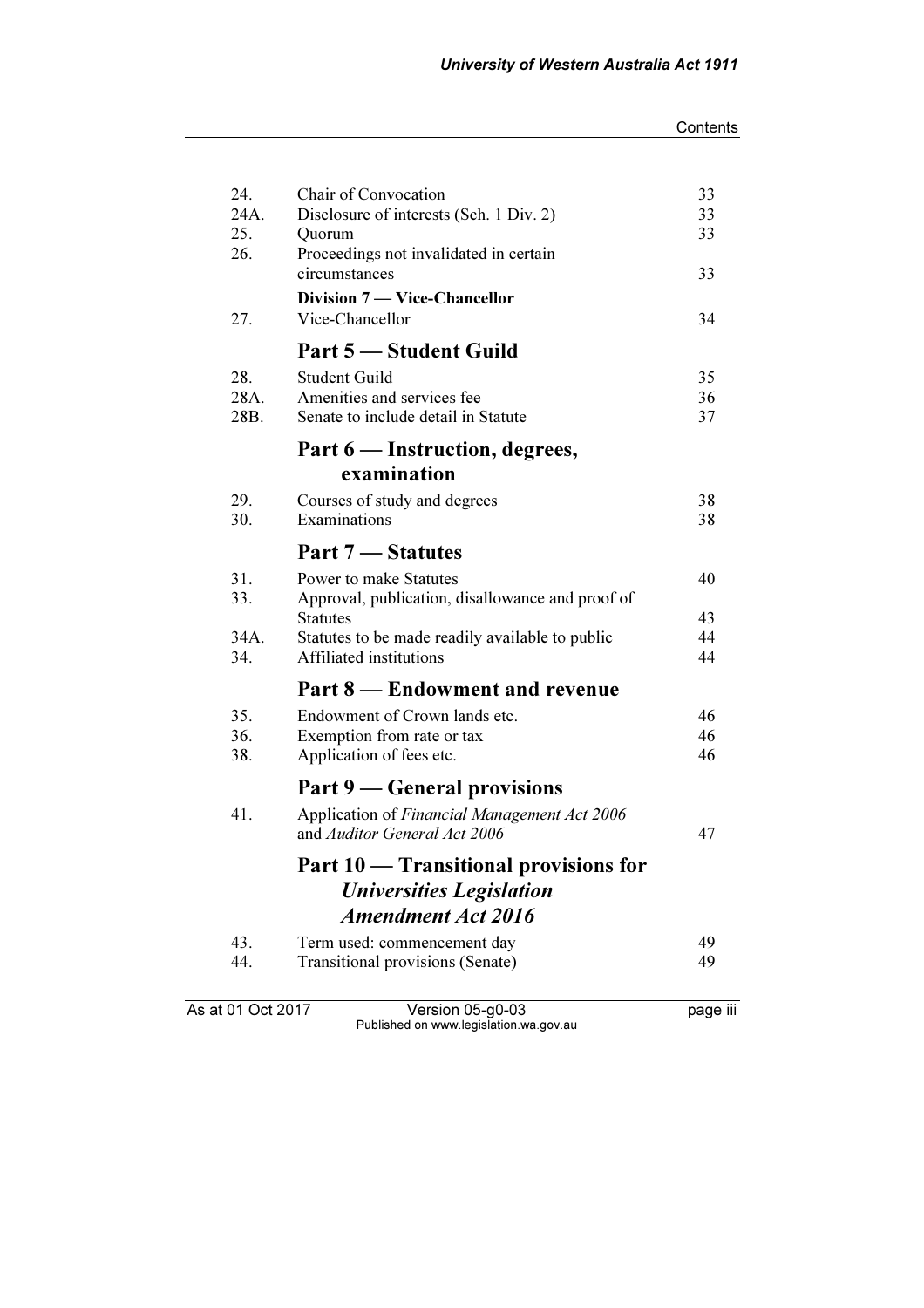#### **Contents**

| 45.              | Transitional provisions (Chancellor and    |    |
|------------------|--------------------------------------------|----|
|                  | Pro-Chancellor)                            | 50 |
| 46.              | Transitional provisions (guarantees)       | 51 |
| 47.              | Transitional provisions (by-laws)          | 51 |
| 48.              | <b>Transitional provisions (Statutes)</b>  | 52 |
|                  | Schedule 1 – Senate members                |    |
|                  | Division $1 -$ Duties                      |    |
| 1.               | <b>Duties</b>                              | 53 |
|                  | Division 2 — Disclosure of interests       |    |
| 2.               | Disclosure of interests                    | 54 |
| 3.               | Voting by interested members               | 54 |
| $\overline{4}$ . | Clause 3 may be declared inapplicable      | 55 |
| 6.               | Minister may declare clause 3 inapplicable | 55 |
|                  | <b>Notes</b>                               |    |
|                  | Compilation table                          | 56 |

# Defined terms

page iv Version 05-g0-03 As at 01 Oct 2017 Published on www.legislation.wa.gov.au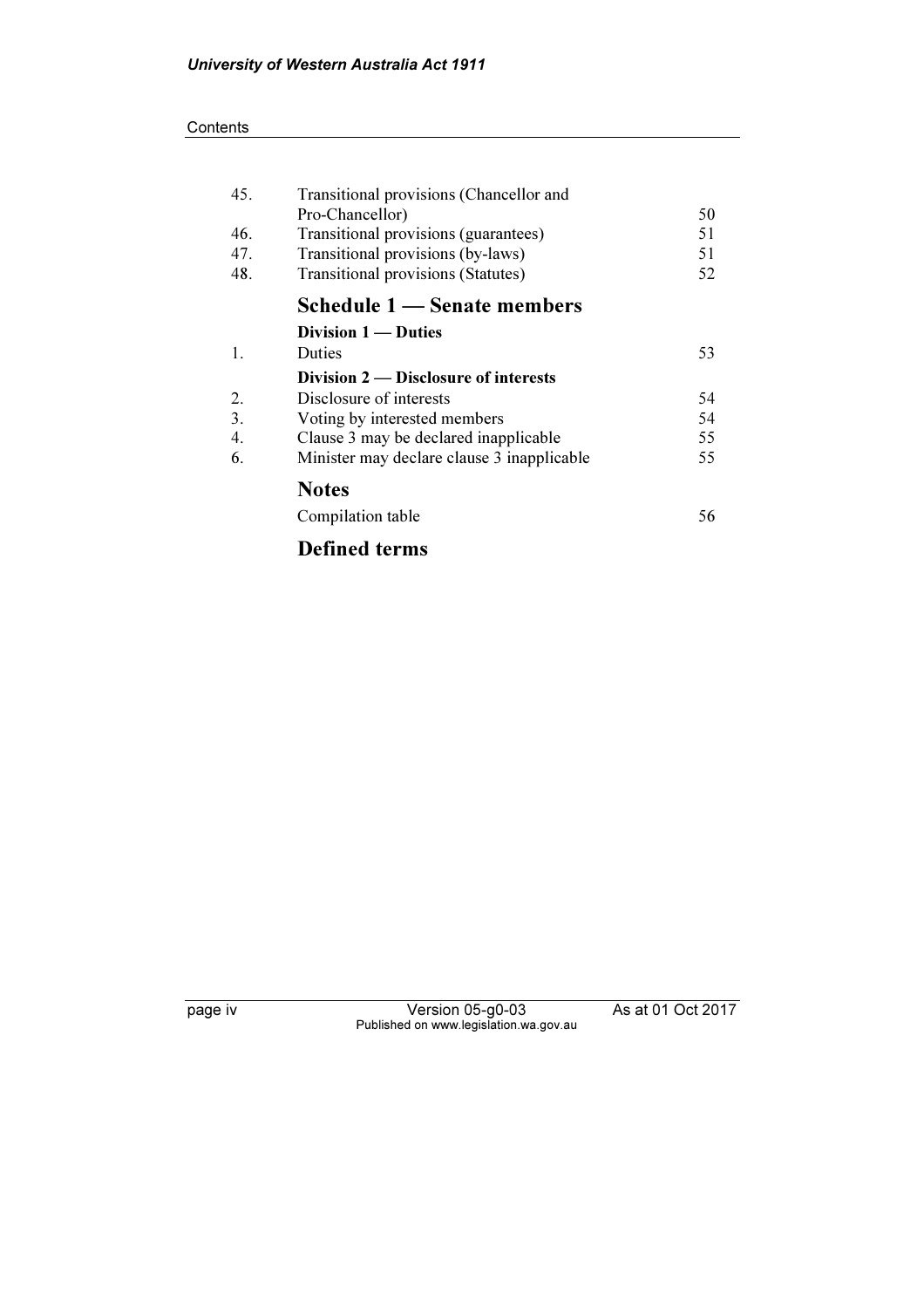Western Australia

# University of Western Australia Act 1911

### An Act to establish, incorporate, and endow the University of Western Australia.

### Preamble

Whereas of the States of the Commonwealth Western Australia alone is unprovided with a University:

And whereas it is desirable that provision should be made for further instruction in those practical arts and liberal studies which are needed to advance the prosperity and welfare of the people:

And whereas it is desirable that special encouragement and assistance should be afforded those who may be hindered in the acquisition of sound knowledge and useful learning by lack of opportunity or means:

And whereas for these purposes it is expedient to incorporate and endow a University within the State of Western Australia,

Be it therefore enacted by the King's Most Excellent Majesty, by and with the advice and consent of the Legislative Council and Legislative Assembly of Western Australia, in this present Parliament assembled, and by the authority of the same, as follows: —

As at 01 Oct 2017 Version 05-g0-03 page 1 Published on www.legislation.wa.gov.au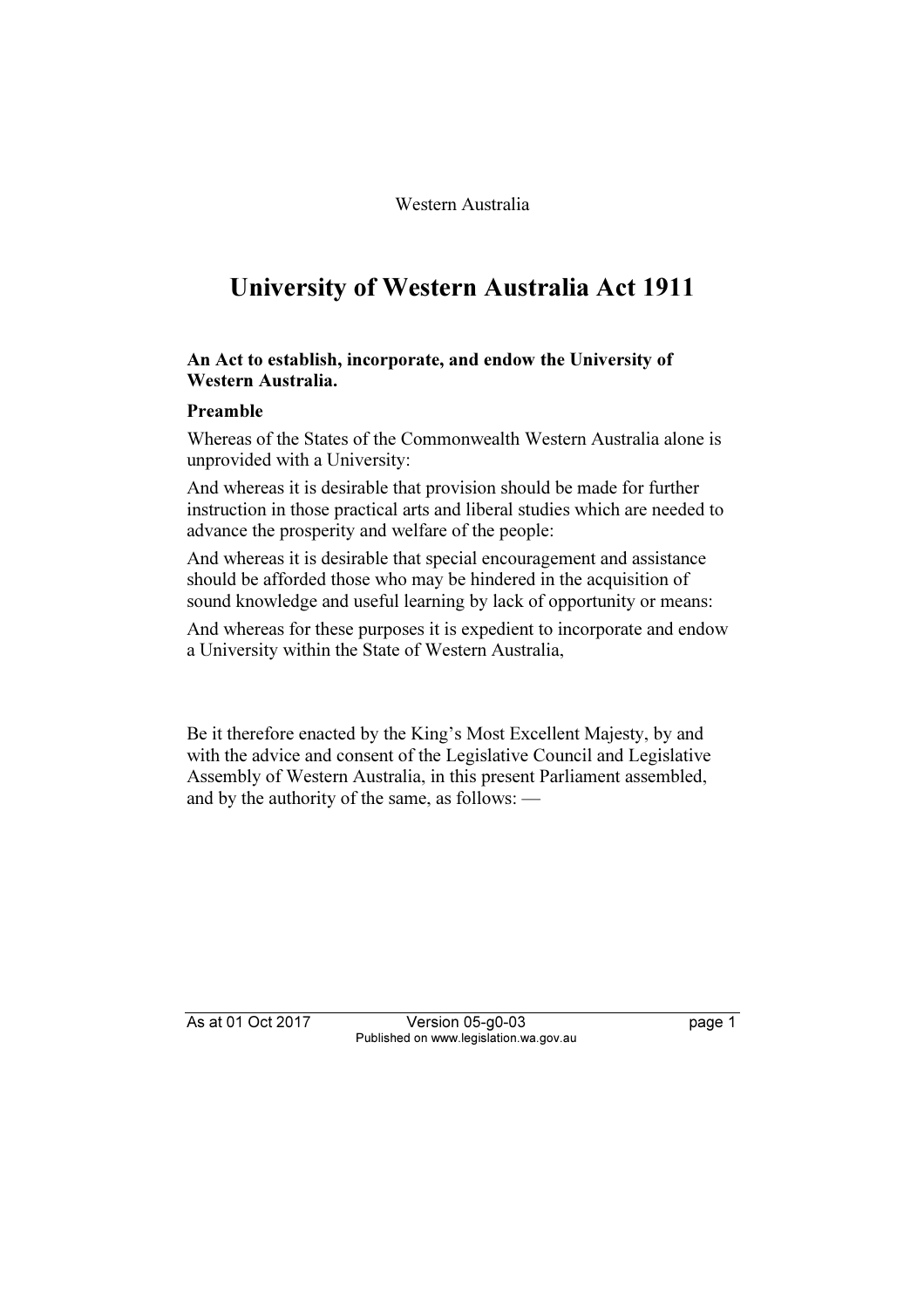# Part 1 — Preliminary

[Heading inserted: No. 19 of 2010 s. 48(3).]

### 1. Short title

 This Act may be cited as the University of Western Australia Act  $1911^{\,1}$ .

### 2. Terms used

In this  $Act$  —

casual vacancy means a vacancy arising in the office of a member of the Senate otherwise than by reason of the effluxion of time;

**Convocation** means Convocation of the University;

regulations means regulations made by the Senate under section 16E;

### residential accommodation —

- (a) means any form of accommodation (including, without limitation, a residential college, hostel, hall of residence or form of independent living); and
- (b) includes facilities that are
	- (i) ancillary to residential accommodation; and
	- (ii) primarily for the use of staff of the University, or students, or both;

Senate means the Senate of the University;

Statutes means Statutes of the University made under this Act;

student means a person enrolled in the University as a student;

**Student Guild** means the Student Guild referred to in section 28(1):

University means the University of Western Australia;

page 2 Version 05-g0-03 As at 01 Oct 2017 Published on www.legislation.wa.gov.au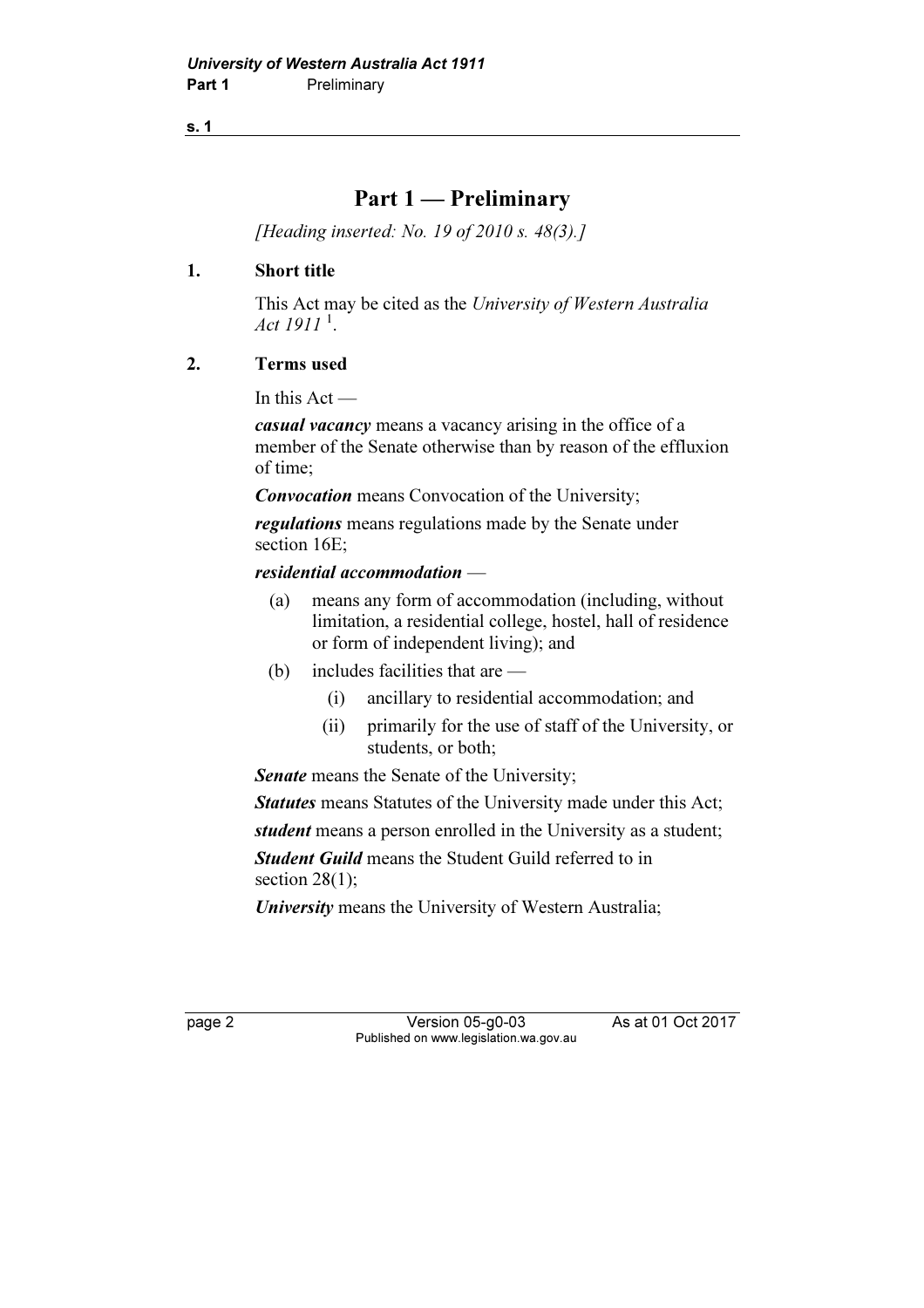### University lands —

- (a) means the land being Reserve 17331 leased to the University under Crown Lease 195321 and any other land vested in, held by, leased to or under the care, control and management of the University for the purposes of this Act; and
- (b) includes all buildings, structures and erections of any kind (whether permanent or temporary) on that land.

[Section 2 inserted: No. 32 of 2016 s. 132.]

As at 01 Oct 2017 Version 05-g0-03 page 3 Published on www.legislation.wa.gov.au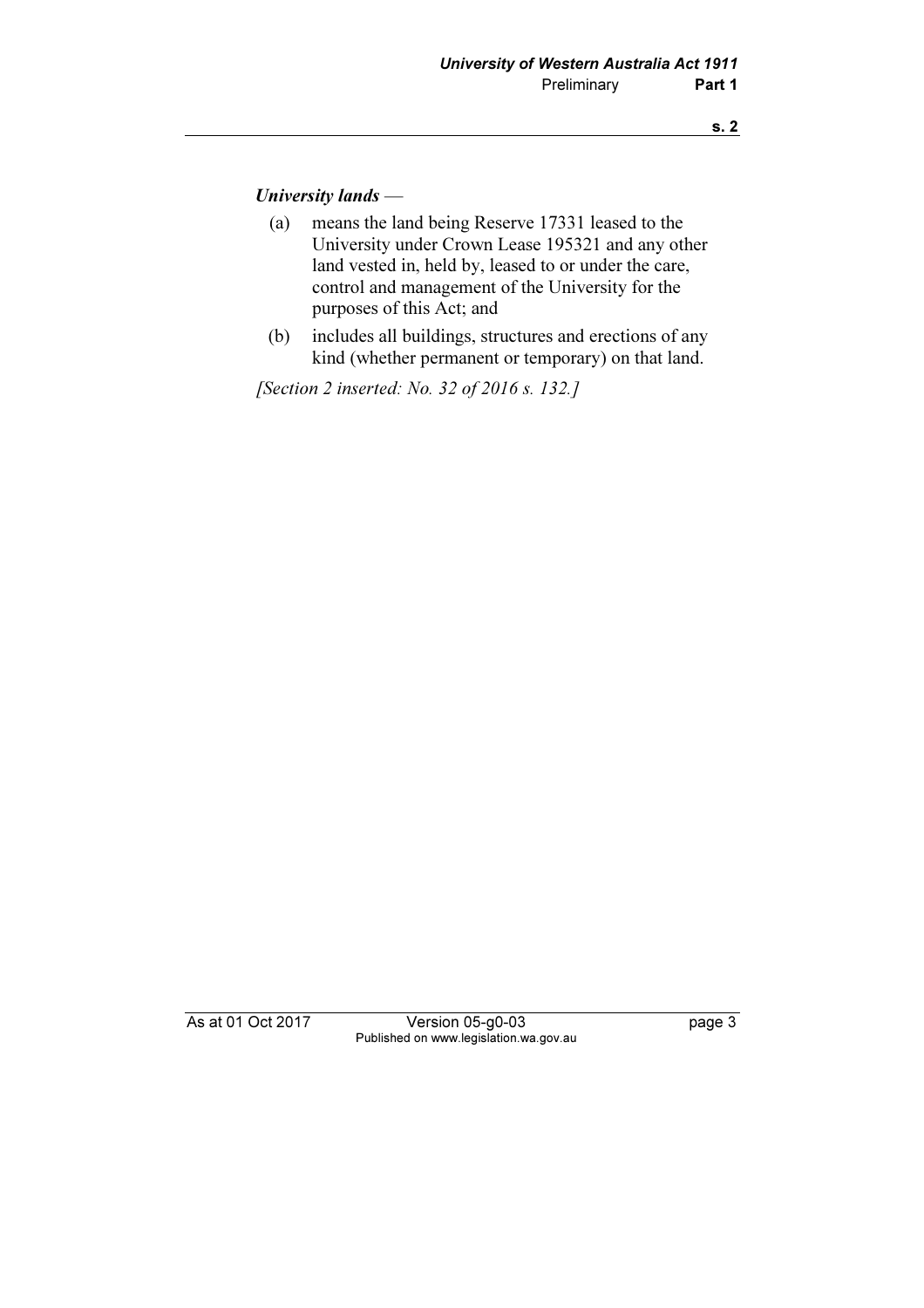# Part 2 — Establishment of the University

[Heading inserted: No. 19 of 2010 s. 48(3).]

### 3. The University of Western Australia

 There shall be from henceforth for ever in the State of Western Australia a University to be called "The University of Western Australia" with such faculties as the Statutes of the University may from time to time prescribe.

### 4. University to consist of Senate, Convocation, staff and students

 The University consists of a Senate, Convocation, staff and students.

[Section 4 inserted: No. 32 of 2016 s. 133.]

### 5. Senate is governing authority

The Senate shall be the governing authority of the University.

[Section 5 inserted: No. 43 of 1944 s. 2.]

### 6. University is a body corporate

 The University shall be a body corporate, with perpetual succession and a common seal, and shall under its name be capable in law of suing and being sued, and of taking, purchasing, holding, and alienating all real and personal property whatsoever, whether the same is situated in Western Australia or elsewhere, and of doing and suffering all such acts and things as bodies corporate may by law do and suffer.

page 4 Version 05-g0-03 As at 01 Oct 2017 Published on www.legislation.wa.gov.au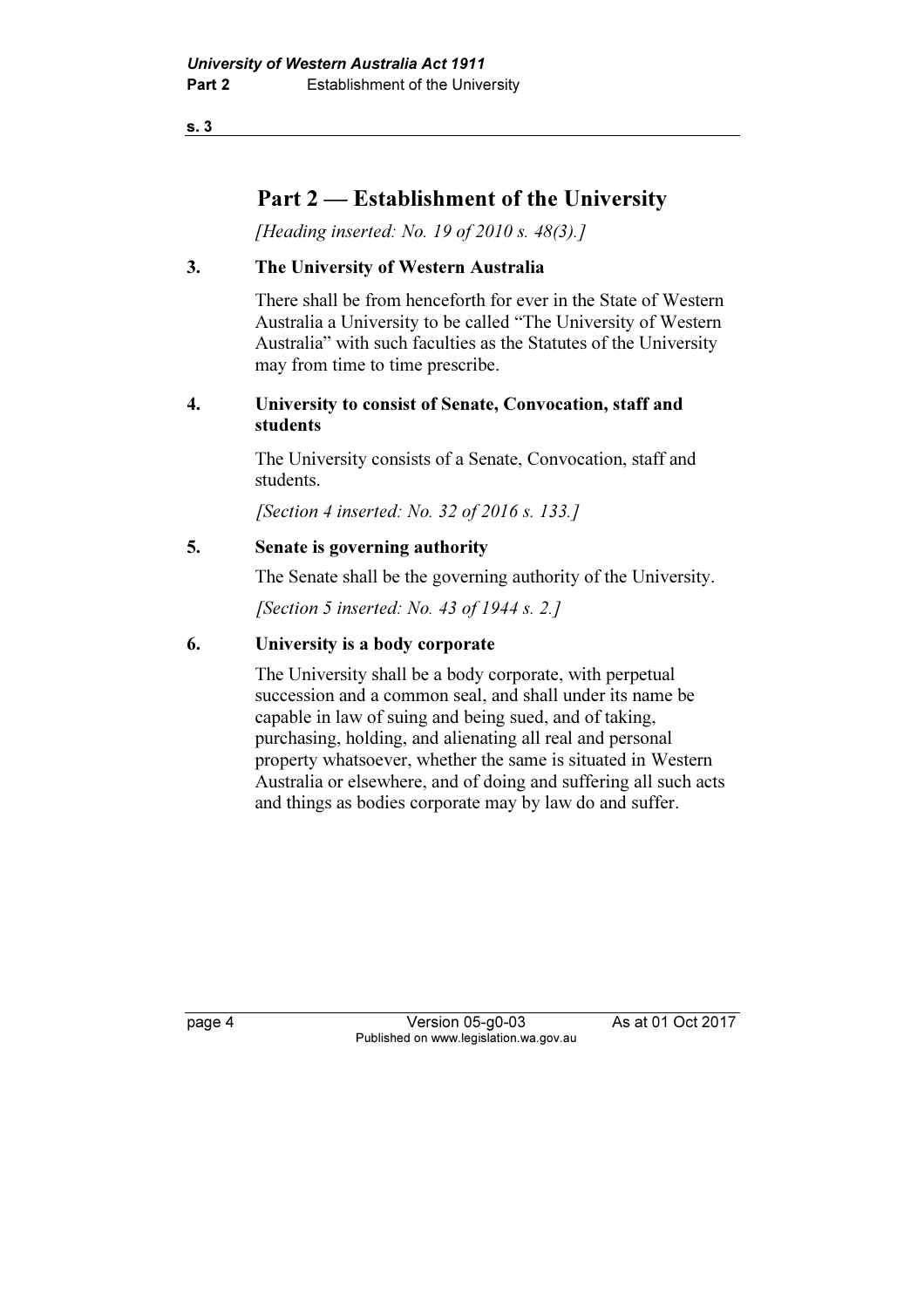# Part 3 — Visitor

[Heading inserted: No. 19 of 2010 s. 48(3).]

### 7. Governor is the Visitor

- (1) The Governor is the Visitor of the University, and has the functions that Visitors usually have.
- (2) Despite section 60 of the Interpretation Act 1984, for the purposes of this section the Governor is authorised to act without the requirement of obtaining the advice and consent of the Executive Council.

[Section 7 inserted: No. 75 of 2000 s. 6; amended: No. 32 of 2016 s. 134.]

As at 01 Oct 2017 Version 05-g0-03 page 5 Published on www.legislation.wa.gov.au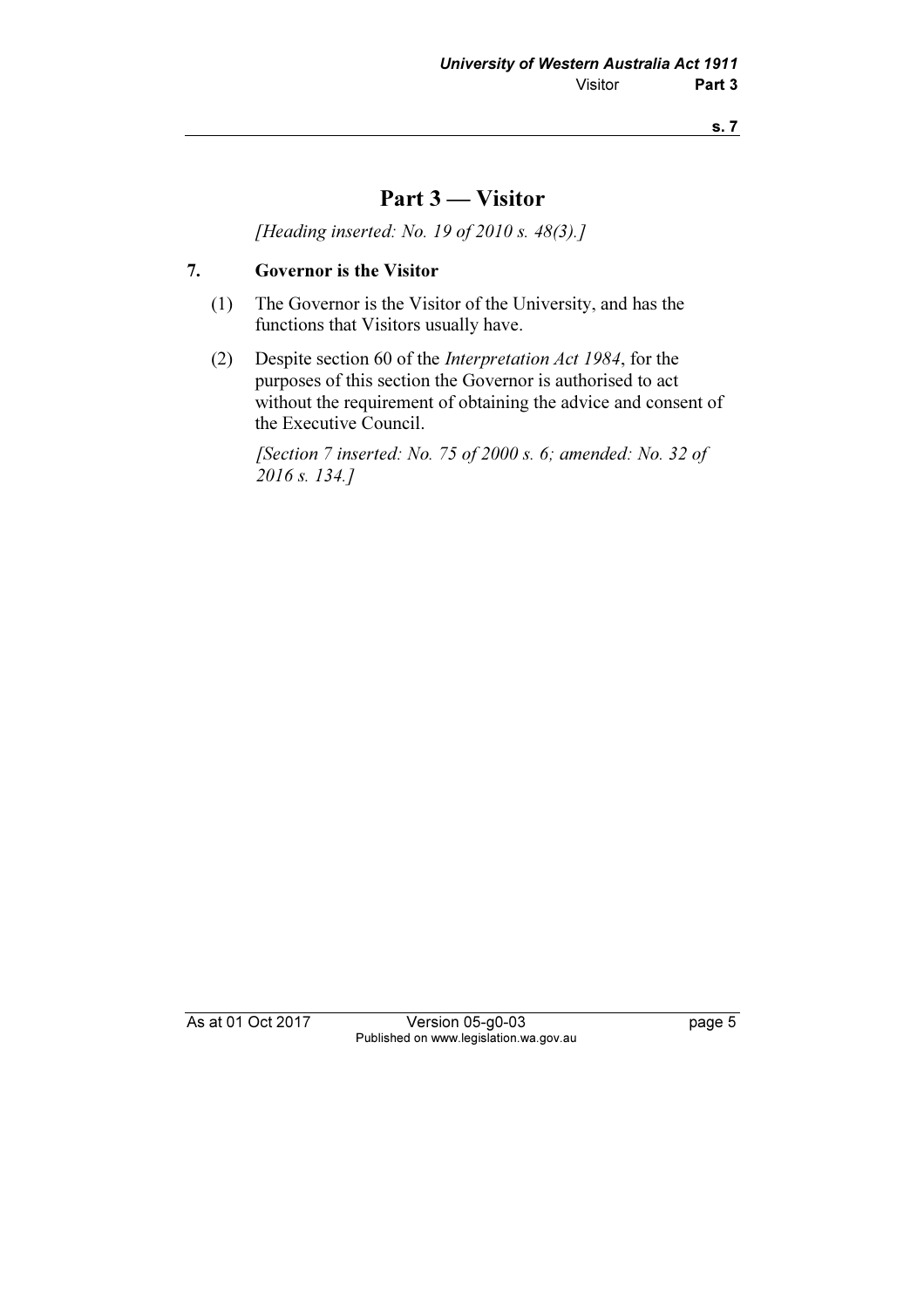# Part 4 — Senate, officers and Convocation

[Heading inserted: No. 19 of 2010 s. 48(3).]

### Division 1 — Senate

[Heading inserted: No. 19 of 2010 s. 48(3).]

### 8. Members

- (1) The Senate consists of the following members
	- (a) 3 persons appointed by the Governor on the recommendation of the Minister;
	- (b) one person who is a member of the non-academic salaried staff of the University, and who is elected by the non-academic salaried staff of the University in the manner prescribed by regulations;
	- (c) one person who is a member of the academic staff of the University and who is elected by the academic staff of the University in the manner prescribed by regulations;
	- (d) the Chancellor ex officio;
	- (e) the Chair of the Academic Board of the University, as established under Statute;
	- (f) the Vice-Chancellor of the University ex officio;
	- (g) 2 persons who are students and are elected by the students in the manner prescribed by regulations;
	- (h) 2 persons who are members of Convocation and who are elected by Convocation in the manner prescribed by Statute;
	- (i) not more than 5 persons coopted as members of the Senate by the Senate.
- (2) The fact that a person holds an elective office (for example, an elective office of the Student Guild) does not disqualify that person from being appointed or holding office under subsection  $(1)$ .

page 6 Version 05-g0-03 As at 01 Oct 2017 Published on www.legislation.wa.gov.au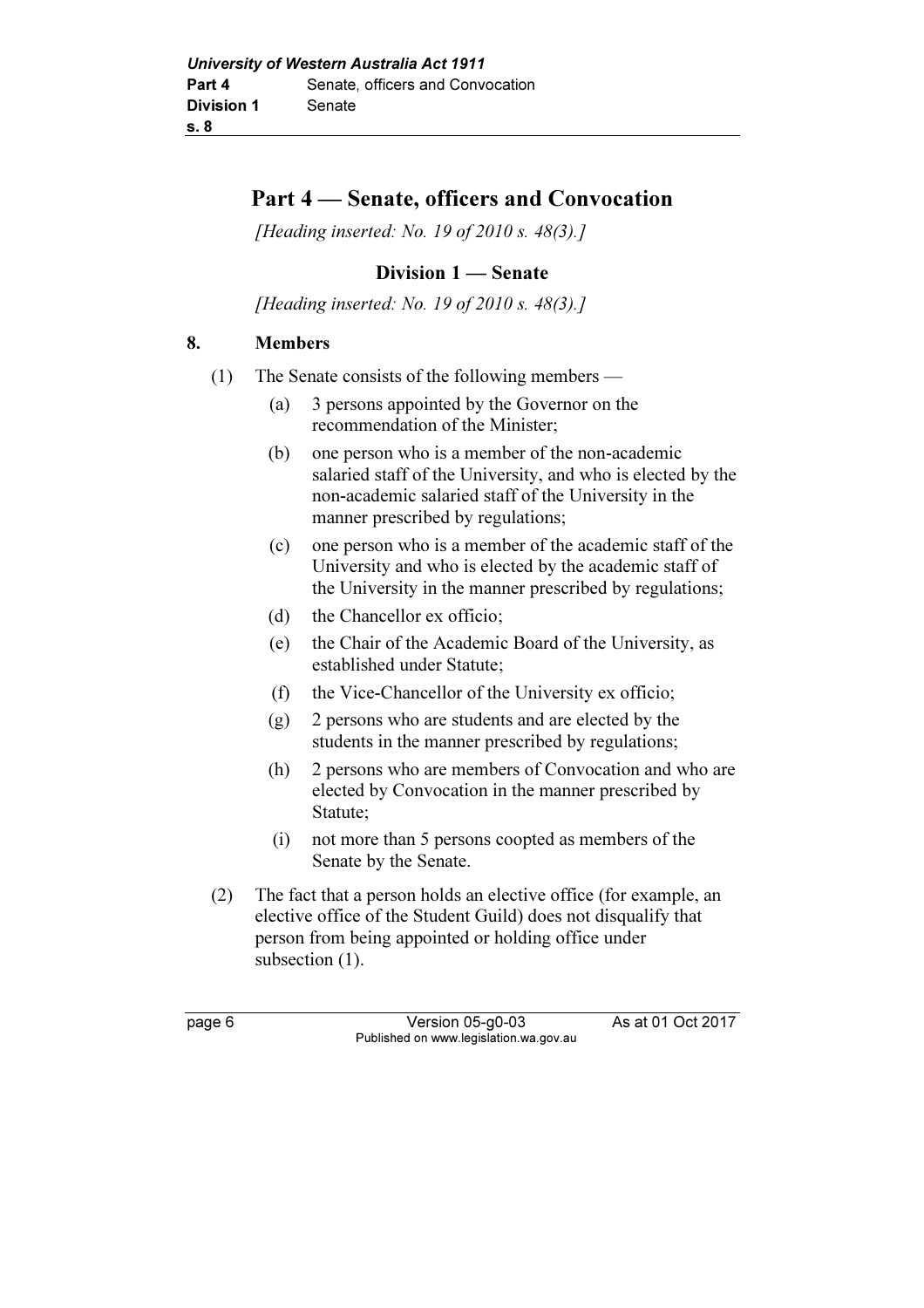- (3) The following persons are not eligible to be a member of the Senate under subsection  $(1)(c)$  —
	- (a) a person who holds an office which from time to time comprises part of the Executive of the University;
	- (b) the Chair of the Academic Board of the University.
- (3A) A person who is a member of the staff of the University is not eligible to be a member of the Senate under subsection (1)(h).
	- (4) Of the members of the Senate
		- (a) at least 2 must have financial expertise (as demonstrated by relevant qualifications and by experience in financial management at a senior level in the public or private sector); and
		- (b) at least one must have commercial expertise (as demonstrated by relevant experience at a senior level in the public or private sector),

 and the member mentioned in paragraph (b) may also be one of the members mentioned in paragraph (a).

 (5) At least 4 members of the Senate must be graduates of the University.

[Section 8 inserted: No. 8 of 2005 s. 52; amended: No. 32 of 2016 s. 135.]

### 9A. Nominations Committee

- (1) The Senate must establish and maintain a committee of the Senate called the Nominations Committee.
- (2) The Nominations Committee is to consist of not more than 6 members of the Senate appointed by the Senate.
- (3) The following members are not eligible to be appointed to the Nominations Committee —
	- (a) the Vice-Chancellor;
	- (b) the member referred to in section  $8(1)(b)$ ;

As at 01 Oct 2017 Version 05-g0-03 page 7 Published on www.legislation.wa.gov.au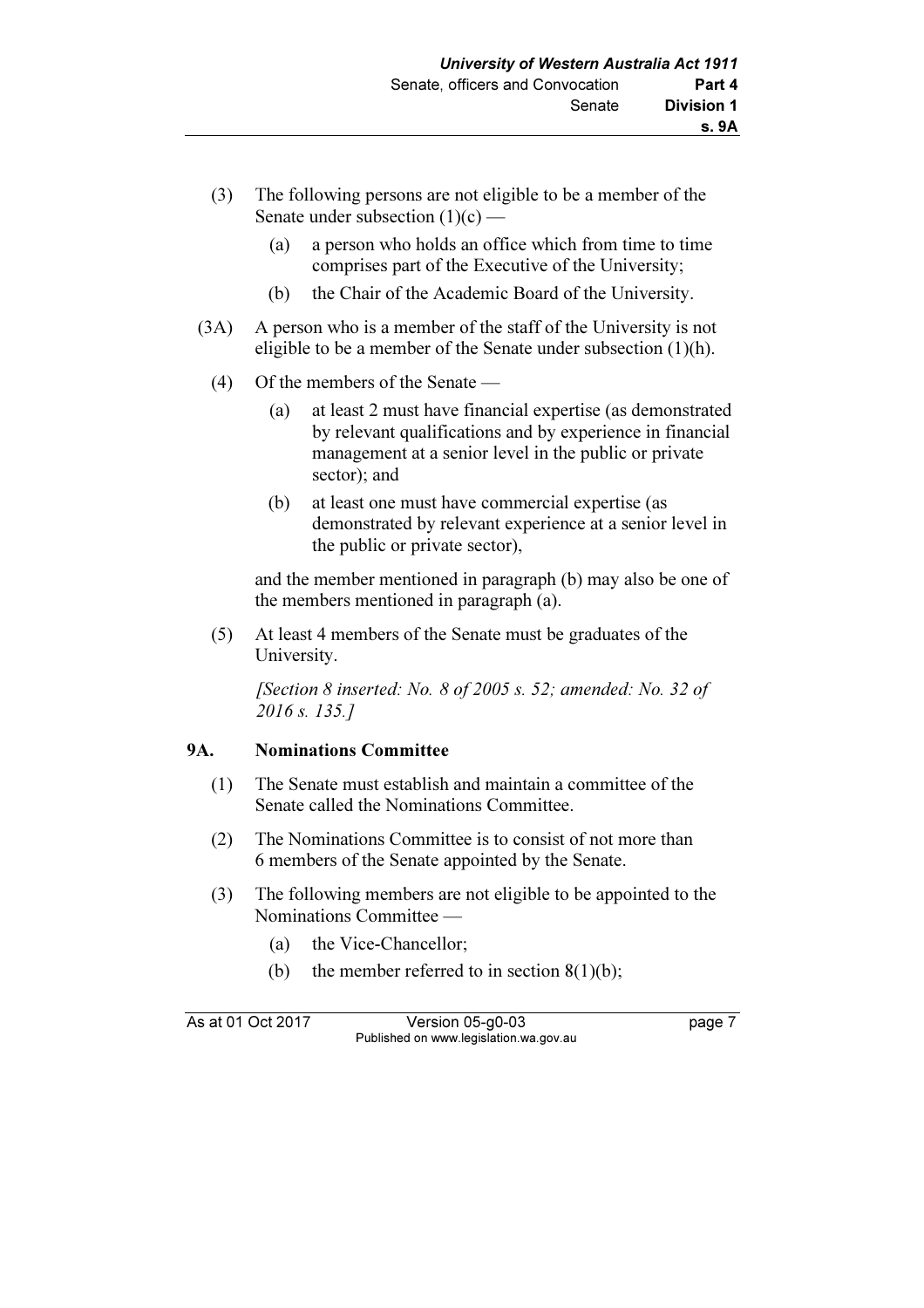|     | (c) | the member referred to in section $8(1)(c)$ ;                                                                                                                                                                 |
|-----|-----|---------------------------------------------------------------------------------------------------------------------------------------------------------------------------------------------------------------|
|     | (d) | the members referred to in section $8(1)(g)$ ;                                                                                                                                                                |
|     | (e) | the members referred to in section $8(1)(h)$ ;                                                                                                                                                                |
|     | (f) | the Chair of the Academic Board of the University.                                                                                                                                                            |
| (4) |     | The functions of the Nominations Committee are —                                                                                                                                                              |
|     | (a) | to maintain lists of persons who are eligible and willing<br>to be appointed to any vacancy or casual vacancy in the<br>office of any member of the Senate who is appointed by<br>the Governor or the Senate; |
|     | (b) | to recommend to the Minister suitable candidates for<br>appointment to a vacancy or casual vacancy in the office<br>of any member of the Senate who is appointed under<br>section $8(1)(a)$ ;                 |
|     | (c) | to recommend to the Senate suitable candidates for<br>appointment by cooption under section $8(1)(i)$ .                                                                                                       |
| (5) |     | The fact that the Nominations Committee or the Senate has not<br>recommended a person for appointment under section $8(1)$ does<br>not prevent the person from being appointed or holding office              |

 (6) The Nominations Committee may regulate its own procedure, but it must comply with any direction given by the Senate.

[Section 9A inserted: No. 32 of 2016 s. 136.]

### 9. Terms of members

under section 8(1).

- (1) Subject to section 11, the term of office of a member of the Senate referred to in section  $8(1)(a)$  or (i) is 3 years from the date of the appointment of the member or the date the member is coopted as a member.
- (2) Subject to section 11, the term of office of a member of the Senate referred to in section  $8(1)(b)$ , (c) or (h) is 3 years from the date their election takes effect.

page 8 Version 05-g0-03 As at 01 Oct 2017 Published on www.legislation.wa.gov.au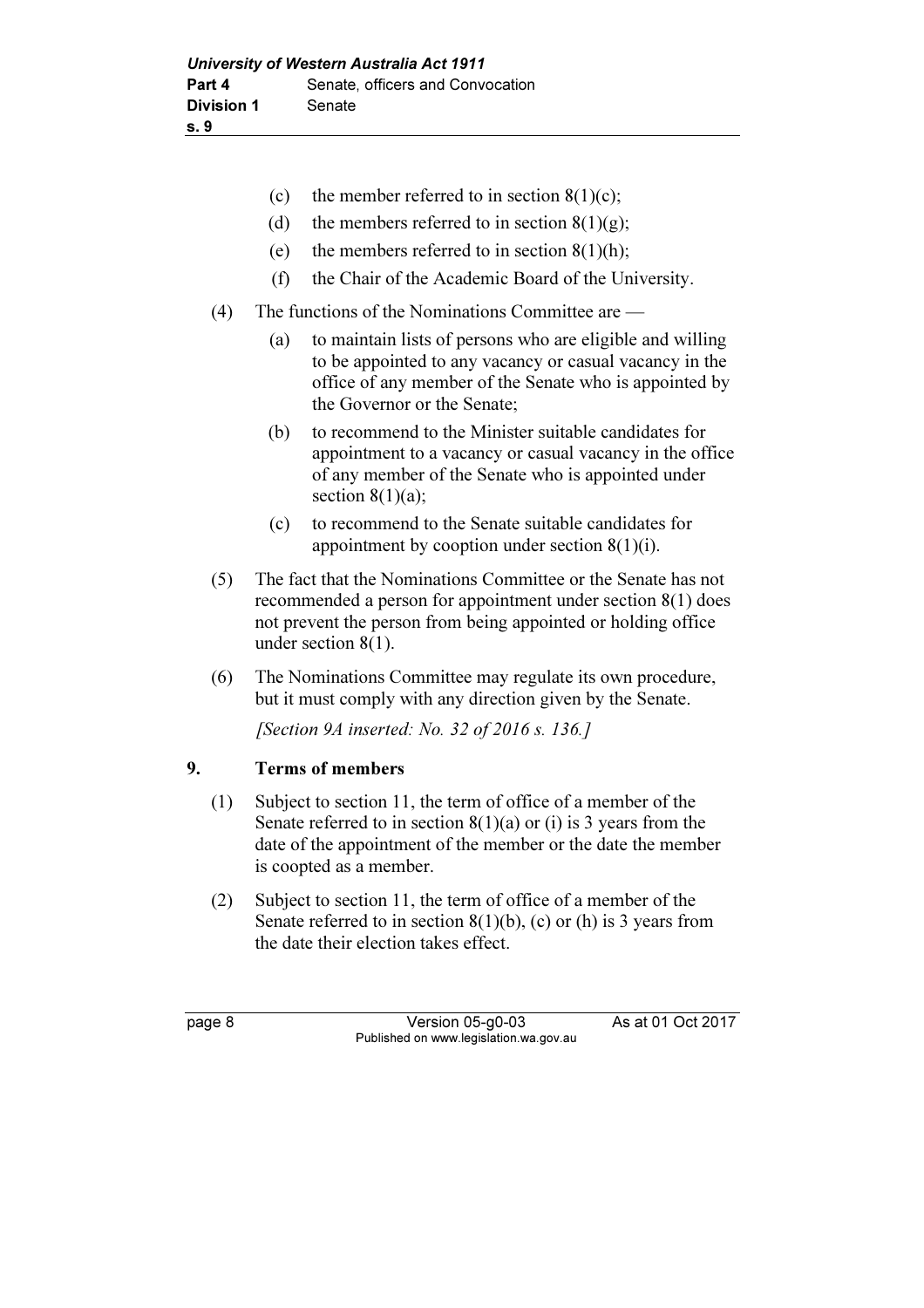- (3) Subject to section 11, the term of office of a member of the Senate referred to in section  $8(1)(g)$  is one year from the date their election takes effect.
- (4) A member of the Senate, other than a member referred to in section  $8(1)(g)$ , is not eligible to be reappointed or re-elected on the expiry of a third successive term of office until 12 months have elapsed after that expiry.
- (5) A member of the Senate referred to in section  $8(1)(g)$  is not eligible for re-election more than once.
- (6) The Senate may, in the case of a particular member of the Senate, increase the number of successive terms that member may have under subsection (4) if the Senate is of the view that there are exceptional circumstances in that member's case.

[Section 9 inserted: No. 32 of 2016 s. 136.]

### 10. Duties of members (Sch. 1 Div. 1)

Schedule 1 Division 1 has effect.

[Section 10 inserted: No. 8 of 2005 s. 52.]

- [10A, 10B. Deleted: No. 8 of 2005 s. 52.]
- [10C. Deleted: No. 113 of 1970 s. 9.1]

### 11. People disqualified from being Chancellor, Pro-Chancellor or Senate member

 A person must not be appointed or continue to hold office as Chancellor, Pro-Chancellor or a member of the Senate if the person —

- (a) is, according to the Interpretation Act 1984 section 13D, a bankrupt or a person whose affairs are under insolvency laws; or
- (b) is removed from office by the Senate under section 11A; or

As at 01 Oct 2017 Version 05-g0-03 page 9 Published on www.legislation.wa.gov.au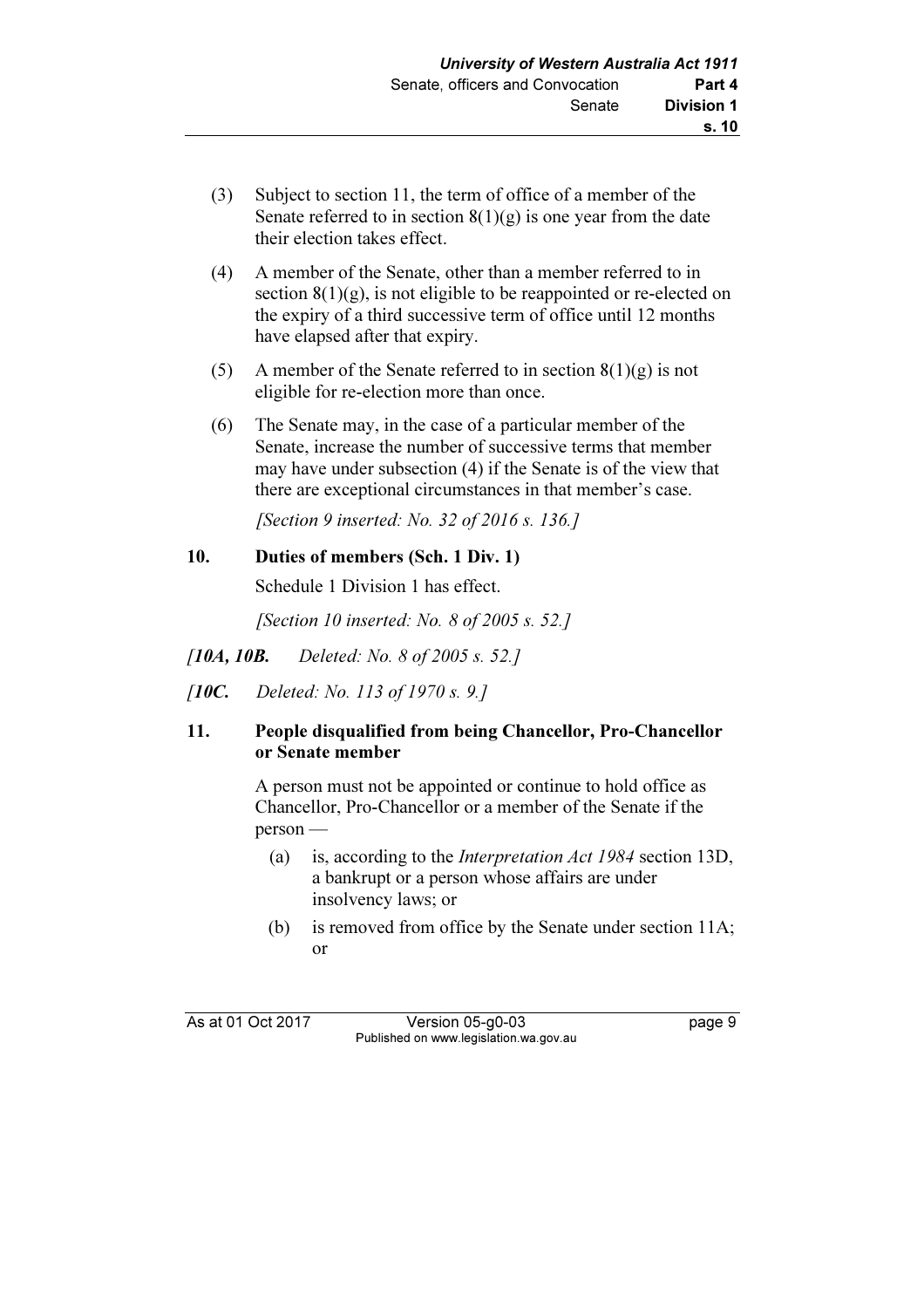- (c) is, or becomes, disqualified from managing corporations under the Corporations Act 2001 (Commonwealth) Part 2D.6; or
- (d) has been convicted of an offence and sentenced to a term of imprisonment, unless the person has been pardoned or has completed the term of imprisonment; or
- (e) ceases to hold the qualification required to be held by the person for appointment as a member of the Senate; or
- (f) is a person in respect of whom an administration order is in force under the Guardianship and Administration Act 1990 Part 6.

[Section 11 inserted: No. 32 of 2016 s. 137.]

### 11A. Removal of members for breach of certain duties and suspension pending removal

- (1) The Senate may
	- (a) remove from office a member of the Senate for breach of a duty mentioned in Schedule 1 clause 1(1), 2(1) or 3;
	- (b) suspend from office a member of the Senate who is alleged to have breached a duty mentioned in Schedule 1 clause  $1(1)$ ,  $2(1)$  or 3 until the motion for removal is put to the vote.
- (2) The removal or suspension from office may be effected only at a meeting of the Senate of which notice (including notice of the motion that the member concerned be removed or suspended from office for breach of duty) was duly given.
- (3) Despite section 25, the removal or suspension from office may be effected only if the motion for removal or suspension is supported by a majority comprising enough of the members for the time being of the Senate for their number to be at least two-thirds of the total number of offices (whether vacant or not) of member of the Senate.

page 10 Version 05-g0-03 As at 01 Oct 2017 Published on www.legislation.wa.gov.au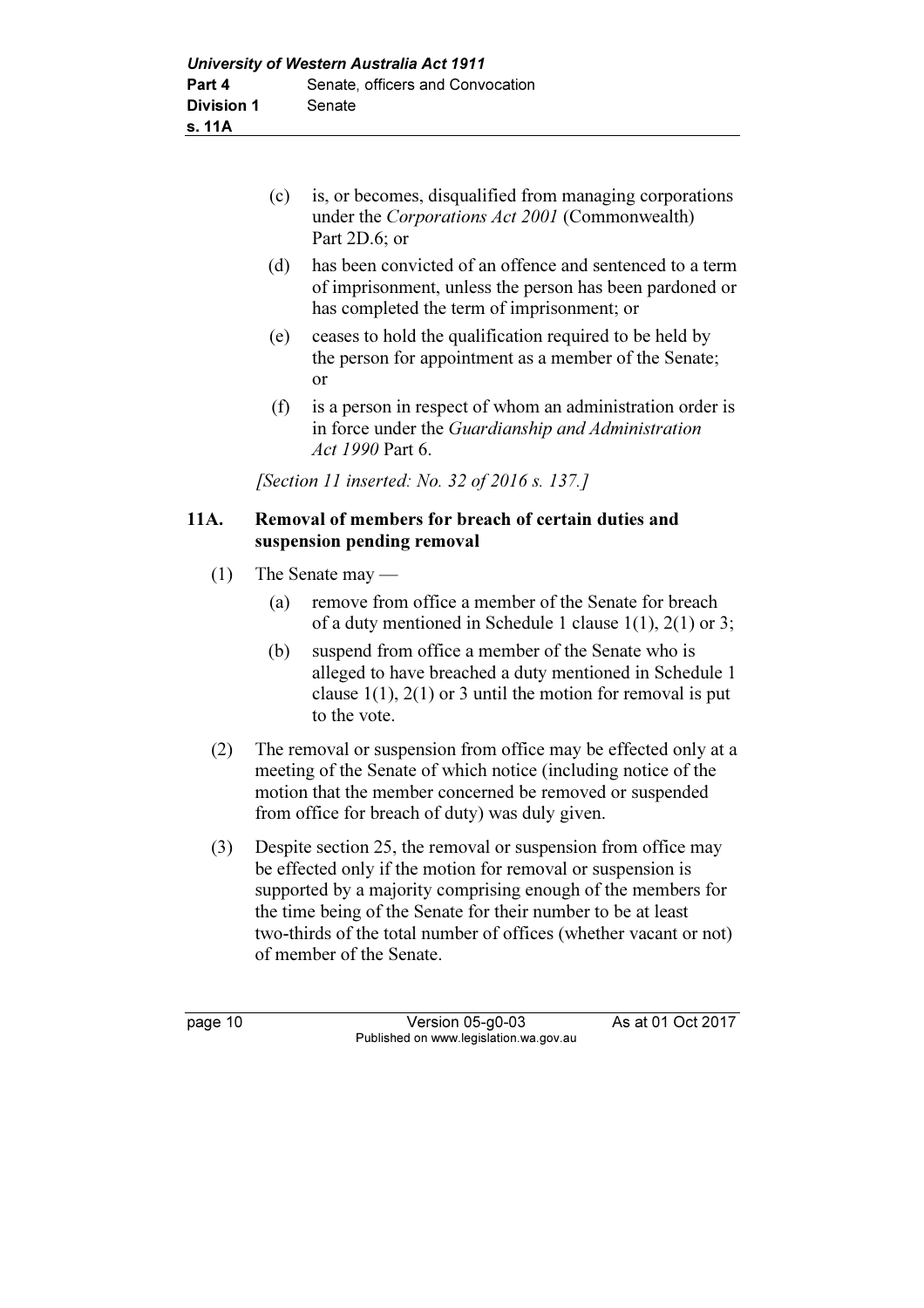- (4) The motion for removal or suspension must not be put to the vote of the meeting unless the member concerned has been given a reasonable opportunity to reply to the motion at the meeting, either orally or in writing.
- (5) If the member to whom the motion for removal or suspension refers does not attend the meeting, a reasonable opportunity to reply to the motion is to be taken to have been given if notice of the meeting has been duly given.
- (6) The Senate cannot remove or suspend from office a member of the Senate for breach of a duty mentioned in Schedule 1 clause 1(1), 2(1) or 3 except in accordance with this section.
- (7) A person must not vote on any question relating to the person's removal or suspension from office by the Senate for the breach of a duty mentioned in Schedule 1 clause 1(1), 2(1) or 3, or be present while the matter is being considered at a meeting.
- (8) This section applies only in relation to a breach of a duty mentioned in Schedule 1 clause 1(1), 2(1) or 3 that occurs after the Universities Legislation Amendment Act 2005 comes into operation.
- (9) A person does not breach a duty mentioned in Schedule 1 clause  $1(1)(a)$ , (b) or (c) by doing or omitting to do anything in compliance with a direction given to the person in exercise of a power conferred by a written law.
- (10) Subsection (9) does not extend to the manner in which a thing is done or omitted if it is done or omitted in a manner that is contrary to Schedule 1 clause  $1(1)(a)$ , (b) or (c) and the direction did not require that it be done in that manner.
- (11) The suspension from office of a member of the Senate does not create a vacancy in that office.

[Section 11A inserted: No. 8 of 2005 s. 55; amended: No. 32 of 2016 s. 138.]

As at 01 Oct 2017 Version 05-g0-03 page 11 Published on www.legislation.wa.gov.au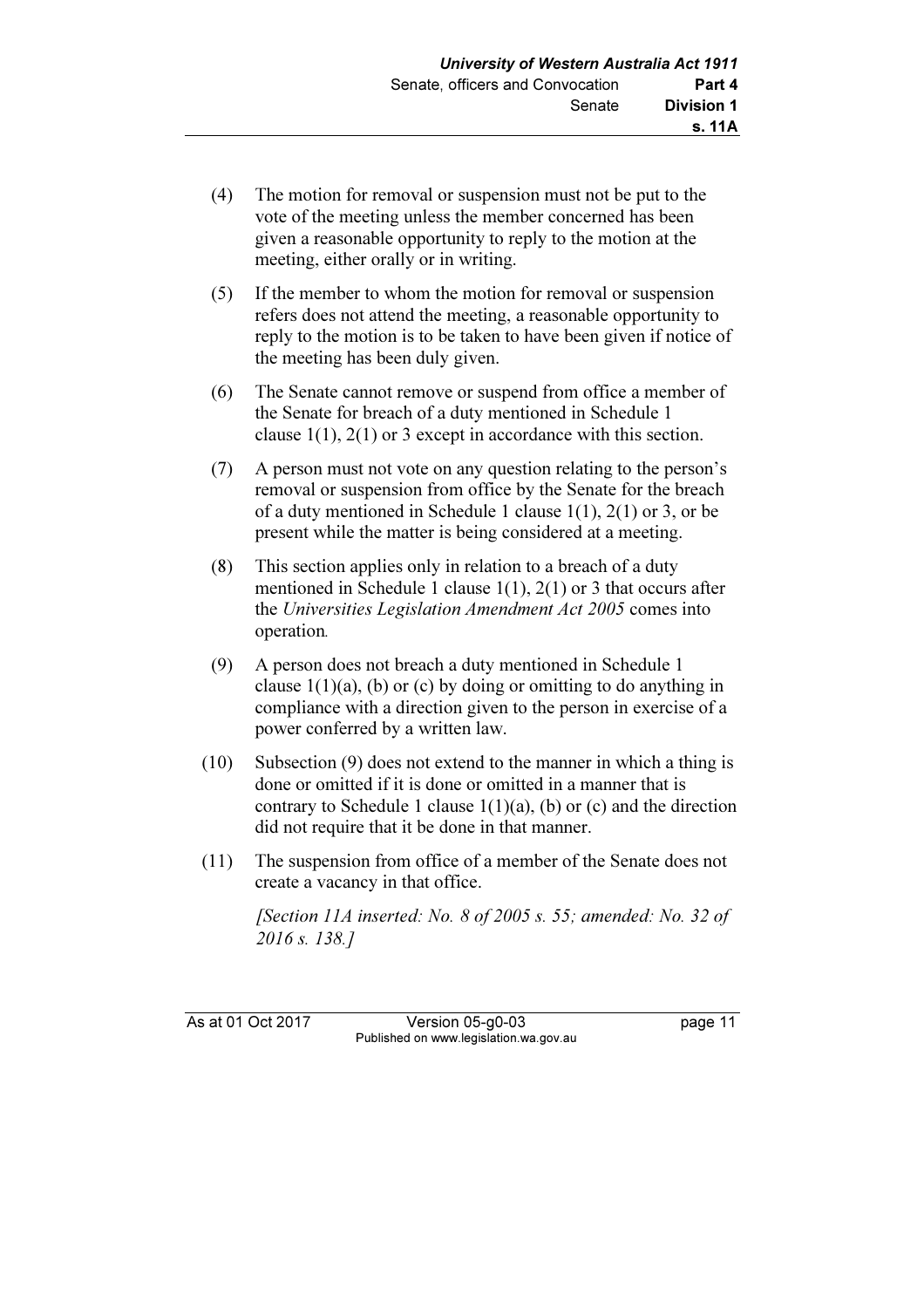### 11B. Remuneration and allowances for Senate members

- (1) A member of the Senate is entitled to be paid the remuneration (if any) and allowances (if any) determined by the Salaries and Allowances Tribunal under the Salaries and Allowances Act 1975.
- (2) Any remuneration and allowances payable
	- (a) are expenditure for the purposes of the University; and
	- (b) are to be paid out of the funds of the University.

[Section 11B inserted: No. 32 of 2016 s. 139.]

# Division 2 — Chancellor and Pro-Chancellor

[Heading inserted: No. 19 of 2010 s.  $48(3)$ .]

### 12. Chancellor

- $(1)$  On
	- (a) the expiration of the term of office of the Chancellor; or
	- (b) the position of the Chancellor becoming vacant,

 the Senate shall elect a person to be the Chancellor of the University.

- (2) A member of the Senate is not on that account incapable of being elected as Chancellor.
- (3) Subject to section 11, the Chancellor holds office for an initial term of up to 3 years, and from a day, that is determined by the Senate.
- (4) A person who has held office as Chancellor for an initial term is eligible to hold office for a subsequent term or terms as long as any consecutive period of membership does not exceed 9 years.
- (5) If the Chancellor is elected from among the members of the Senate, the election creates a casual vacancy in the office of member of the Senate.

page 12 Version 05-g0-03 As at 01 Oct 2017 Published on www.legislation.wa.gov.au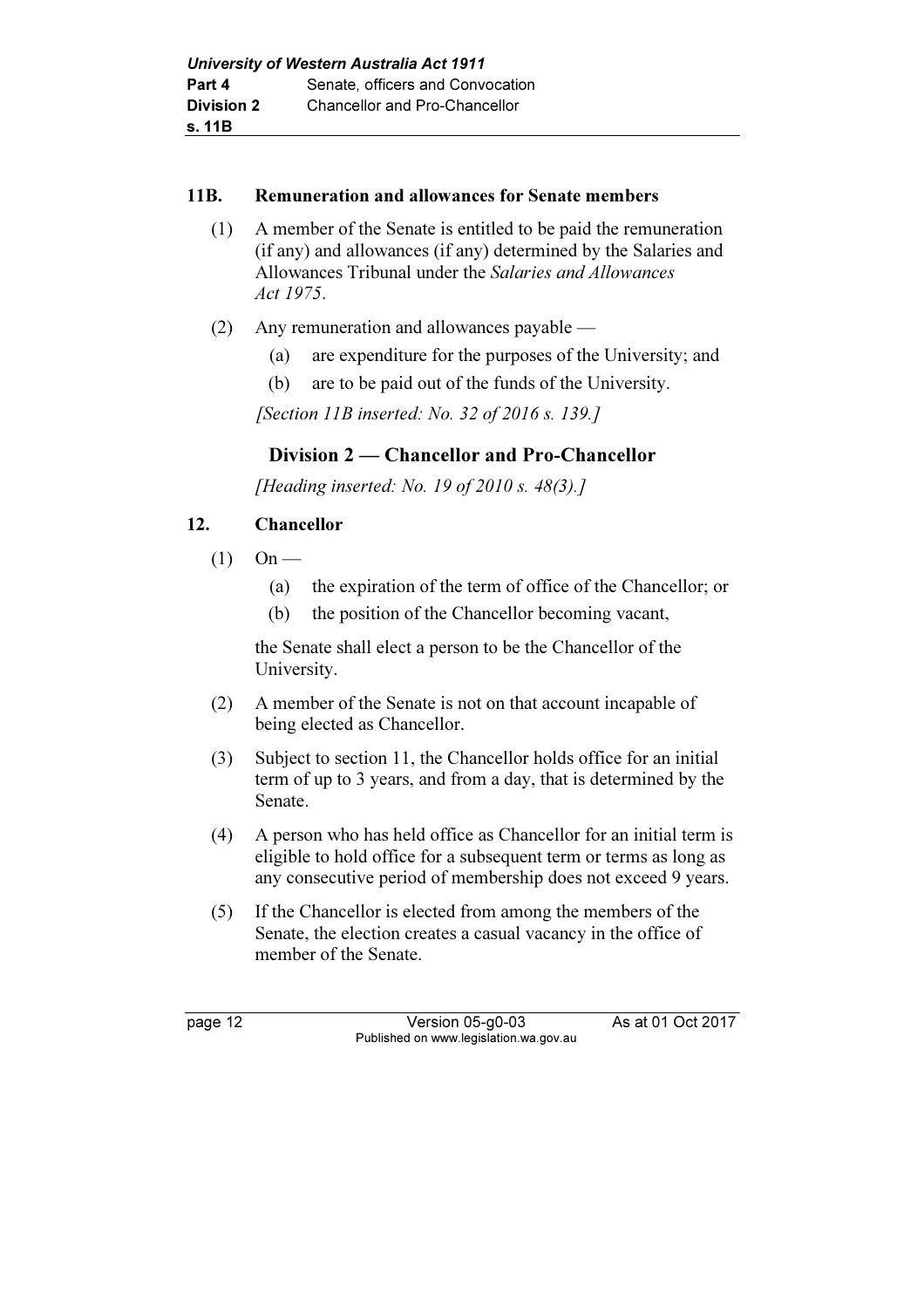(6) The election for the office of Chancellor shall be held and conducted in the manner prescribed by regulations.

[Section 12 inserted: No. 75 of 2000 s. 10; amended: No. 8 of 2005 s. 56; No. 32 of 2016 s. 140.]

### 12A. Pro-Chancellor

- $(1)$  On
	- (a) the expiration of the term of office of the Pro-Chancellor; or
	- (b) the position of the Pro-Chancellor becoming vacant,

 the Senate shall elect one of its members to be the Pro-Chancellor of the University.

- (2) Subject to section 11, the Pro-Chancellor holds office for an initial term of up to 3 years, and from a day, that is determined by the Senate.
- (3) A person who has held office as Pro-Chancellor for an initial term is eligible to hold office for a subsequent term or terms as long as —
	- (a) any consecutive period of membership does not exceed 9 years; and
	- (b) the person continues to be a member of the Senate.
- (4) The election for the office of Pro-Chancellor shall be held and conducted in the manner prescribed by regulations.

[Section 12A inserted: No. 75 of 2000 s. 10; amended: No. 8 of 2005 s. 57; No. 32 of 2016 s. 141.]

### Division 3 — Powers of Senate

[Heading inserted: No. 19 of 2010 s. 48(3).]

### 13. Appointment of officers and management of affairs

 Subject to this Act, any relevant written law, any relevant industrial award or industrial agreement and the Statutes, the

As at 01 Oct 2017 Version 05-g0-03 page 13 Published on www.legislation.wa.gov.au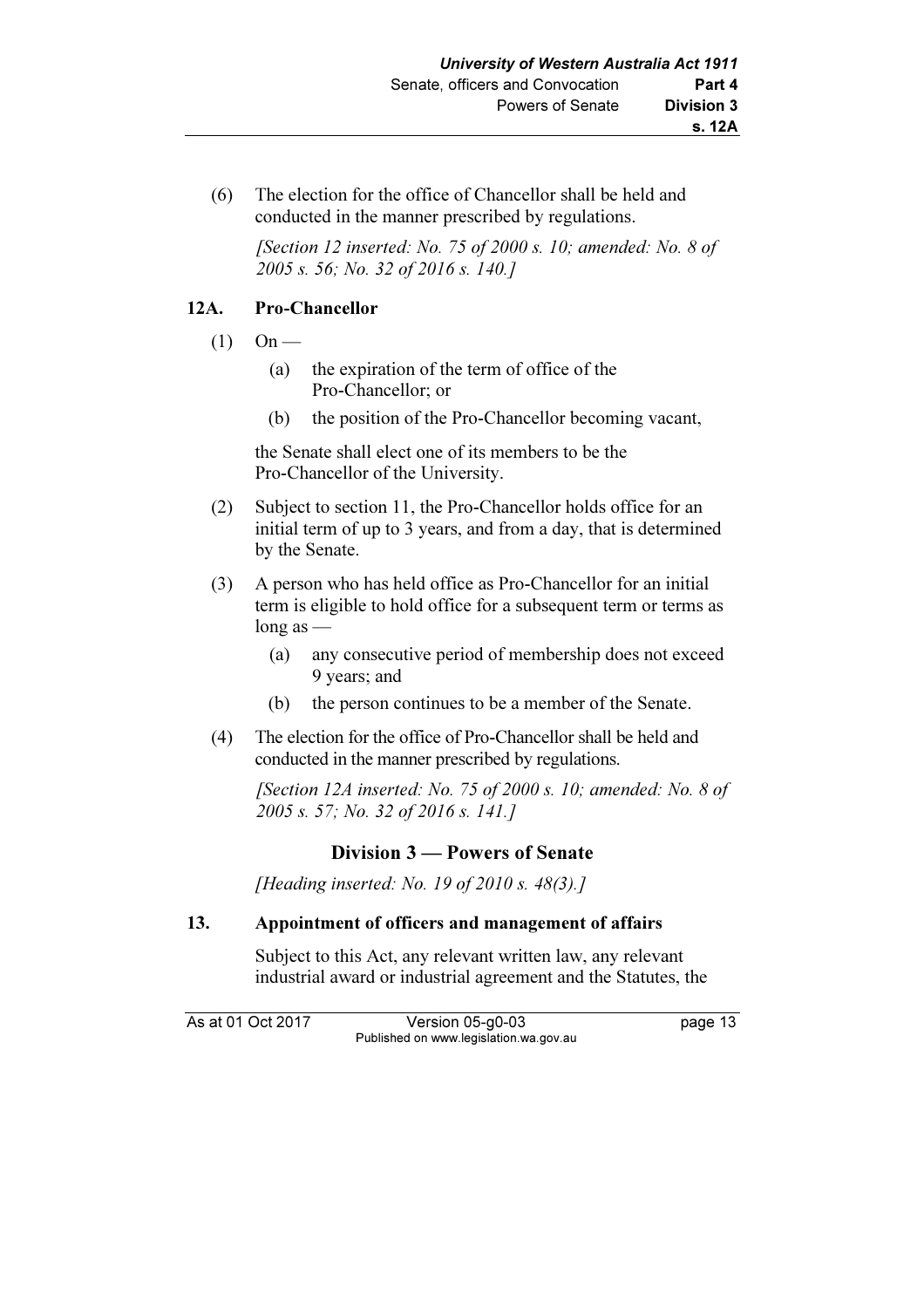Senate may from time to time appoint deans, professors, lecturers, examiners, and other officers and employees of the University, and shall have the entire control and management of the affairs and concerns of the University, and may act in all matters concerning the University in such manner as appears to it best calculated to promote the interests of the University.

[Section 13 amended: No. 32 of 2016 s. 142.]

### 14. Control and management of property

- (1) The Senate shall have the control and management of all real and personal property at any time vested in or acquired by the University; and may set out roads, streets, and open spaces, and erect and maintain buildings upon and otherwise improve any land or other property as in their absolute discretion they may think fit, and may apply any trust funds of the University to any such purposes.
- (2) The Senate may, subject to the provisions of section 15A relating to trust moneys, invest any moneys belonging to or vested in the University as trust funds may be invested under Part III of the Trustees Act 1962.

[Section 14 amended: No. 75 of 2000 s. 11.]

### 14A. Sale of endowment land

- (1) The University may, with the consent of the Governor, sell
	- (a) any land granted or demised to or vested in the University under section 35;
	- (b) any land acquired from the proceeds of the sale of that land; or
	- (c) any land acquired under section 2 of the University Endowment Act Amendment Act 1927,

 and transfer such land to a purchaser free and discharged from any trust.

page 14 Version 05-g0-03 As at 01 Oct 2017 Published on www.legislation.wa.gov.au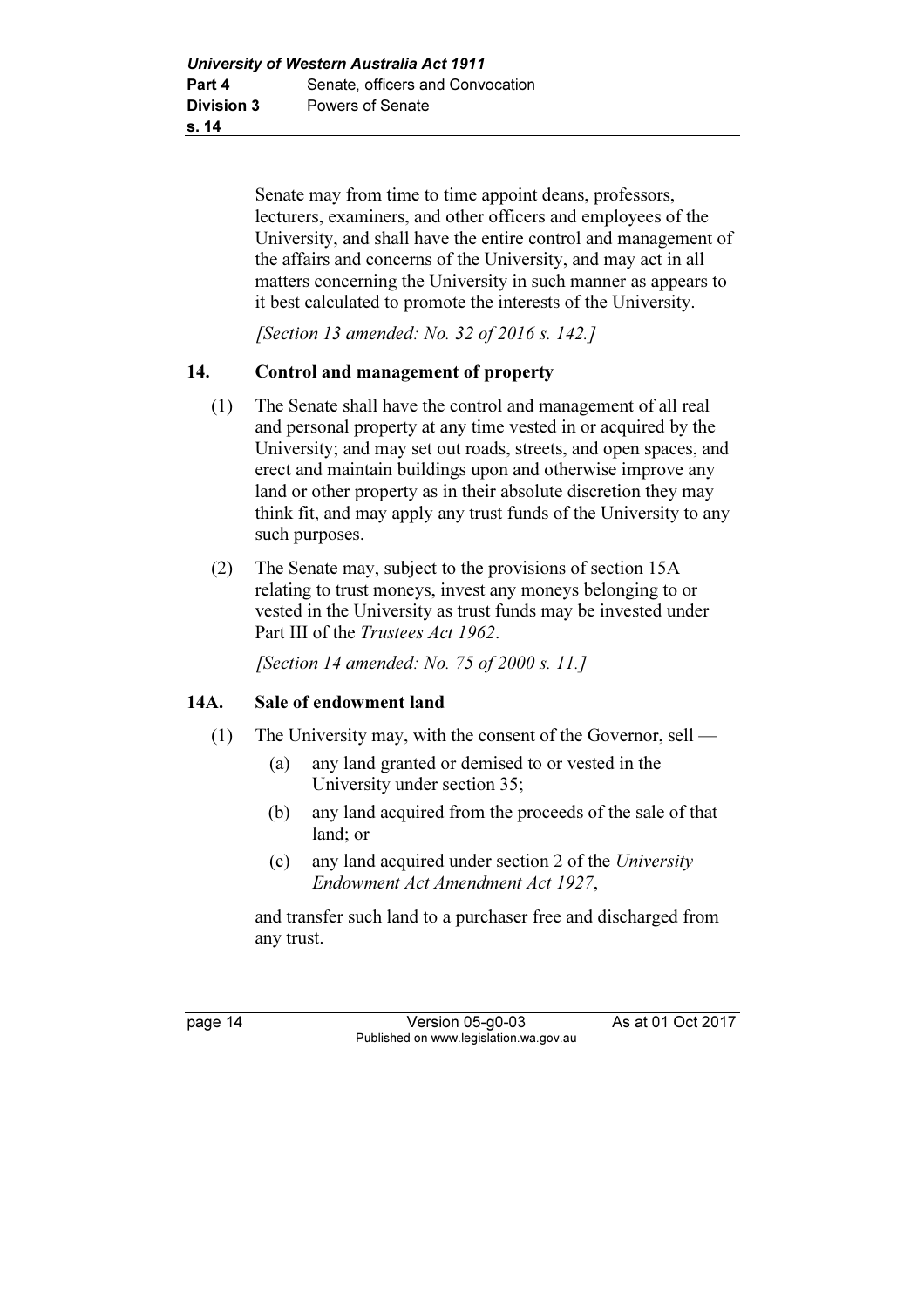(2) The proceeds of a sale of any land referred to in subsection (1) are to be invested as trust funds may be invested under Part III of the Trustees Act 1962.

[Section 14A inserted: No. 75 of 2000 s. 12.]

### 15. Leasing University lands

(1) In this section —

lease includes a sublease.

- (2) The University may grant a lease of any University lands for a term not exceeding 21 years.
- (3) The University may, with the approval of the Minister
	- (a) grant a lease of any University lands for a term that exceeds 21 years but does not exceed 99 years; or
	- (b) mortgage any University lands.

[Section 15 inserted: No. 32 of 2016 s. 143.]

### 15A. Trust moneys not immediately required may be used to erect buildings etc.

- (1) The Senate may, as and by way of investment, use and apply any trust moneys of the University not immediately required for the purposes of the trusts declared in relation thereto in and for the erection and maintenance upon lands granted to or held by the University by way of permanent endowment or otherwise belonging to the University of buildings to be used for the purpose of deriving income therefrom, but subject to section 14, not for any other purpose.
- (2) Where any trust moneys aforesaid are already invested in other forms of investments the Senate may sell and realize upon such other investments for the purpose of utilizing the proceeds of such sale and realization in the manner provided and authorised by subsection (1).

As at 01 Oct 2017 Version 05-g0-03 page 15 Published on www.legislation.wa.gov.au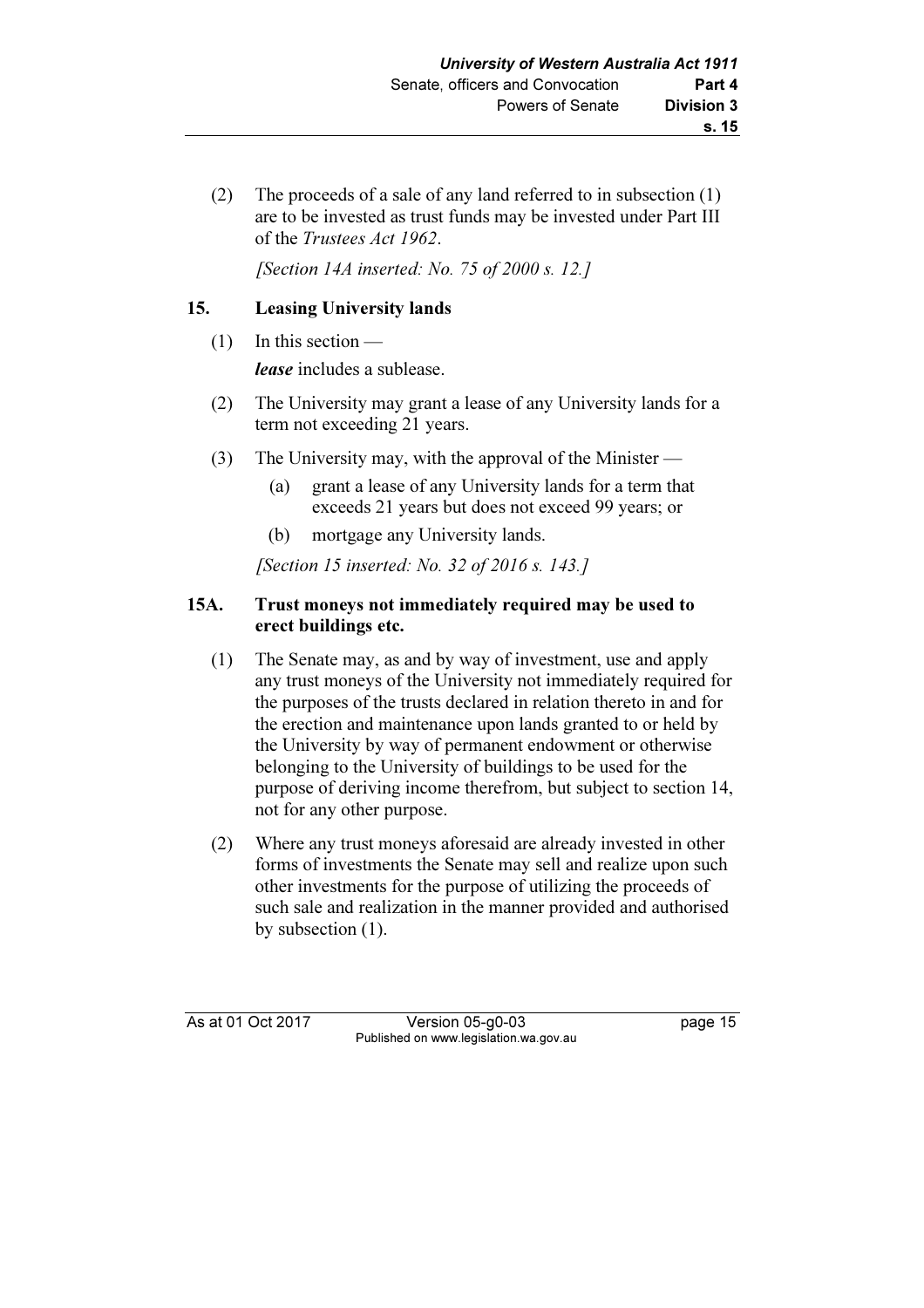- (3A) When the Senate uses and applies any trust moneys under and for the purposes mentioned in subsection (1), the amount of the trust moneys so used and applied shall be deemed to be a loan to the University from the trust estate or trust fund from which such amount is taken bearing interest and repayable by the Senate by equal half-yearly instalments which shall include interest and be payable half-yearly.
- (3B) The rate of the said interest shall be such as the Minister approves.
- (3C) The number of equal half-yearly instalments by which the interest and the principal debt are to be repaid is the number approved by the Minister, but in any case is not to exceed 50.
- (3D) As and by way of security for the repayment of the said loan with interest as aforesaid the Senate shall issue in favour of and deliver to the Treasurer debentures which shall mature at half-yearly intervals, and each be for the amount of a half-yearly instalment. The Senate shall redeem such debentures as and when they mature respectively at the office of the Treasurer.
- (3E) As and when the Senate redeems any debenture, the Treasurer shall appropriate the amount paid to the Treasurer by the Senate expressly for repayment thereof to the trust estate or trust fund from which the loan was made, and pay the same to the Senate subject to such appropriation.
	- (4) Where buildings have been erected and are being maintained under the authority of this section for the purpose of deriving income therefrom, and as income is derived therefrom, the Senate may use and apply such income either in or towards the redemption of the debentures issued by the Senate and held by the Treasurer as provided for in subsection (3D) or for the general purposes of the University as the Senate may from time to time think fit.
	- (5) Where trust moneys have been used and applied in the manner provided and authorised by subsection (1) and until the same have been fully restored in the manner provided and required by

page 16 Version 05-g0-03 As at 01 Oct 2017 Published on www.legislation.wa.gov.au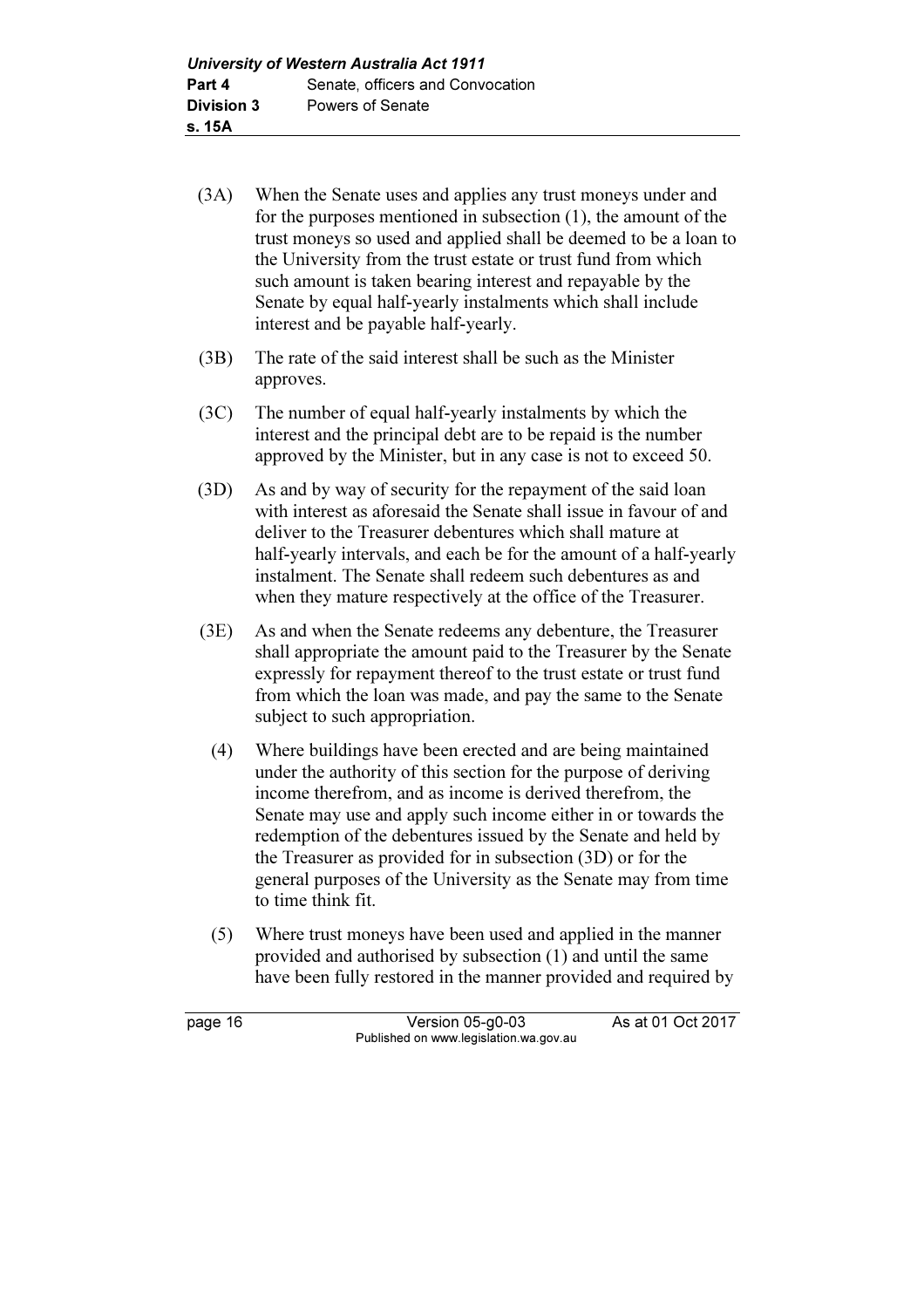subsection (4) the amount of the trust moneys from time to time not so restored shall be a first charge upon the lands of the University upon which the buildings erected and maintained with such trust moneys are situated, and such charge shall run with such lands.

 (6) Sections 15B, 15C and 15D do not affect or apply to trust moneys used and applied in the manner provided and authorised by subsection (1).

 [Section 15A inserted: No. 43 of 1944 s. 5; amended: No. 19 of 2010 s. 51; No. 32 of 2016 s. 144.]

### 15B. Borrowing and other ways of raising money

 $(1)$  In this section —

debt paper means inscribed stock, bonds, debentures with coupons annexed, bills of exchange, promissory notes or bearer securities, or other similar instruments evidencing indebtedness.

- (2) The University may do all or any of the following
	- (a) borrow money;
	- (b) obtain credit;
	- (c) issue, acquire, hold or dispose of debt paper;
	- (d) create and issue capital instruments;
	- (e) arrange for financial accommodation to be extended to the University.
- (3) Capital instruments created and issued by the University under subsection  $(2)(d)$  —
	- (a) may be described in any way determined by the University; and
	- (b) are to be created and issued on whatever terms the University determines.
- (4) The University must keep whatever registers for the purposes of this section as are prescribed by regulations made under subsection  $(5)$ .

As at 01 Oct 2017 Version 05-g0-03 page 17 Published on www.legislation.wa.gov.au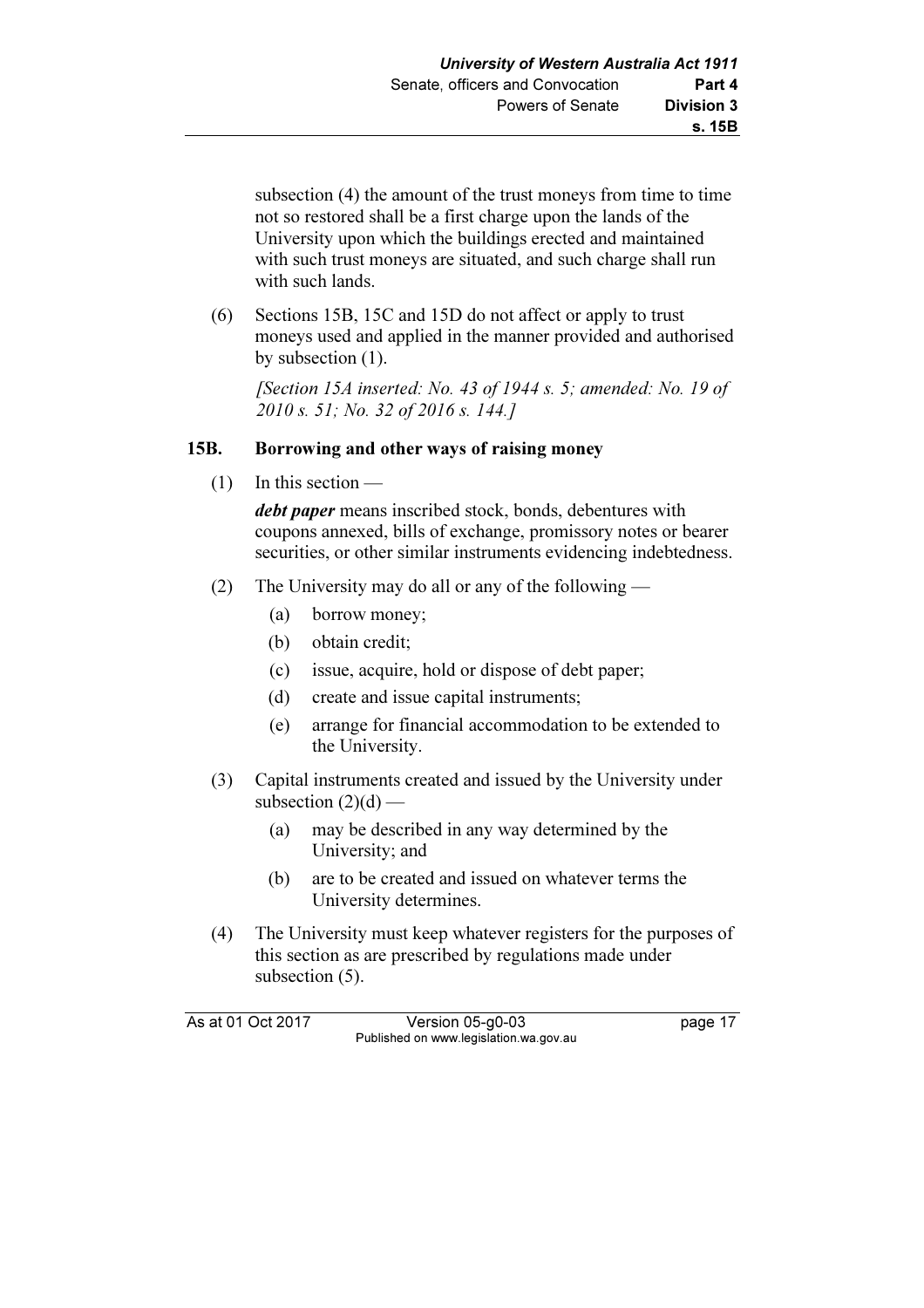- (5) The Governor may make regulations prescribing registers that are to be kept for the purposes of this section and the keeping of those registers.
- (6) Nothing in this section or section 15C or 15D affects or applies to trust moneys used and applied in the manner provided and authorised by section 15A(1).

[Section 15B inserted: No. 32 of 2016 s. 145.]

### 15C. Notice of borrowing

- (1) If the University intends to borrow money and seek a guarantee under section 15D in respect of that borrowing, the University must —
	- (a) give the Minister reasonable advance notice of its intention to borrow that money and to seek a guarantee; and
	- (b) notify the Minister of the outcome of the University's application to borrow that money.
- (2) A liability of the University is not unenforceable or in any way affected by the University's failure to comply with subsection  $(1)$ .

[Section 15C inserted: No. 32 of 2016 s. 145.]

### 15D. Guarantees

- (1) The Treasurer, on the Minister's recommendation, may guarantee the performance by the University in the State or elsewhere, of any financial obligation of the University.
- $(2)$  A guarantee
	- (a) is given in the name and on behalf of the State; and
	- (b) must be in the form, and contain the terms and conditions, that the Treasurer determines; and
	- (c) without limiting paragraph (b), must be subject to the condition that the person for whose benefit the guarantee

page 18 Version 05-g0-03 As at 01 Oct 2017 Published on www.legislation.wa.gov.au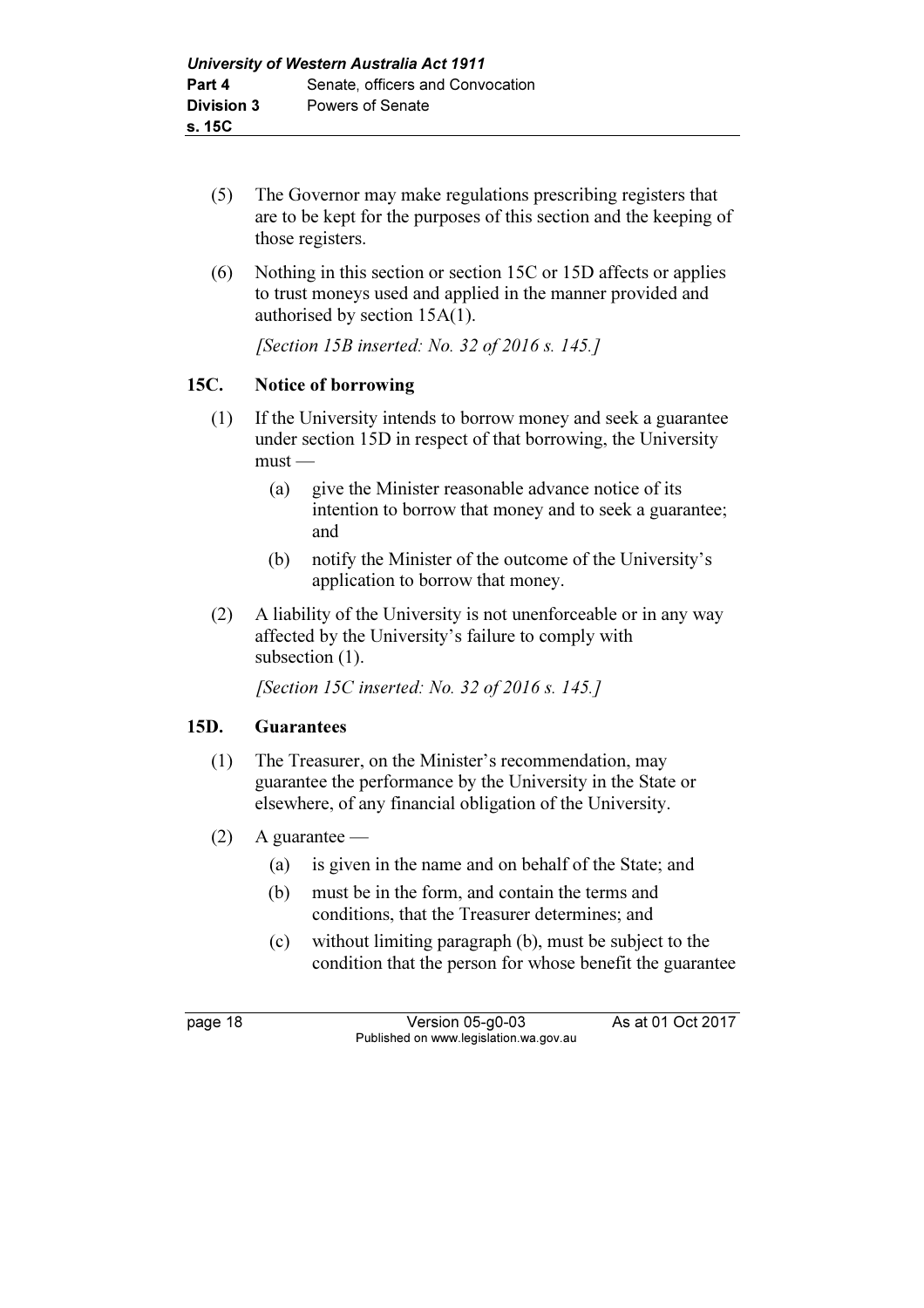is given must not, without the consent in writing of the Treasurer, assign or encumber the benefit of the guarantee.

- (3) Before a guarantee is given, the University must
	- (a) give the Treasurer any security that the Treasurer requires; and
	- (b) execute all instruments that are required for that purpose.
- (4) Payments made by the Treasurer under a guarantee are to be charged to the Consolidated Account, and this subsection appropriates that Account accordingly.
- (5) The Treasurer must cause to be credited to the Consolidated Account any amounts received or recovered from the University or otherwise in respect of any payment made by the Treasurer under a guarantee.

[Section 15D inserted: No. 32 of 2016 s. 145.]

### 15E. Charges for guarantee

- (1) The Treasurer may, from time to time, after consultation with the University, fix charges to be paid by the University in respect of a guarantee under section 15D.
- (2) Payments by the University in respect of charges fixed under subsection  $(1)$  —
	- (a) must be made at the times, and in the instalments, that the Treasurer determines and notifies to the University; and
	- (b) must be credited to the Consolidated Account.

[Section 15E inserted: No. 32 of 2016 s. 145.]

As at 01 Oct 2017 Version 05-g0-03 page 19 Published on www.legislation.wa.gov.au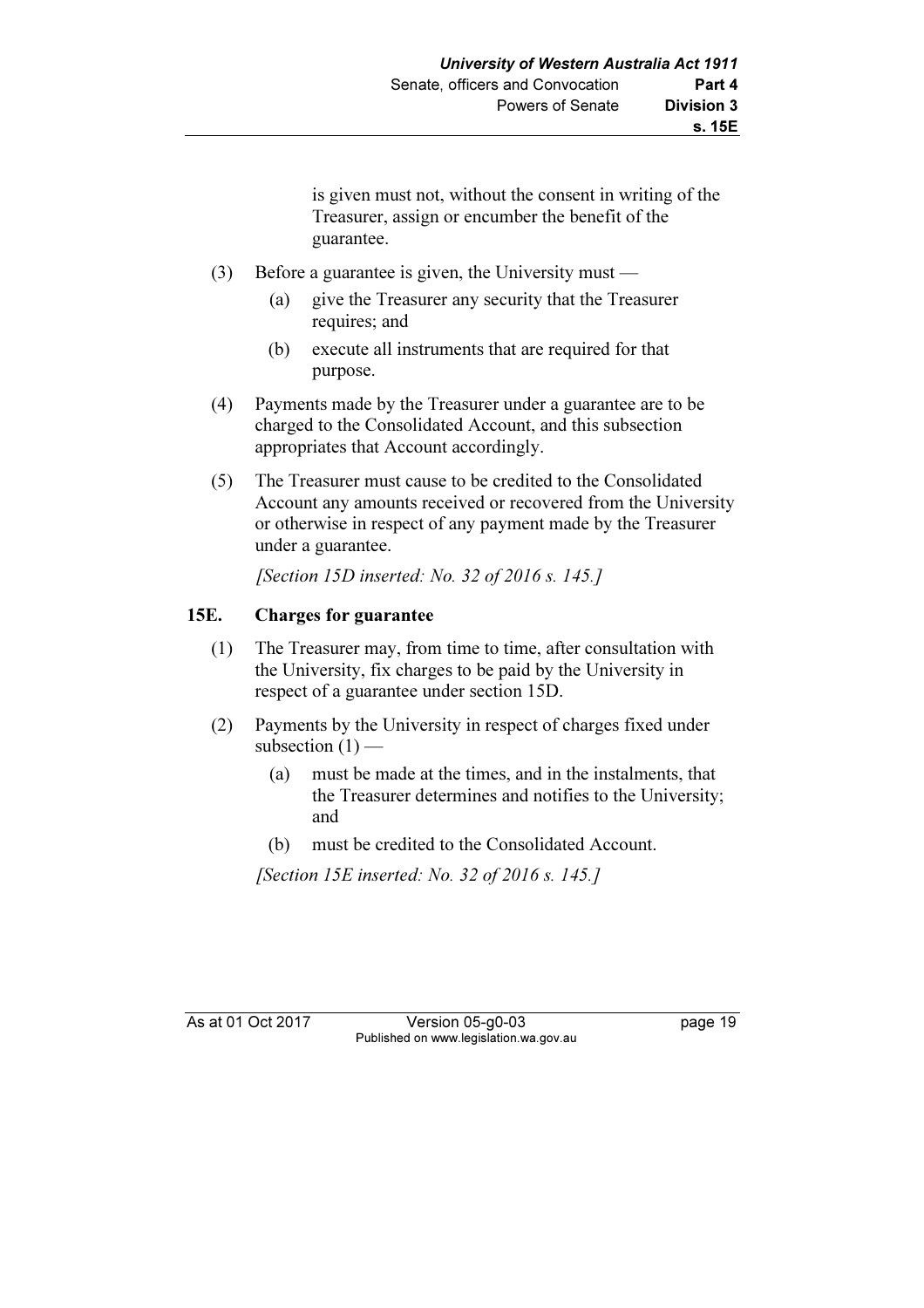### 15F. Power of University to provide residential accommodation for staff and students

- (1) The University may provide residential accommodation for staff of the University, or students, or both.
- (2) The restrictions imposed by section 15(3) do not apply to the lease of any part of University lands referred to in section 15(3) if the purpose of the lease is the provision of residential accommodation in accordance with this section.

[Section 15F inserted: No. 32 of 2016 s. 145.]

### 16. Disposal of property acquired by gift etc.

 The Senate, in the name and on behalf of the University, may dispose of any real or personal property acquired by gift, devise, or bequest as they may think fit, subject only to the express trusts of, any deed, will, or instrument under which such property is acquired.

### 16AA. Authorised persons

(1) For the purposes of sections  $16A$  to  $16F$  —

authorised person means —

- (a) a police officer; or
- (b) the Vice-Chancellor; or
- (c) a member of the staff of the University, or a contractor, who is authorised under subsection (2) for the purposes of the provision of this section in which the term is used;

### contractor means —

- (a) an individual who works under a contract for services for the University; or
- (b) an employee of a body that provides services to the University under a contract;

owner, in relation to a vehicle, means a person who is the owner of that vehicle for the purposes of the Road Traffic (Administration) Act 2008.

page 20 Version 05-g0-03 As at 01 Oct 2017 Published on www.legislation.wa.gov.au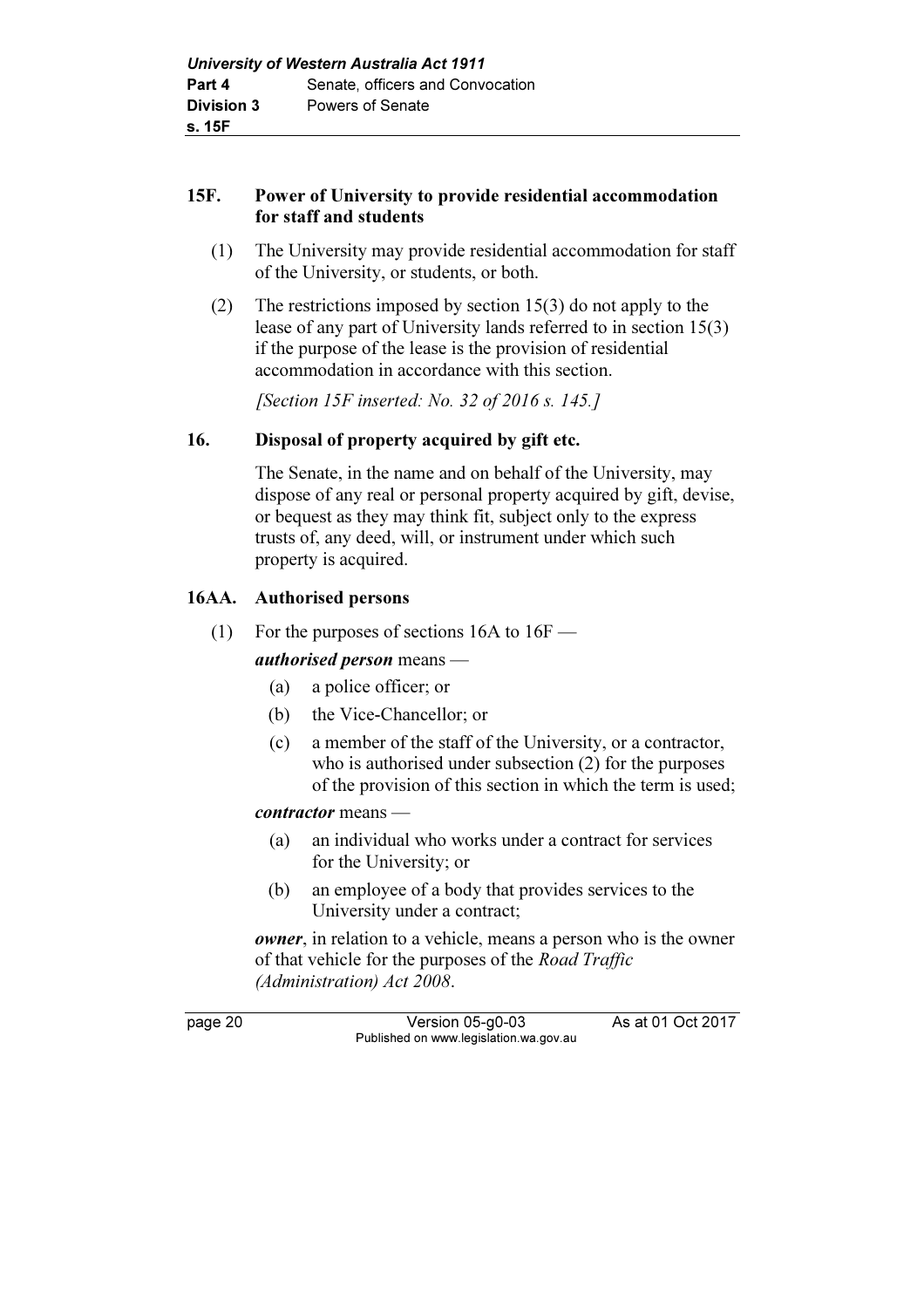- (2) The Vice-Chancellor may, in writing
	- (a) designate a member of the staff of the University to be an authorised person for the purposes of any or all of section  $16A(2)(i)$  or  $(k)$  or  $(3)$  or  $16C(2)$ ; and
	- (b) authorise a contractor to be an authorised person for the purposes of any or all of section  $16A(2)(i)$  or  $(k)$  or  $(3)$ or 16C(2); and
	- (c) revoke a designation or authorisation made under this subsection.
- (3) A designation or authorisation of a person under subsection (2) ceases to have effect if —
	- (a) the designation or authorisation is revoked; or
	- (b) the person ceases to be a member of the staff of the University or a contractor.

[Section 16AA inserted: No. 32 of 2016 s. 146.]

### 16A. By-laws regulating use etc. of University lands

(1) In this section —

lands of the University means the lands described in subsection (4) and includes all buildings, structures and erections of any kind (whether permanent or temporary) on that land.

- (2) The Senate, in the name and on behalf of the University, may, from time to time make, alter, and repeal by-laws for the purpose of managing, preserving, and protecting the lands of the University and for the purpose of regulating the terms and conditions on which such lands may be visited or used by any persons whomsoever, and the conduct of such persons when on or upon such lands, and in particular may by by-laws —
	- (a) prohibit or regulate the admission to such lands of persons, vehicles, or animals; and
	- (b) prescribe the times when and the purposes for which such lands may be used, and the times when and the

As at 01 Oct 2017 Version 05-g0-03 page 21 Published on www.legislation.wa.gov.au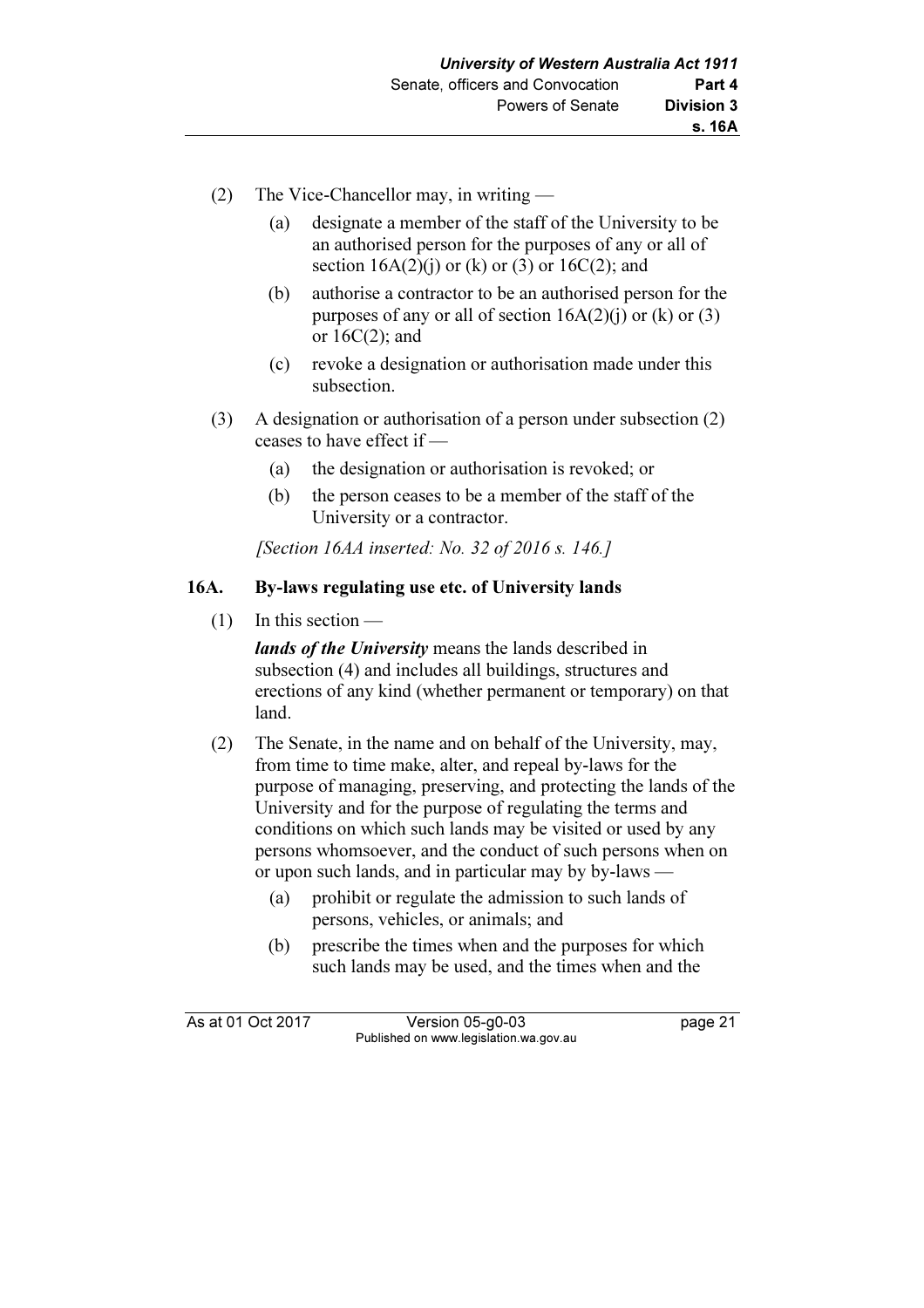purposes for which the same shall be open or closed, and prohibit the use thereof or access thereto at any other times, or for any other purpose; and

- (c) prescribe fees to be charged to the public for admission to such lands; and
- (d) provide for the issue to persons using such lands of tickets, and requiring the production of such tickets by such persons if and whenever required by any authorised person; and
- (e) regulate the conduct of persons using or being in or upon such lands; and
- (f) prohibit any nuisance, or any offensive, indecent, or improper act, conduct, or behaviour on such lands; and
- (g) prohibit the use of abusive or insulting language on such lands; and
- (h) prohibit damage or injury to or interference with such lands, or any tree, shrub, hedge, plant, or flower thereon, or any fixed or movable article thereon; and
- (i) prohibit the writing or printing of any indecent words, or the writing, printing, or drawing, or affixing of any indecent or obscene picture or representation on such lands, or on any fence, wall, tree, shrub, or hedge thereon; and
- (j) authorise an authorised person to remove from such lands any person guilty of a breach of a by-law and to prohibit the obstruction of an authorised person; and
- (k) require any person using such lands to give their name and address if required to do so by an authorised person; and
- (l) generally provide for carrying out the purposes of this Act, or any Statute made by the governing authority of the said University.

page 22 Version 05-g0-03 As at 01 Oct 2017 Published on www.legislation.wa.gov.au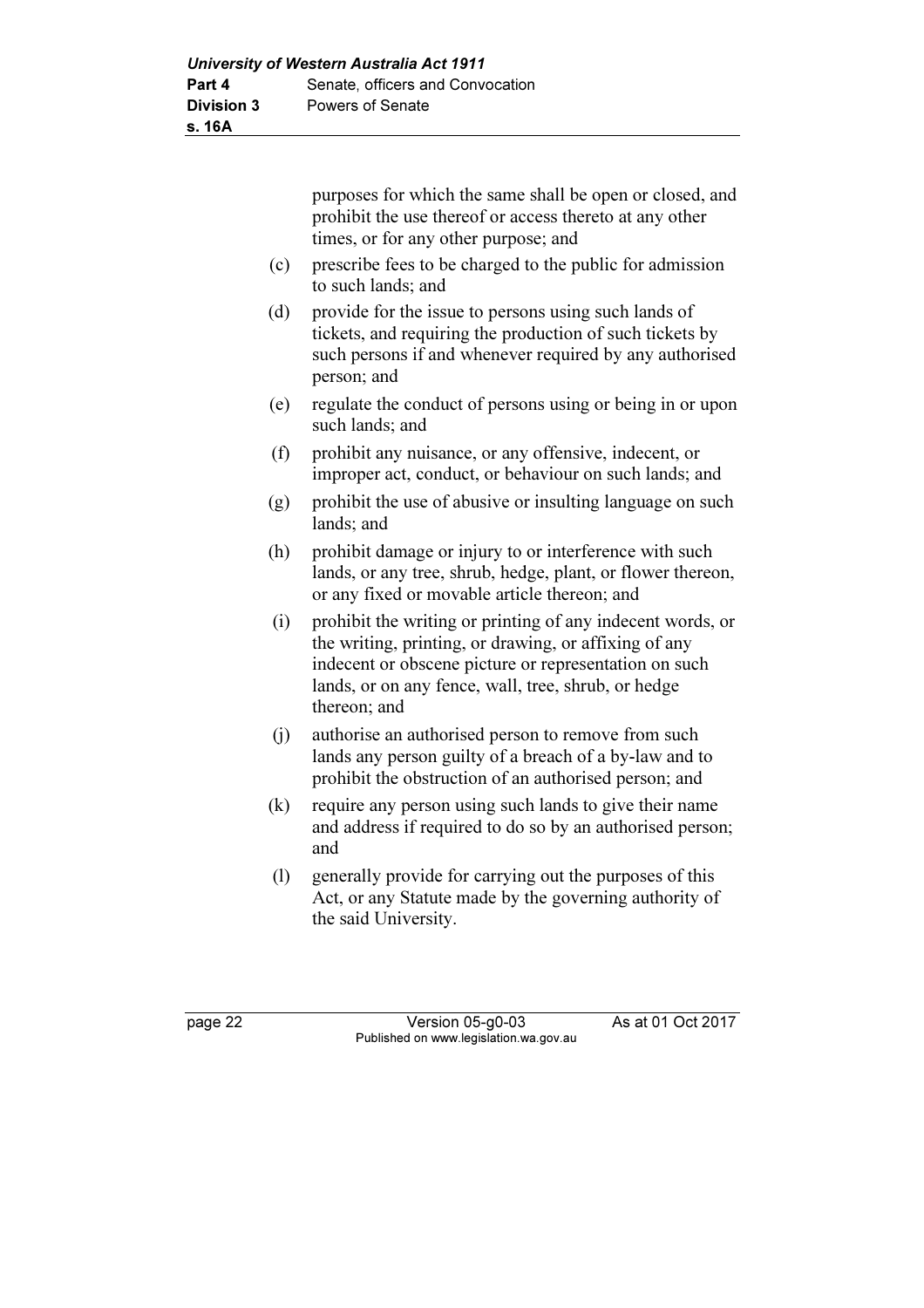- (3A) No by-law shall be contrary to the express provisions of this Act, or any amendment thereof, or of any Statute made by the governing body of the University.
	- (3) By-laws may be made under this section
		- (a) for regulating, controlling and managing the parking and standing of vehicles on lands of the University and in particular —
			- (i) providing for the erection of notices, of such form and construction as the Vice-Chancellor considers necessary, within, on or adjacent to the boundaries of any area of the lands of the University indicating that the area is set aside for the purpose of parking or standing of vehicles, the persons or classes of persons who may park or stand vehicles in the area and the period or periods of time during which vehicles may be parked or may stand in the area; or
			- (ii) prohibiting any person or class of person from parking or standing any vehicle in any area of the lands of the University;

and

- (b) exempting any person or vehicle or class of person or class of vehicle from complying with any by-law made pursuant to this subsection prohibiting or restricting the parking or standing of vehicles generally or otherwise; and
- (c) prescribing penalties for the contravention of any by-law made pursuant to this subsection; and
- (d) providing
	- (i) that where an allegation is made of a breach of a by-law and an element of the breach is the use, driving, parking, standing, or leaving of a vehicle and the identity of the driver or person in charge of the vehicle at the time of the breach cannot be

As at 01 Oct 2017 Version 05-g0-03 page 23 Published on www.legislation.wa.gov.au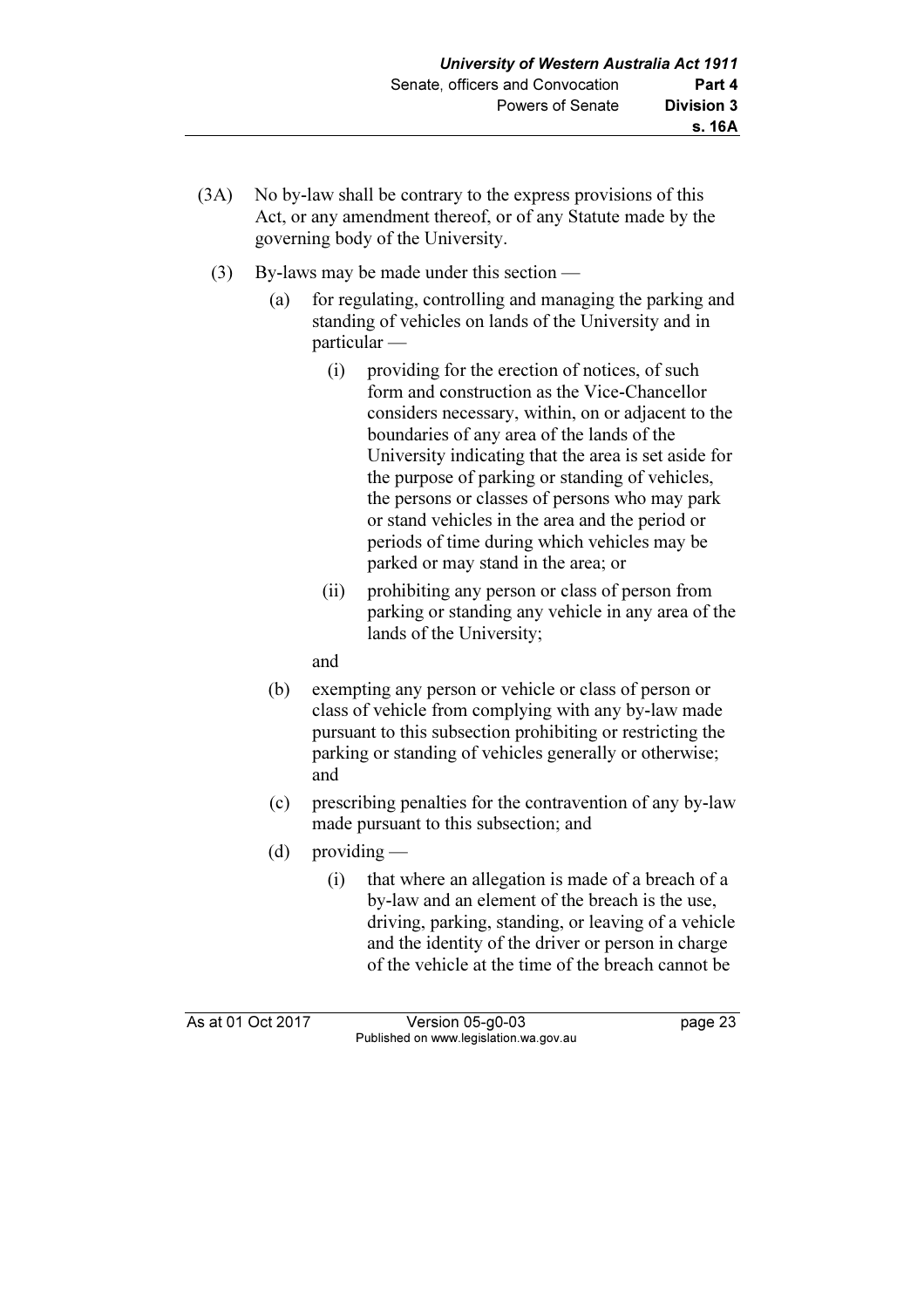immediately established a notice of the allegation may be addressed to the owner of the vehicle at the owner's last known place of residence or business or may be served on the owner of the vehicle by leaving it in or upon, or attaching it to, the vehicle; and

- $(iii)$  that if
	- (I) the prescribed penalty is not paid within the period specified in the notice; or
	- (II) the owner of the vehicle does not, within the period specified for the payment of the penalty —
		- (A) identify the person who was the driver or person in charge of the vehicle at the relevant time to an authorised person; or
		- (B) satisfy an authorised person that, at the relevant time the vehicle had been stolen or unlawfully taken or used,

 the owner is deemed to be the driver or person in charge of the vehicle at the time of the alleged breach;

and

- (e) prescribing the circumstances under which an authorised person may remove a vehicle or cause it to be removed from the lands of the University to any specified place, whether on those lands or not, prescribing the authorised person's further powers in relation thereto, providing for the recovery of costs and expenses incurred by the University in moving and holding the vehicle, and authorising the University to hold the vehicle until all costs and expenses are paid; and
- (f) prescribing the method of notifying a person alleged to have committed an offence against any by-law made

| page 24 | Version 05-g0-03                       | As at 01 Oct 2017 |
|---------|----------------------------------------|-------------------|
|         | Published on www.legislation.wa.gov.au |                   |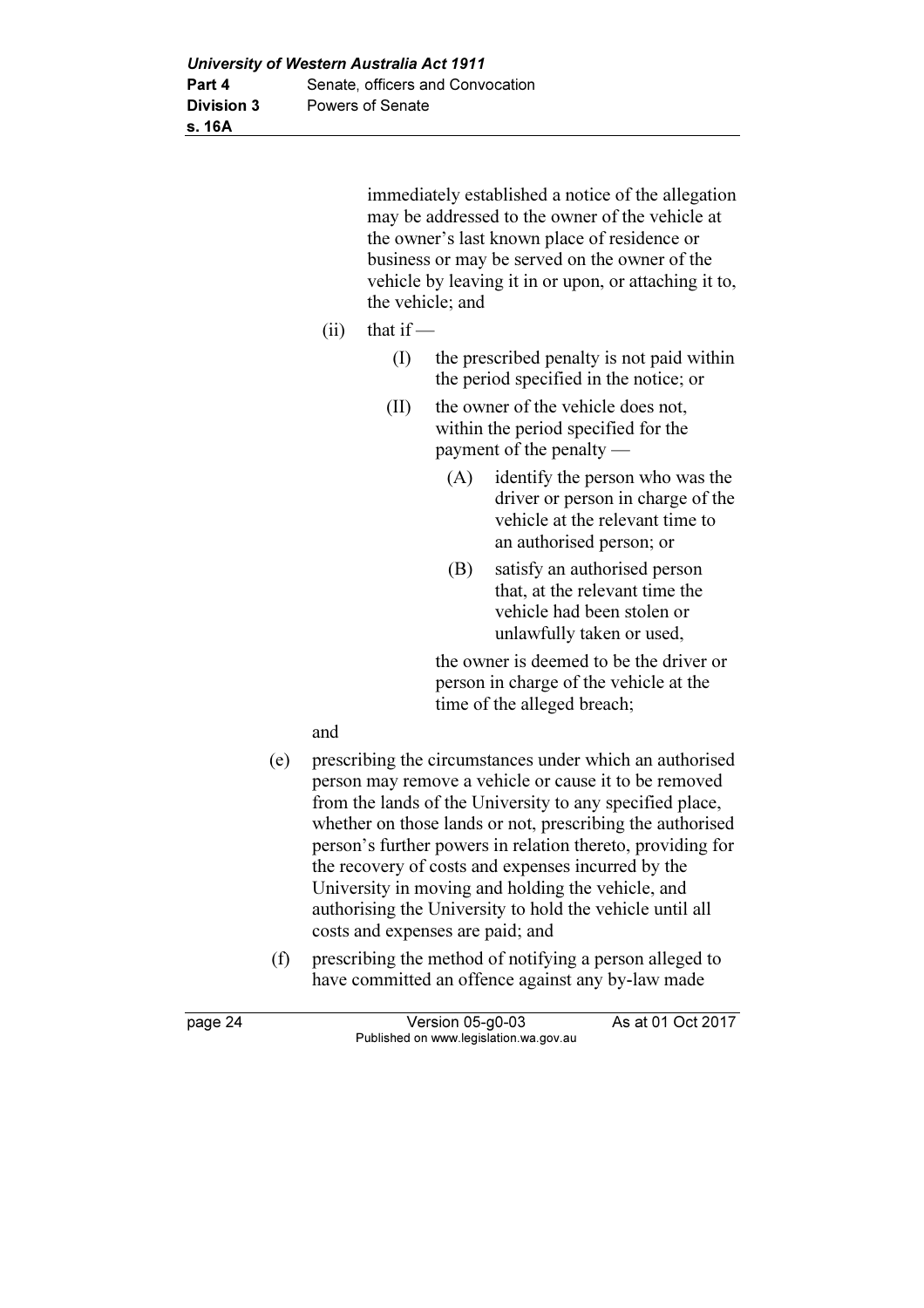pursuant to this subsection of that alleged offence and how it shall be dealt with, and prohibiting the removal by any person other than the driver or owner of a vehicle in respect of which an offence against such a by-law is alleged to have been committed of any notice relating to the offence affixed to the vehicle or left in or on the vehicle by an authorised person; and

- (g) prescribing a modified penalty or modified penalties payable to the University by a person or one of a class of persons who does not contest an allegation that the person committed any specified breach of the by-laws and providing that the due payment of a modified penalty is a defence to a charge in respect of which that modified penalty was paid.
- (4) For the purposes of the exercise of the powers conferred by this section, but subject to subsection (5), the lands of the University shall comprise the lands for the time being forming the University site at Crawley and such other lands vested in or under the management and control of the University for the purposes of this Act as are prescribed by by-law, and until otherwise declared, from time to time, by order of the Governor duly published in the *Gazette*, the lands forming the University site at Crawley shall be those parts of Swan Location 2885, 2886, 3086, 3087, and 3088 which are comprised in Certificates of Title volume 652, folio 42; and volume 902, folio 65; and volume 902, folio 66; and volume 902, folio 67; and volume 808, folio 135.
- (5) A by-law made under this section shall apply to the whole of the lands of the University or to such part thereof as may be specified in any such by-law.
- (6) By-laws made under this section
	- (a) may be limited in their application to time, place or circumstance; and

As at 01 Oct 2017 Version 05-g0-03 page 25 Published on www.legislation.wa.gov.au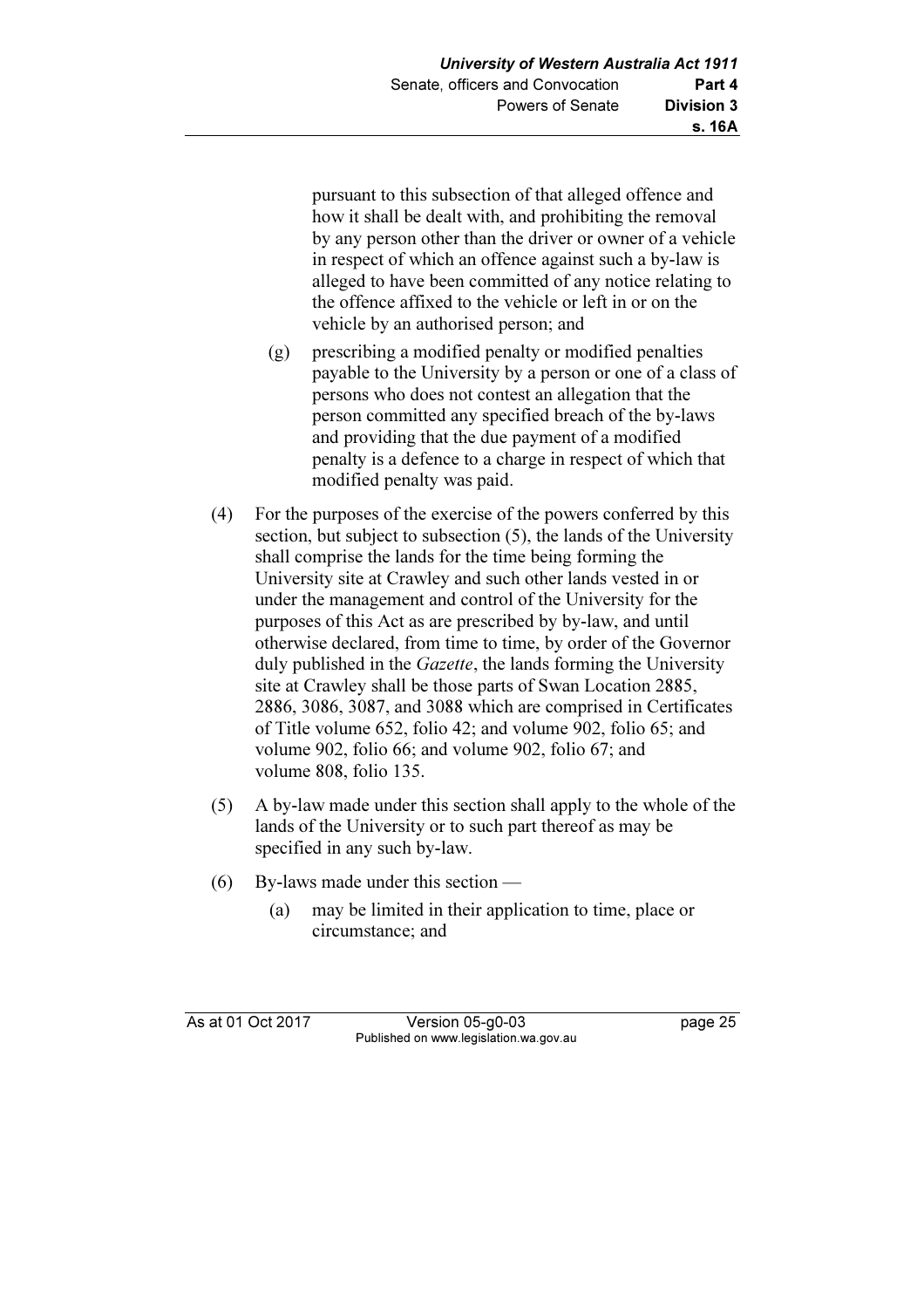- (b) may provide that any act or thing shall be done subject to the approval or to the satisfaction of a specific person or class of person; and
- (c) may confer a discretionary authority.
- $(7)$  deleted]
- (8) No by-law made under this section takes away, restricts or otherwise affects any liability, civil or criminal, arising under any provision of any Act other than this Act or at common law.
- (9) An allegation of a breach of a by-law by a person who is enrolled as a student of the University may be either —
	- (a) dealt with under the disciplinary Statutes, by-laws, and regulations of the University; or
	- (b) dealt with as a simple offence by a court of summary jurisdiction,

 but shall not be dealt with both as a disciplinary matter by the University and as a simple offence.

[Section 16A inserted: No. 17 of 1929 s. 2 (as amended: No. 113 of 1970 s. 14); amended: No. 62 of 1978 s. 2; No. 59 of 2004 s. 141; No. 84 of 2004 s. 80; No. 19 of 2010 s. 51; No. 8 of 2012 s. 197; No. 32 of 2016 s. 147.]

### 16B. Approval, publication, disallowance and proof of by-laws

- (1) A by-law made by the Senate
	- (a) must be sealed with the common seal of the University; and
	- (b) must be submitted to the Governor for approval; and
	- (c) if approved by the Governor, must be published in the Gazette: and
	- (d) takes effect on the later of
		- (i) the day after publication in the Gazette; or

page 26 Version 05-g0-03 As at 01 Oct 2017 Published on www.legislation.wa.gov.au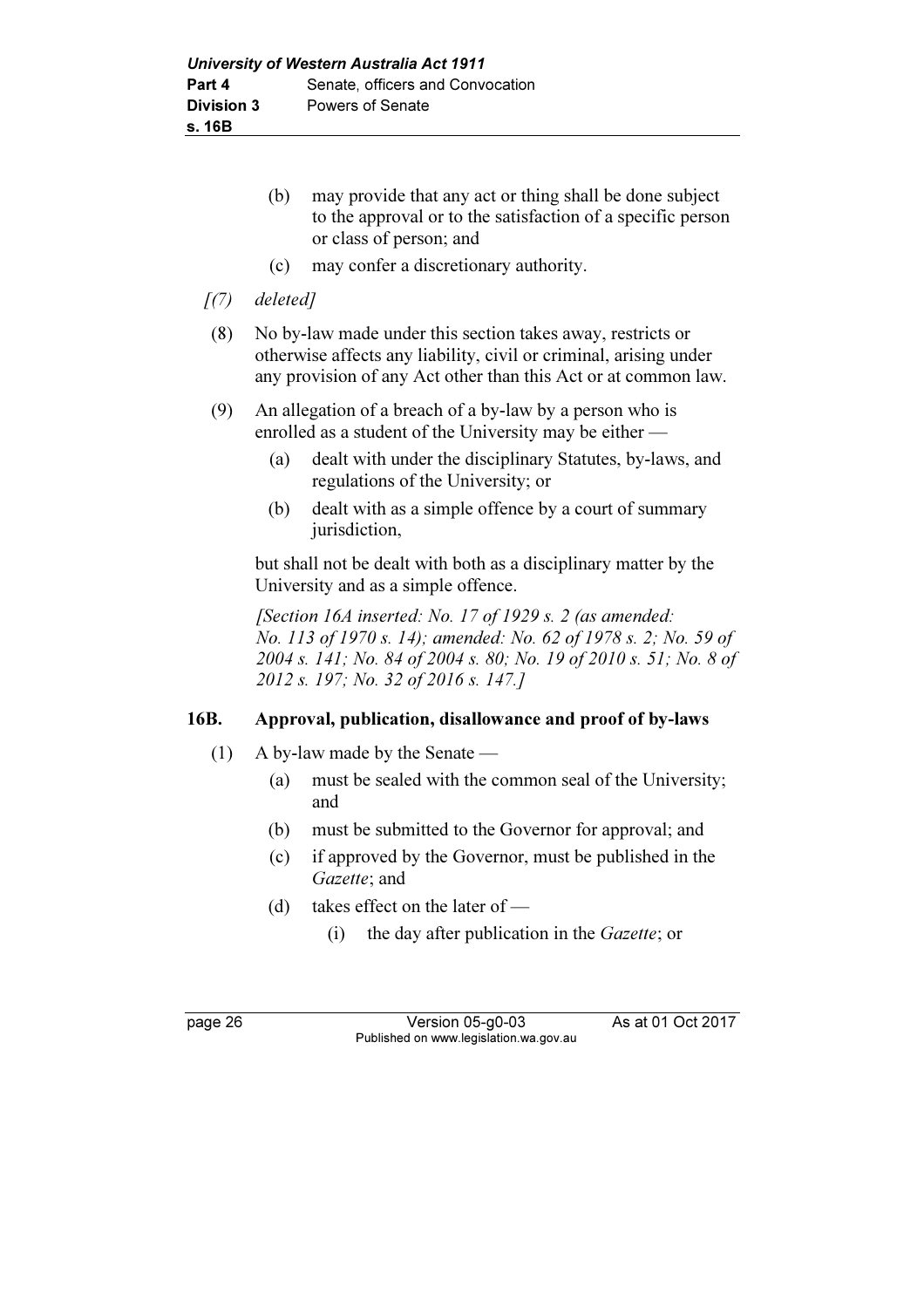- (ii) if a later day is specified for that purpose in the by-law, that day.
- (2) In any proceedings in any court or before any person acting judicially, any of the following is sufficient evidence of a  $b$ y-law —
	- (a) a copy of the by-law under the common seal of the University;
	- (b) a document purporting to be a copy of the by-law and to have been printed by the Government Printer;
	- (c) a copy of the Gazette purporting to contain a copy of the by-law.

[Section 16B inserted: No. 32 of 2016 s. 148.]

### 16C. Penalties

- (1) A by-law may impose a penalty not exceeding a fine of \$1 000 for any breach or non-observance of the by-law.
- (2) Proceedings for the recovery of a penalty imposed under a by-law may be taken by an authorised person in the name of the authorised person.
- (3) All penalties are to be paid to the Senate for the use of the University.

[Section 16C inserted: No. 32 of 2016 s. 148.]

### 16D. By-laws to be made readily available to public

- (1) The Senate must ensure that the following are readily available to the public by whatever means the Senate considers appropriate —
	- (a) all by-laws approved and published under section 16B(1);
	- (b) all by-laws that are in effect immediately before the Universities Legislation Amendment Act 2016 section 148 comes into operation.

As at 01 Oct 2017 Version 05-g0-03 page 27 Published on www.legislation.wa.gov.au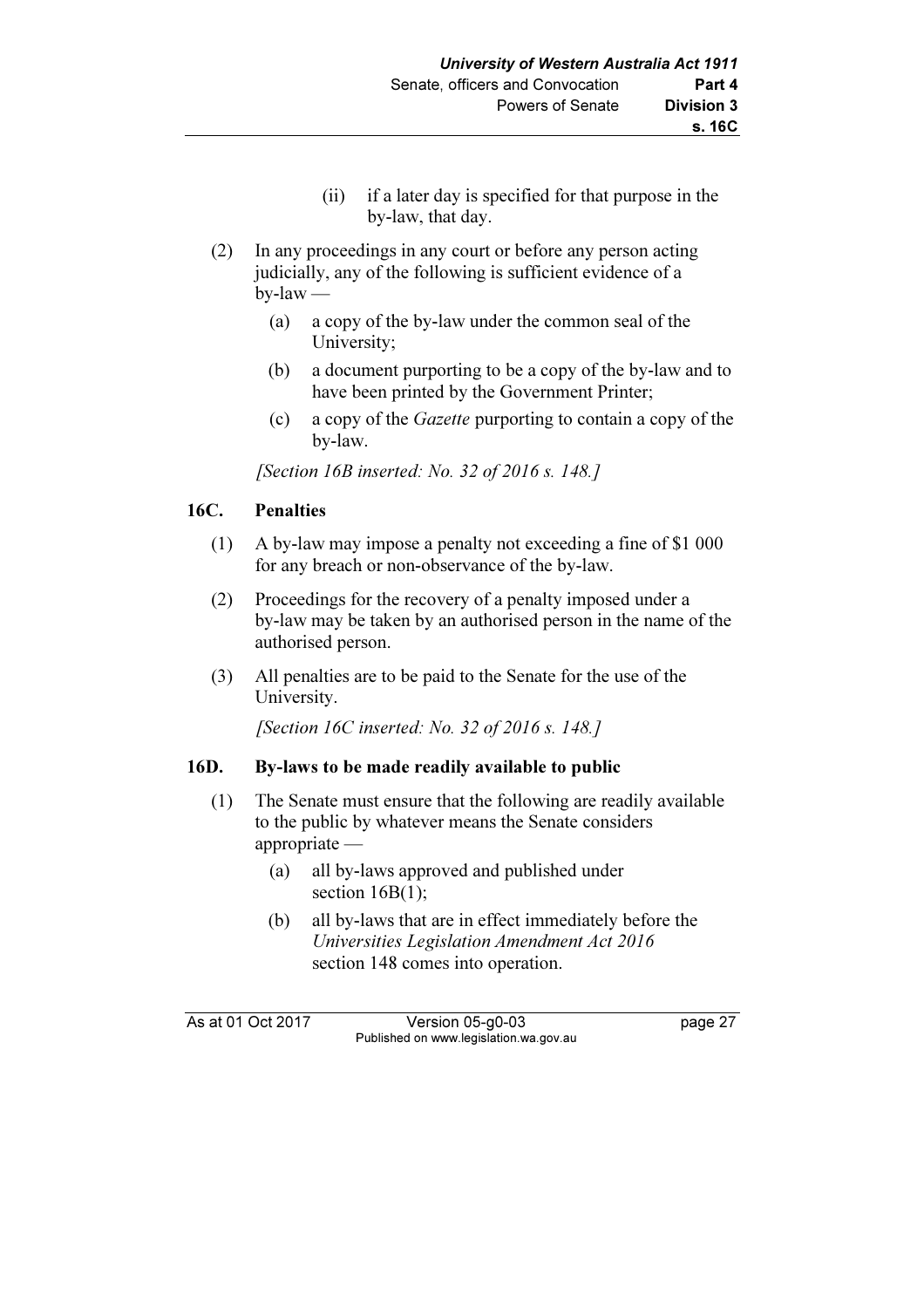- (2) Publication in the Gazette is not sufficient compliance with subsection  $(1)$ .
- (3) Subsection (1) ceases to apply to a by-law once it ceases to be in effect.

[Section 16D inserted: No. 32 of 2016 s. 148.]

### 16E. Regulations

- (1) The Senate, in the name and on behalf of the University, may, from time to time, make, alter, and repeal regulations for the purpose of carrying out this Act, or any amendment thereof, or any Statute made by the governing body of the University, or for the purpose of securing and enforcing the management, good government, and discipline of the University; and every such regulation shall be binding upon all deans, professors, lecturers, examiners, and all other officers and employees of the University, and also on all students attending the University.
- (2) The Interpretation Act 1984 section 42 does not apply to a regulation made by the Senate under subsection (1), and shall be deemed never so to have applied, and any such regulation shall take effect from the date of its promulgation in the University or from such later date as may be therein specified.

[Section 16E inserted: No. 17 of 1929 s. 6 (as amended: No. 113 of 1970 s. 14); amended: No. 40 of 1975 s. 2; No. 32 of 2016 s. 149.]

### 16EA. Relief of Senate members from liability

 If, in any civil proceeding against a person who is or was a member of the Senate for negligence, default, breach of trust or breach of duty in the person's capacity as a member of the Senate, it appears to the court that the person —

- (a) is, or may be, liable in respect of the negligence, default or breach; and
- (b) has acted honestly; and

page 28 Version 05-g0-03 As at 01 Oct 2017 Published on www.legislation.wa.gov.au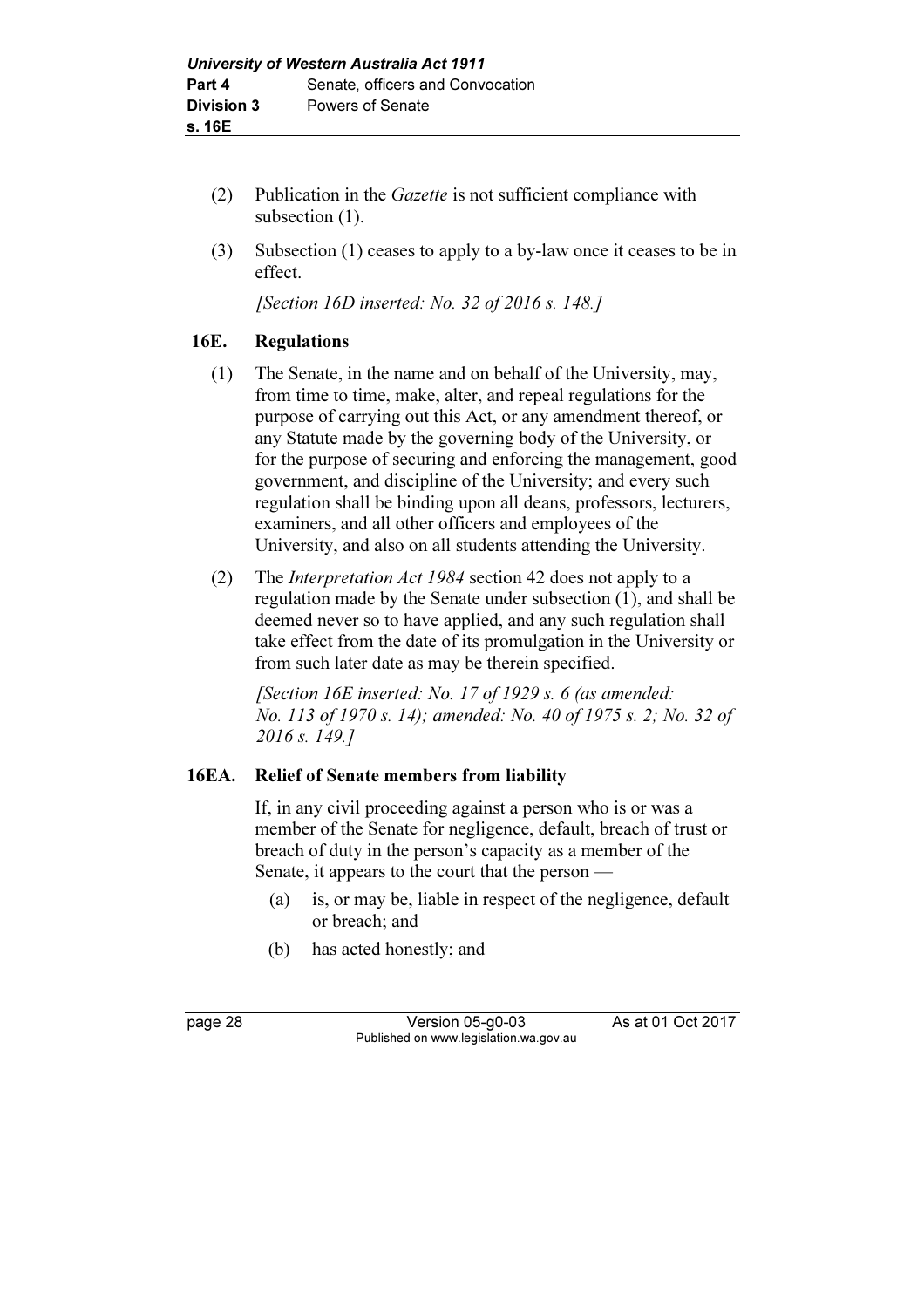(c) ought fairly to be excused for the negligence, default or breach having regard to all the circumstances of the case, including those connected with the person's appointment,

 the court may relieve the person either wholly or partly from liability on such terms as the court thinks fit.

[Section 16EA inserted: No. 8 of 2005 s. 58.]

### 16F. Certain certificates of Chancellor etc. to be prima facie evidence

 A certificate signed by the Chancellor, Pro-Chancellor or Vice-Chancellor (of whose signatures judicial notice shall be taken), that a person named therein is a dean, professor, lecturer, examiner, authorised person, or other officer or employee of the University, or is a student attending the University, shall be prima facie evidence of that fact.

[Section 16F inserted: No. 17 of 1929 s. 7 (as amended: No. 113 of 1970 s. 14); amended: No. 62 of 1978 s. 4; No. 32 of 2016 s. 150.7

### 16G. Delegation by Senate

- (1) The Senate may in relation to any matter or class of matters, or in relation to any activity or function of the University, by resolution delegate all or any of its powers, authorities, duties and functions under this Act (except its powers in relation to the making of Statutes, regulations and by-laws) to —
	- (a) any member of the Senate; or
	- (b) a committee, council or other body of the University; or
	- (c) any officer of the University.
- (2) The Senate may by resolution revoke a delegation given under this section.

As at 01 Oct 2017 Version 05-g0-03 page 29 Published on www.legislation.wa.gov.au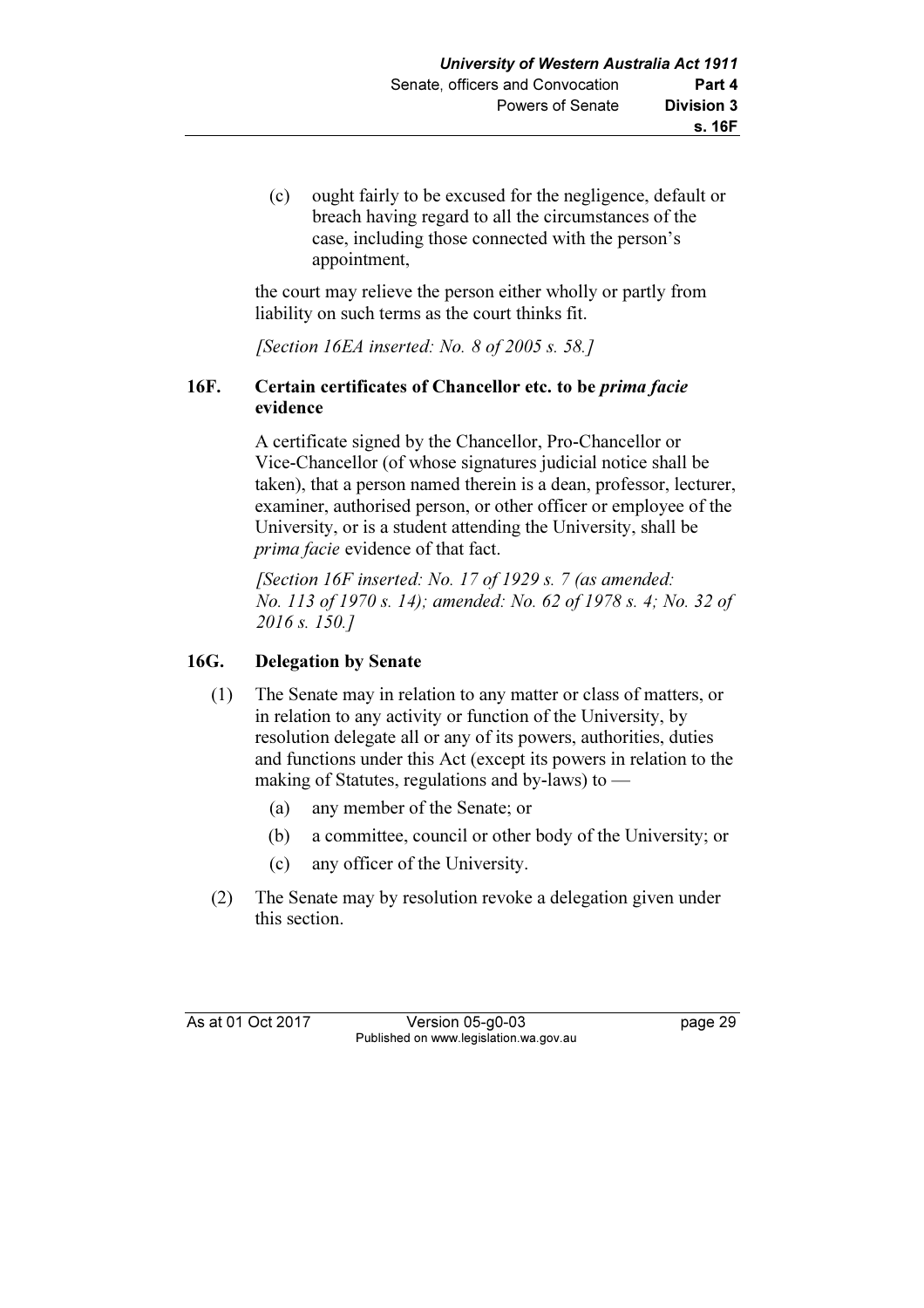- (3) A resolution delegating a power, authority, duty or function may authorise the delegate to further delegate the delegated power, authority, duty or function to a person or body.
- (4) A subdelegation under this section must be in writing.
- (5) The Interpretation Act 1984 sections 58 and 59 apply to and in relation to a subdelegation under this section in the same way that they apply to and in relation to a delegation given under this section.

[Section 16G inserted: No. 32 of 2016 s. 151.]

### Division 4 — Convocation

[Heading inserted: No. 19 of 2010 s. 48(3).]

### 17. Members

- (1) Convocation consists of the following persons
	- (a) members and past members of the Senate;
	- (b) graduates of the University;
	- (c) persons not referred to in paragraph (a) or (b) who were members of Convocation immediately before the coming into operation of the Universities Legislation Amendment Act 2016 section 152;
	- (d) persons who the Senate may, from time to time, admit to be members of Convocation.
- (2) The Senate shall cause to be kept a roll of the members of Convocation.
- (3) Notwithstanding any other provision of this Act, all elections required by this Act to be made by Convocation may be made —
	- (a) by postal vote in the manner prescribed by statute; or

page 30 Version 05-g0-03 As at 01 Oct 2017 Published on www.legislation.wa.gov.au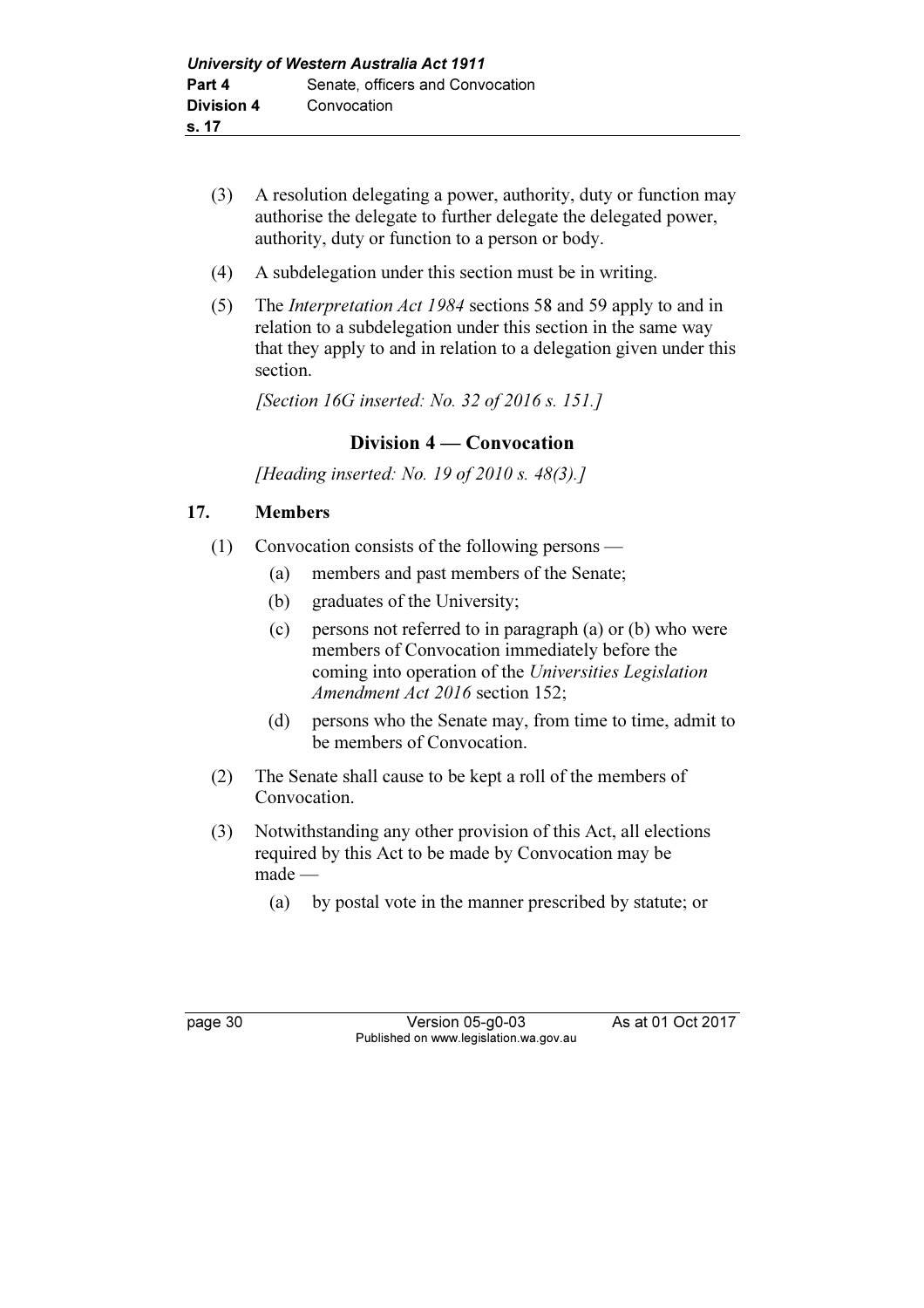(b) in such other manner as is so prescribed,

 and the members of Convocation eligible to vote at any such election are those who have maintained their names on a postal or other list in the manner so prescribed.

[Section 17 inserted: No. 113 of 1970 s. 11; amended: No. 32 of 2016 s. 152.]

### 18A. Functions of Convocation

Convocation has the functions prescribed by Statute.

[Section 18A inserted: No. 32 of 2016 s. 153.]

### 18. Warden

- (1) Convocation shall in each year elect one of its members to be its Warden.
- (2) The election of the Warden shall be held and conducted at such time and at such place and in such manner as may be prescribed by Statute.
- (3) The Warden may resign their office by written notice given to the Chancellor.

 [Section 18 inserted: No. 113 of 1970 s. 12; amended: No. 32 of 2016 s. 154.]

## Division 5 — Vacancies

[Heading inserted: No. 19 of 2010 s. 48(3).]

### 19. Resignation

- (1) A Chancellor, Pro-Chancellor or a member of the Senate described in section  $8(1)(a)$  may resign their office by written notice given to the Minister.
- (2) Any other member of the Senate may resign their office by written notice given to the Chancellor.

[Section 19 inserted: No. 32 of 2016 s. 155.]

As at 01 Oct 2017 Version 05-g0-03 page 31 Published on www.legislation.wa.gov.au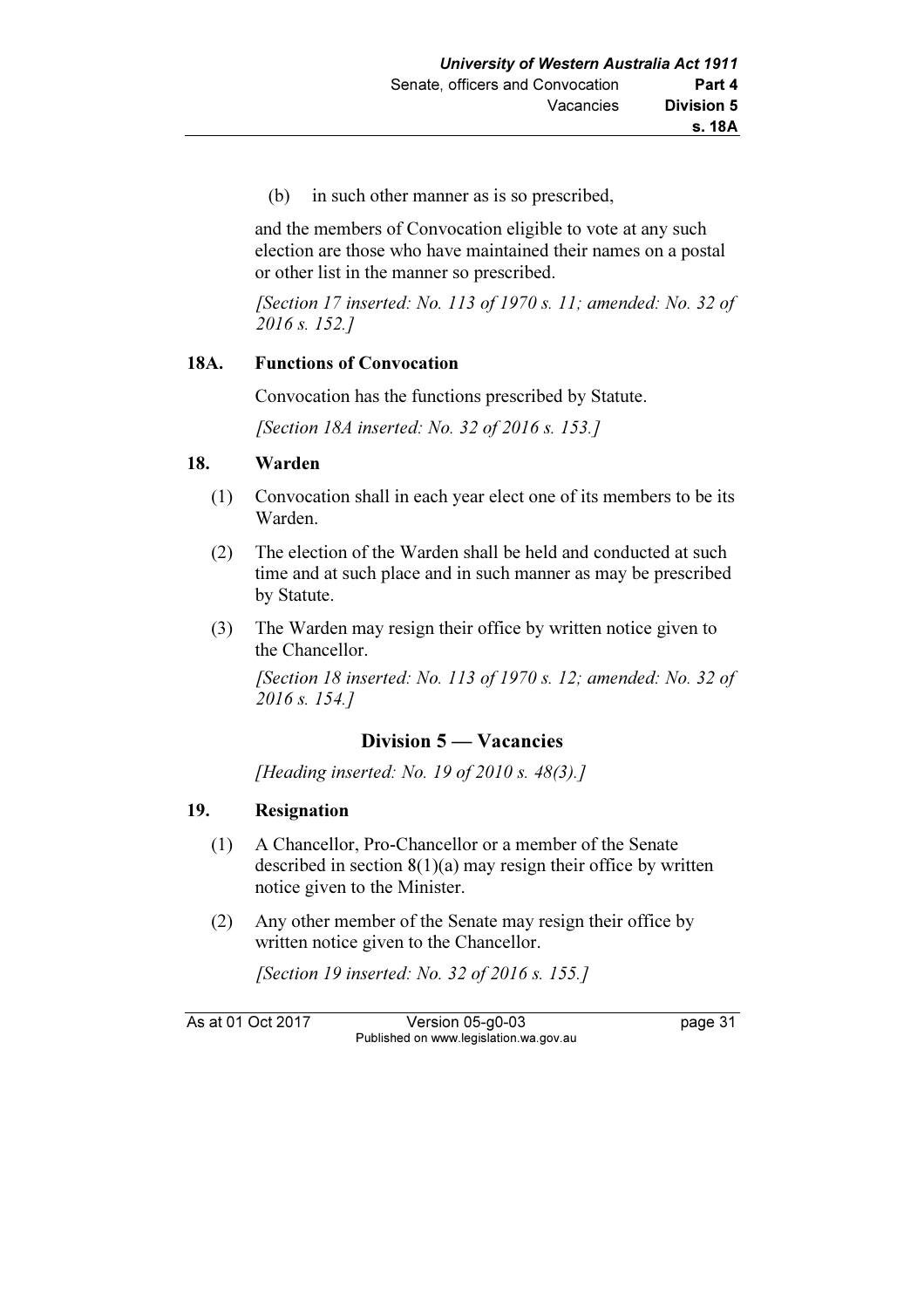### 20. Vacation of Senate office

A member of the Senate vacates office if —

- (a) the member is or has become disqualified under the provisions of this Act; or
- (b) the member has, without the leave of the Senate, been absent from all meetings of the Senate held during a period of at least 6 months; or
- (c) the member dies or resigns.

[Section 20 inserted: No. 32 of 2016 s. 155.]

[21. Deleted: No. 32 of 2016 s. 155.]

### 22. Casual vacancies

 If a casual vacancy occurs in the office of a member of the Senate, the vacancy is to be filled in the same manner as if that member's term of office had expired.

[Section 22 inserted: No. 32 of 2016 s. 155.]

### 23. Reappointment

Subject to sections  $9(4)$ , 12(4) and 12A(3), a person may at any time be reappointed or re-elected to the office of Chancellor, Pro-Chancellor, Warden or member of the Senate, if the person is capable under this Act of holding that office.

[Section 23 inserted: No. 32 of 2016 s. 155.]

### Division 6 — Proceedings

[Heading inserted: No. 19 of 2010 s. 48(3).]

### 23A. Chair of Senate

 (1) The Chancellor, or in the absence of the Chancellor the Pro-Chancellor, is to preside as the chair of a meeting of the Senate.

page 32 Version 05-g0-03 As at 01 Oct 2017 Published on www.legislation.wa.gov.au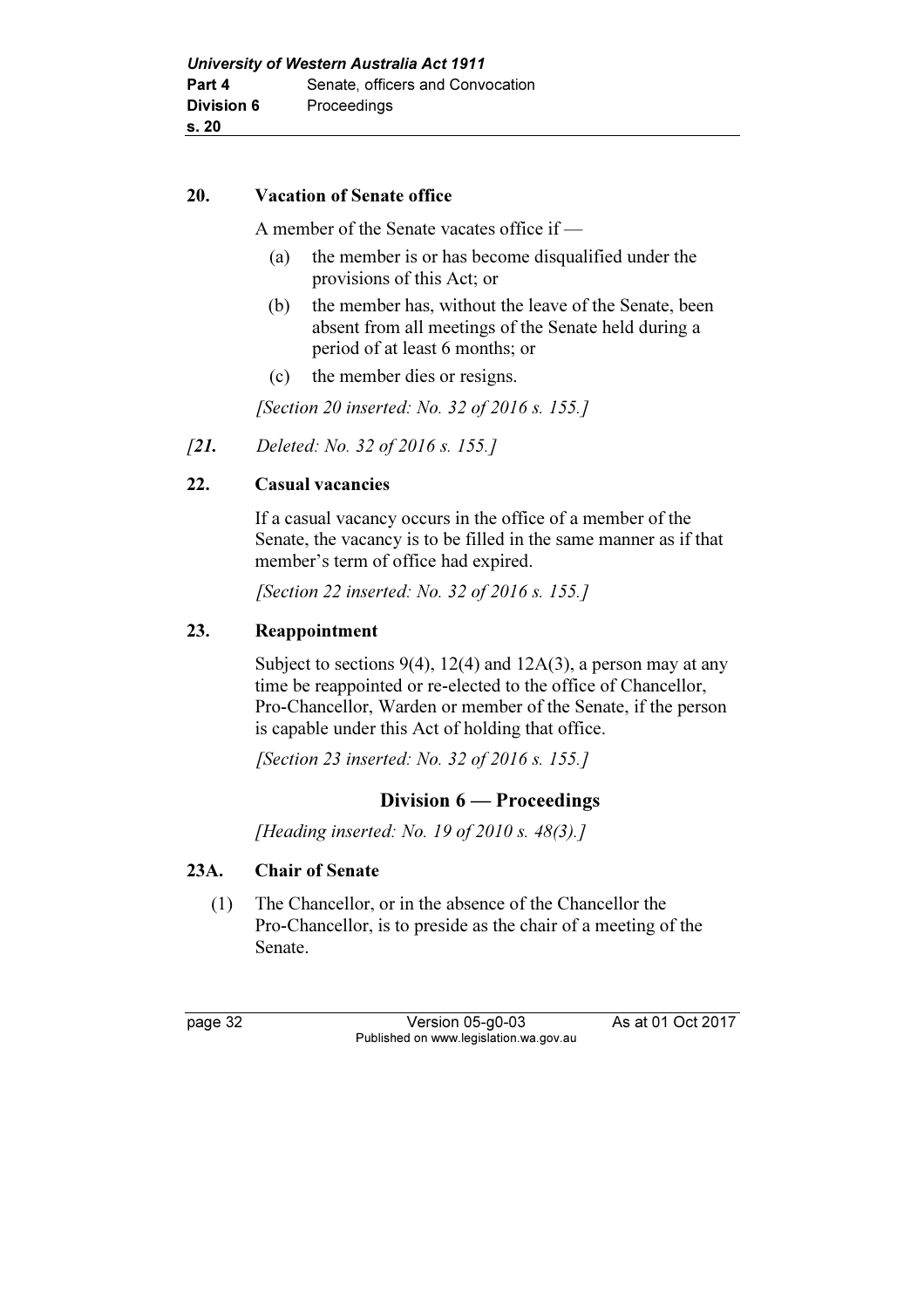(2) If the Chancellor and the Pro-Chancellor are not present at a meeting of the Senate, the members of the Senate present at the meeting are to elect a person to preside as the chair of the meeting.

[Section 23A inserted: No. 32 of 2016 s. 156.]

### 24. Chair of Convocation

- (1) The Warden is to preside as the chair of a meeting of Convocation.
- (2) If the Warden is not present at a meeting of Convocation, the members of Convocation present at the meeting are to elect a person to preside as the chair of the meeting.

[Section 24 inserted: No. 32 of 2016 s. 156.]

### 24A. Disclosure of interests (Sch. 1 Div. 2)

Schedule 1 Division 2 has effect.

[Section 24A inserted: No. 8 of 2005 s. 61.]

### 25. Quorum

 No business shall be transacted at any meeting of the Senate unless 8 members, or of Convocation unless 25 members, are present.

### 26. Proceedings not invalidated in certain circumstances

 No proceedings of the Senate or Convocation, or of any committee thereof, or of any person acting as member or as Chancellor or Pro-Chancellor or Warden, shall be invalidated by reason of any defect in the appointment or of any disqualification of any such person or by reason of there being any vacancy in the number of members of the Senate at the time of such proceedings.

As at 01 Oct 2017 Version 05-g0-03 page 33 Published on www.legislation.wa.gov.au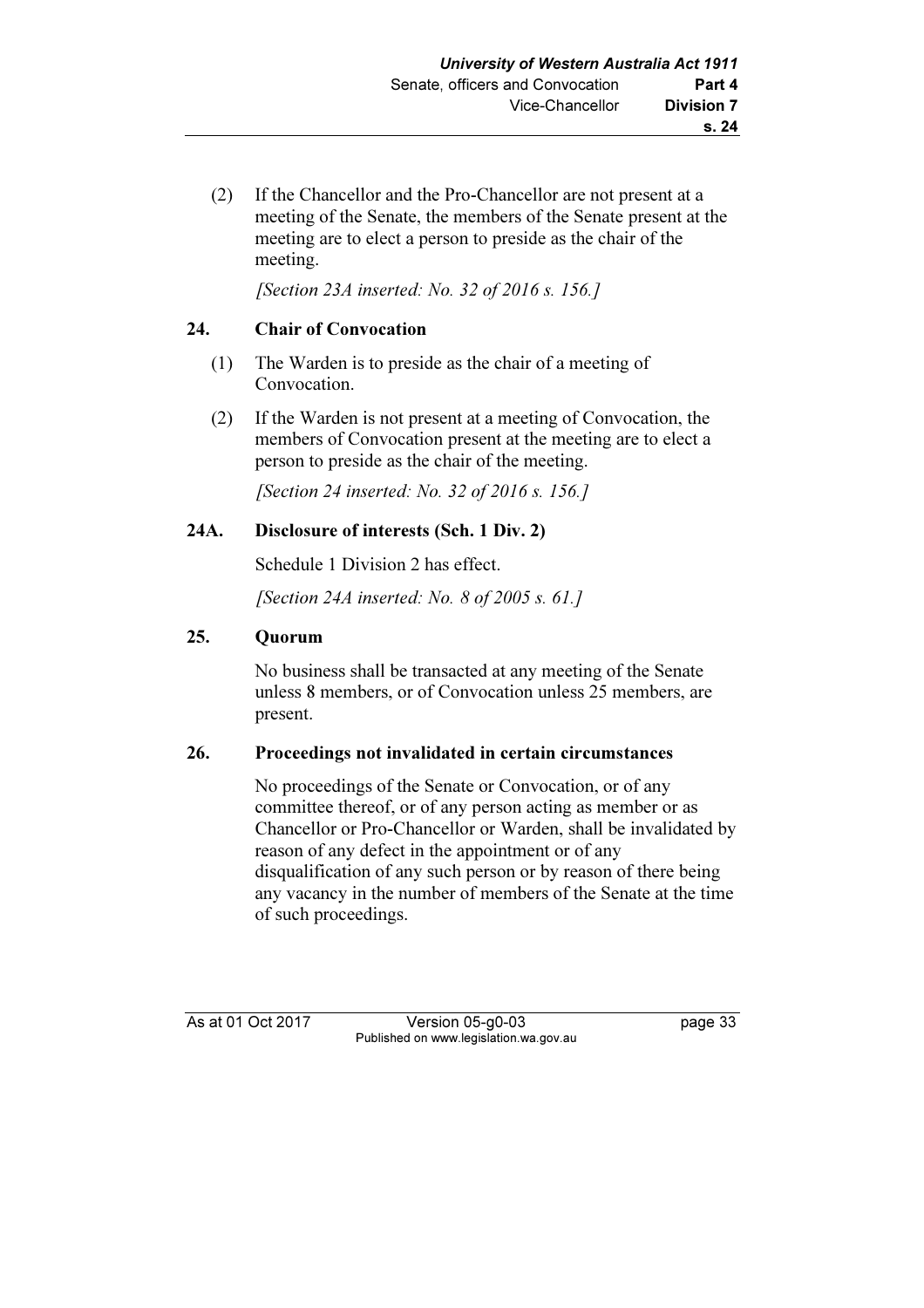### Division 7 — Vice-Chancellor

[Heading inserted: No. 19 of 2010 s. 48(3).]

### 27. Vice-Chancellor

- $(1)$  deleted]
- (2) The Vice-Chancellor shall be the executive officer of the University, and shall possess such powers and perform such duties as may be prescribed by or under this Act.
- (3) Subject to the Statutes, regulations and by-laws of the University, the Vice-Chancellor may, in writing, delegate any function or any power or duty conferred or imposed upon the Vice-Chancellor (except this power of delegation) to any member of the staff of the University or person or persons or committee of persons.
- (4) In addition to or instead of the title of Vice-Chancellor, the Vice-Chancellor may use any other title that is —
	- (a) approved by the Senate; or
	- (b) prescribed by Statute, regulation or by-law.
- (5) The use by the Vice-Chancellor, in accordance with subsection (4), of any title in addition to or instead of the title of Vice-Chancellor does not affect the validity of anything done or omitted to be done by, to or in relation to the Vice-Chancellor.

[Section 27 amended: No. 43 of 1944 s. 8 (as amended: No. 113 of 1970 s. 14); No. 62 of 1978 s. 5; No. 32 of 2016 s. 157.]

page 34 Version 05-g0-03 As at 01 Oct 2017 Published on www.legislation.wa.gov.au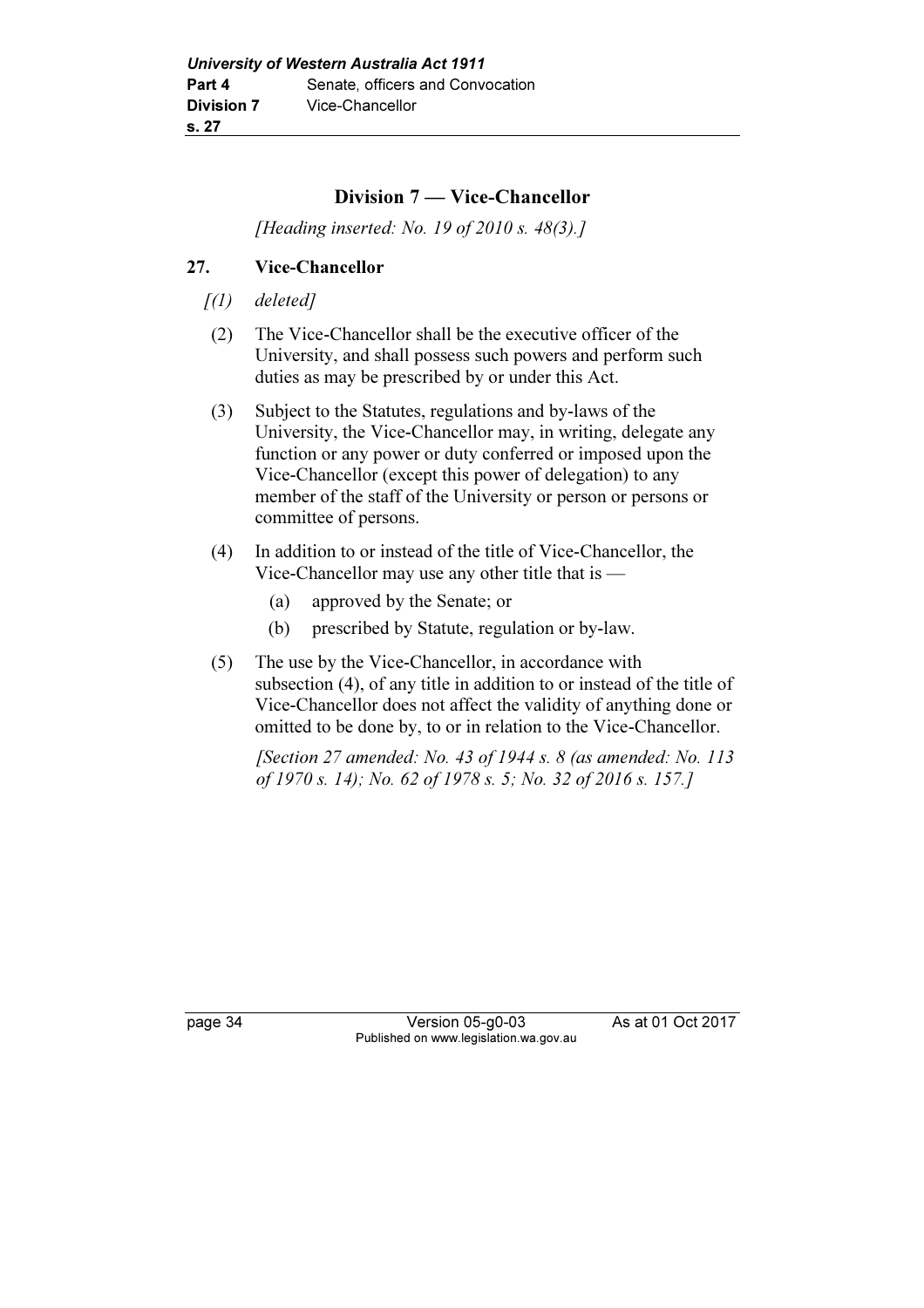# Part 5 — Student Guild

[Heading inserted: No. 32 of 2016 s. 158.]

### 28. Student Guild

- (1) There continues to be a body corporate, to be called the Student Guild.
- (1A) The Student Guild is the same body corporate that was established under this Act and originally called the Guild of Undergraduates.
	- (2) Any student is eligible to be a member of the Student Guild.
- (2a) The University shall not act in a way that may dissuade or discourage a student, or person seeking enrolment as a student, from being or becoming a member of the Student Guild.
- $(2b)$  deleted]
- (2c) No academic benefit, right or privilege shall be denied to or withheld from any student by reason of that student being or not being a member of the Student Guild.
- (3) The Student Guild shall be an organized association of students for the furthering of their common interests, and shall be the recognised means of communication between students and the governing authority of the University in accordance with such Statutes as the governing authority may prescribe.
- (4) The Student Guild
	- (a) has perpetual succession; and
	- (b) is to have a common seal; and
	- (c) may sue and be sued; and
	- (d) subject to the Statutes, may do and suffer all other acts and things that bodies corporate may by law do and suffer.

As at 01 Oct 2017 Version 05-g0-03 page 35 Published on www.legislation.wa.gov.au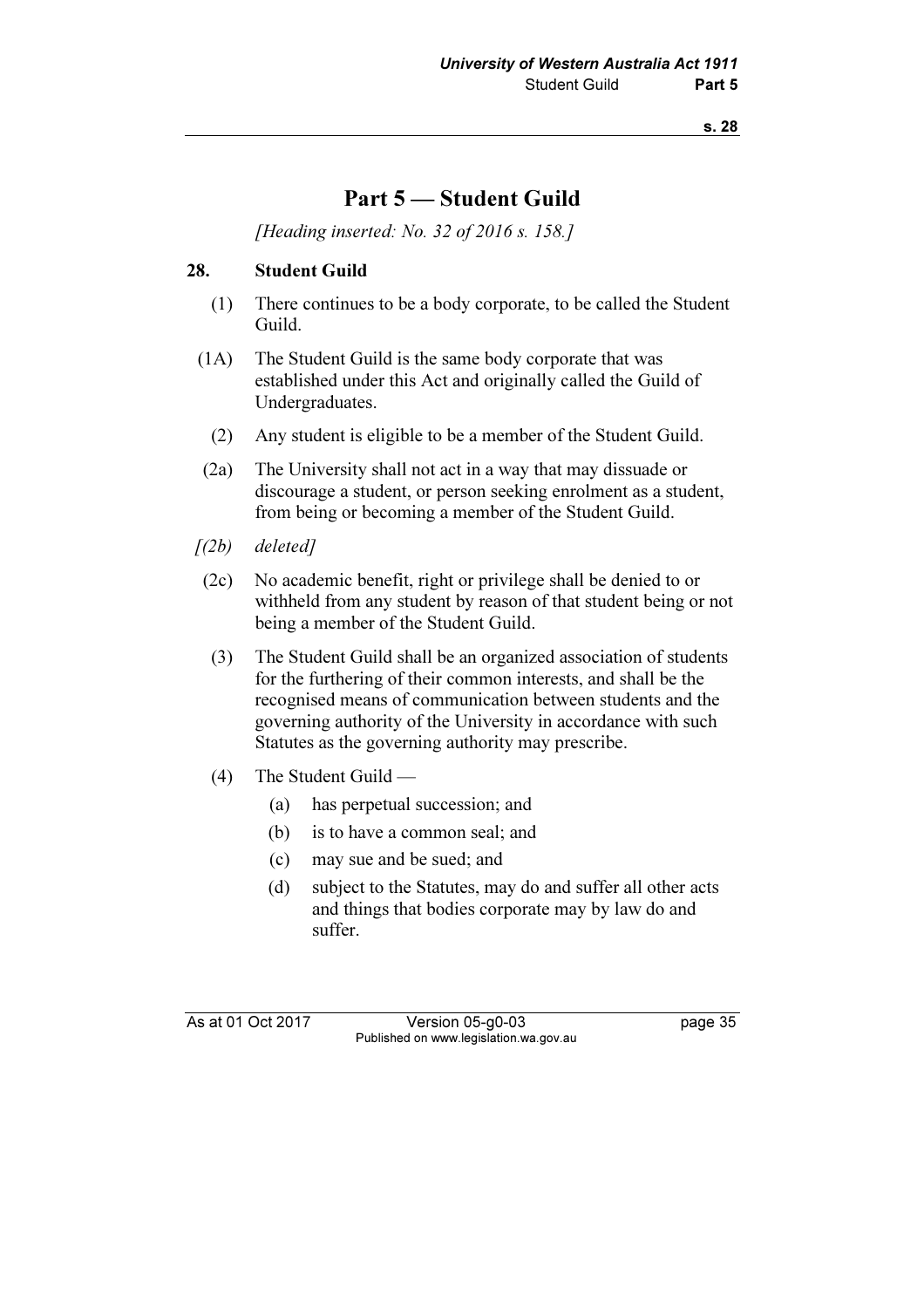- (5) Subject to subsection (6), a student becomes a member of the Student Guild upon enrolment, for the period of enrolment.
- $(6)$  A student may
	- (a) elect at the time of enrolment not to become a member of the Student Guild; and
	- (b) resign at any time as a member of the Student Guild.
- (7) A student cannot hold an elective office of the Student Guild unless that student is a member of the Student Guild.

[Section 28 amended: No. 40 of 1947 s. 2; No. 61 of 1977 s. 4; No. 51 of 1983 s.  $4^3$ ; No. 91 of 1994 s. 17; No. 44 of 2002 s. 16; No. 32 of 2016 s. 159.]

### 28A. Amenities and services fee

- (1) A Statute made under section 31 may provide for an annual amenities and services fee to be payable by students, and (without limitation) for that purpose may —
	- (a) prescribe the procedures to be followed in setting that fee;
	- (b) prescribe the persons by whom the fee is payable, and exempt or provide for the exemption of persons or classes of persons from payment of the fee;
	- (c) provide for different levels of the fee to be payable by different classes of persons;
	- (d) provide for the reduction, waiver or refund, in whole or in part, of the fee;
	- (e) prescribe terms and conditions on which any amount of the total fees collected is to be paid to the Student Guild, including conditions to be met before some or all of the amount may be paid to the Student Guild;
	- (f) provide for the Senate to decide how the amount of the total fees collected (after deducting the amount that is paid to the Student Guild) is to be spent, after consultation by the Senate with the Student Guild.

page 36 Version 05-g0-03 As at 01 Oct 2017 Published on www.legislation.wa.gov.au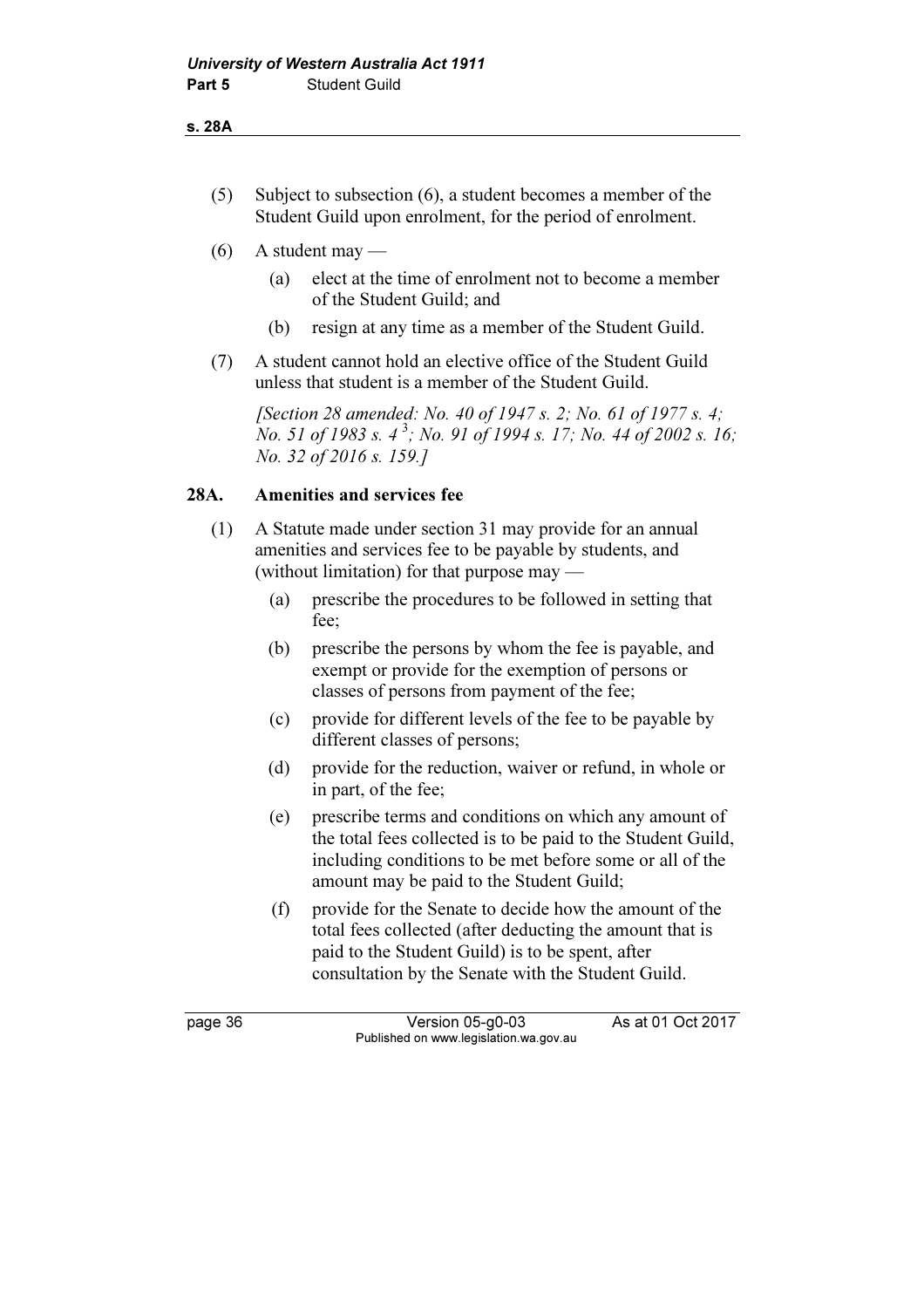- (2) This section does not limit section 31.
- (3) The Senate must pay to the Student Guild an amount that is not less than 50% of the total amount of the annual amenities and services fees collected.
- (4) This section overrides section 38.

[Section 28A inserted: No. 32 of 2016 s. 160.]

#### 28B. Senate to include detail in Statute

- (1) The Senate shall specify, by Statute, the broad categories of amenities and services to which the Student Guild may apply the fees paid to it.
- (2) The Senate shall prescribe, by Statute, the processes for determining the broad categories of amenities and services to which the Student Guild may apply the fees.
- (3) The Senate shall prescribe, by Statute, the measures by which the Student Guild is to account for the fees received, and those measures shall include —
	- (a) a requirement that the annual financial statements of the Student Guild are to be audited by an independent external auditor whose appointment requires Senate approval; and
	- (b) a requirement for the Student Guild to provide a copy of each audited balance sheet, and an annual statement of the Student Guild's income and expenditure, to the Senate.

[Section 28B inserted: No. 44 of 2002 s. 17; amended: No. 32 of 2016 s. 161.]

As at 01 Oct 2017 Version 05-g0-03 page 37 Published on www.legislation.wa.gov.au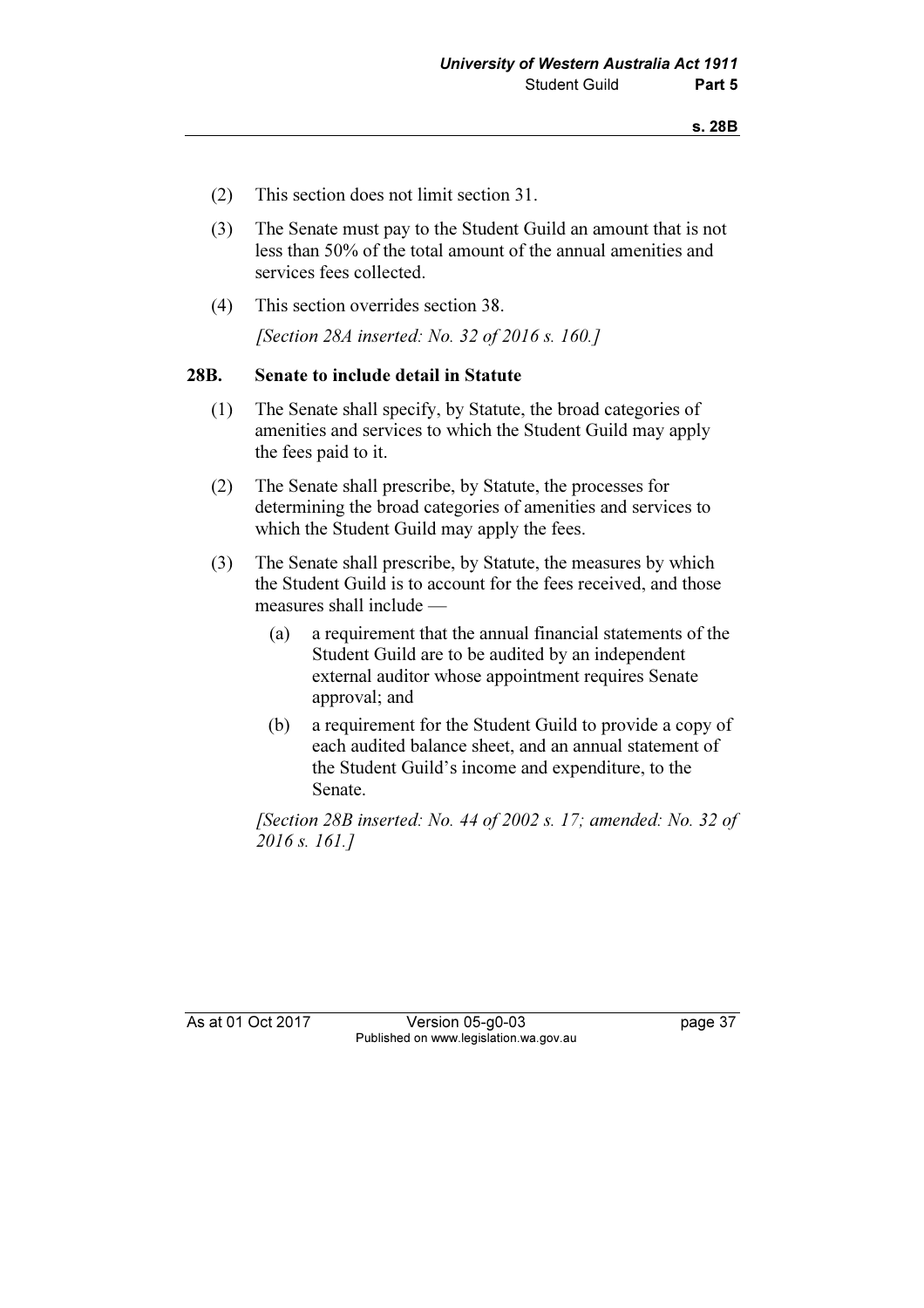# Part 6 — Instruction, degrees, examination

[Heading inserted: No. 19 of 2010 s. 48(3).]

### 29. Courses of study and degrees

- (1) The Senate may
	- (a) cause to be provided to students courses of study appropriate to a university, and other tertiary courses; and
	- (b) grant degrees, diplomas and certificates in any branch of knowledge appropriate to a university; and
	- (c) confer honorary degrees or other distinctions on persons approved by the Senate.
- (2) Subsection (1) is subject to any provision in the Statutes relating to the grant or conferral of a degree, diploma, certificate or other distinction.

[Section 29 inserted: No. 32 of 2016 s. 162.]

### 30. Examinations

- (1) Subject to this Act and the Statutes the Senate may cause public examinations to be held for testing the proficiency of such candidates as may present themselves for examination in any branch or branches of knowledge, and may grant certificates of proficiency to candidates who successfully pass such examinations.
- (2) When any public authority is empowered by law to require any person to submit to an examination as to the person's proficiency in any branch or branches of knowledge, or to produce evidence of such proficiency as a condition of obtaining any appointment or any scholarship, or other reward of merit, or of being admitted to any profession, calling, or office, the Minister may require the Senate to undertake the examinations of persons desiring to submit themselves for examination in

page 38 Version 05-g0-03 As at 01 Oct 2017 Published on www.legislation.wa.gov.au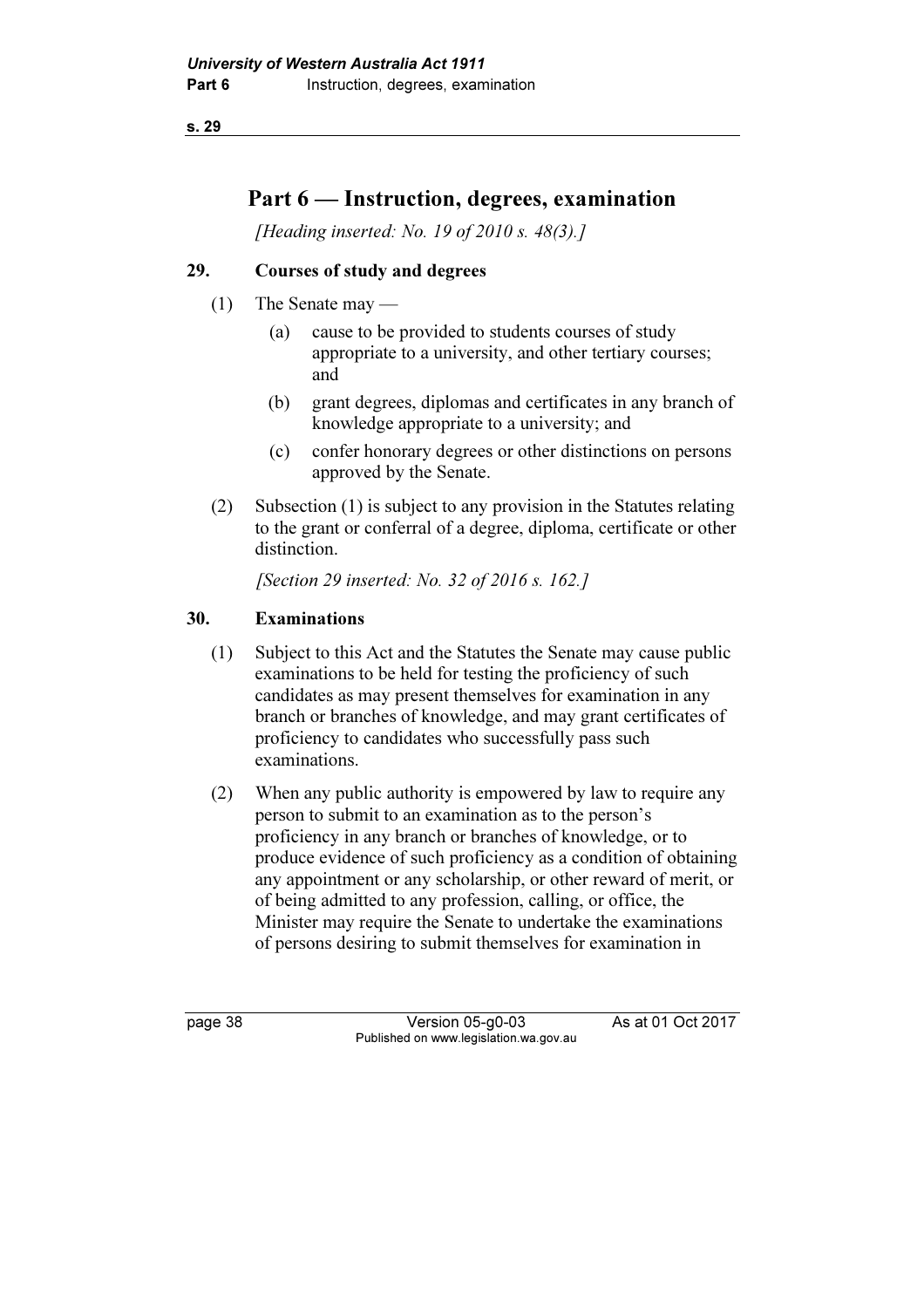such branch or branches of knowledge, and the Senate shall cause such examinations to be held accordingly.

[Section 30 amended: No. 32 of 2016 s. 163.]

As at 01 Oct 2017 Version 05-g0-03 page 39 Published on www.legislation.wa.gov.au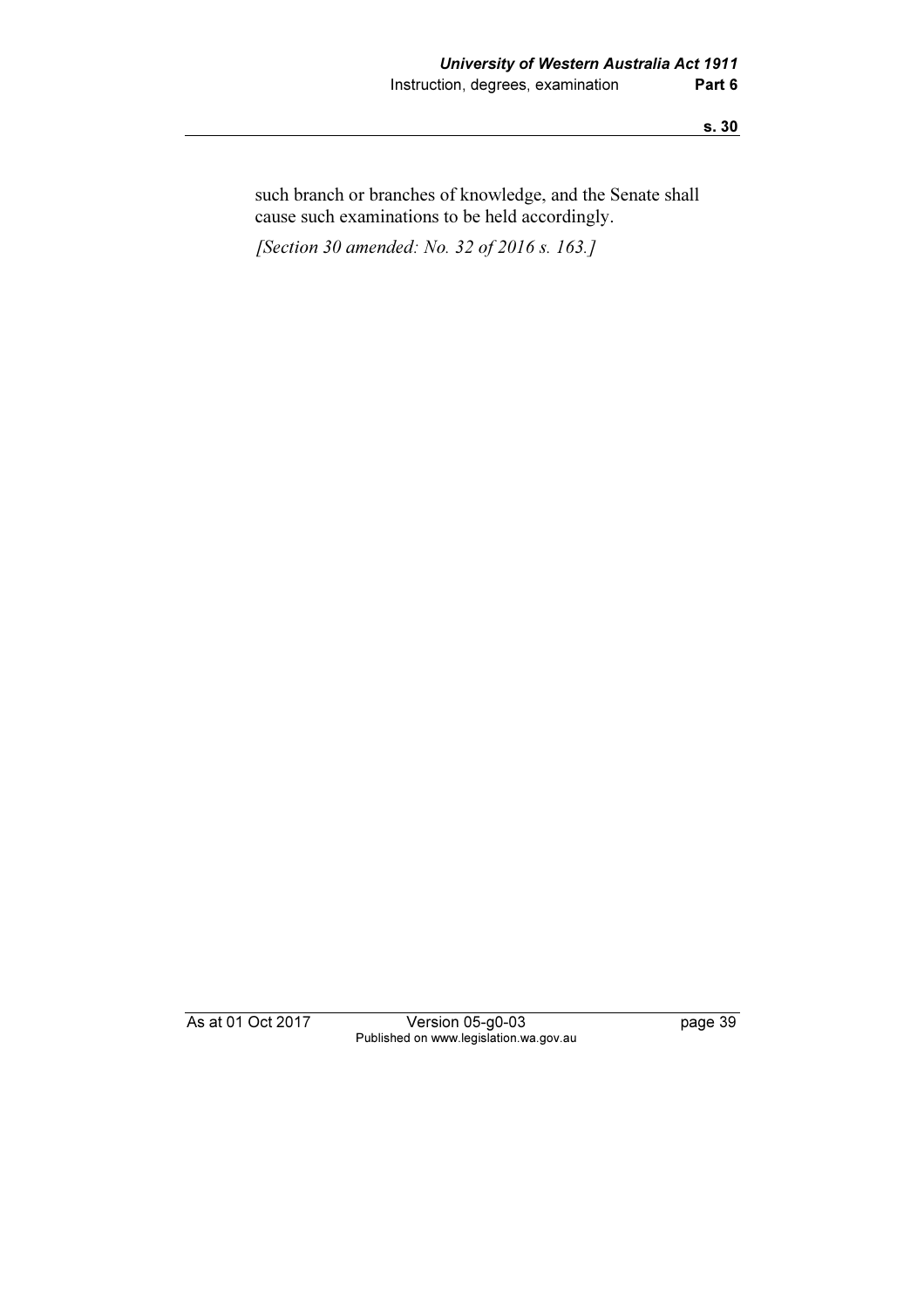## Part 7 — Statutes

[Heading inserted: No. 19 of 2010 s. 48(3).]

### 31. Power to make Statutes

- (1) The Senate may make Statutes with respect to any of the following matters —
	- (a) the management, good government, and discipline of the University;
	- (b) the use and custody of the common seal;
	- (c) the election of  $-$ 
		- (i) the Warden;
		- (ii) officers of Convocation or of a committee of Convocation;
	- (d) procedures for meetings of the Senate and Convocation;
	- (e) the tenure of office, and powers and duties of the Vice-Chancellor;
	- (f) the number, manner of appointment and dismissal of deans, professors, lecturers, examiners, and other officers and employees of the University;
	- (g) the holding of lectures, classes, and examinations;
	- (h) the promotion and extension of University teaching;
	- (i) the granting of degrees, diplomas, certificates, and honours;
	- (j) the conditions on which degrees, diplomas, certificates, and honours may be granted to students who are not residents of Australia;
	- (k) the granting of fellowships, scholarships, exhibitions, bursaries, and prizes;
	- (l) the admission of students of other universities to any corresponding status or of graduates of other universities to any corresponding degree or diploma without examination;

page 40 Version 05-g0-03 As at 01 Oct 2017 Published on www.legislation.wa.gov.au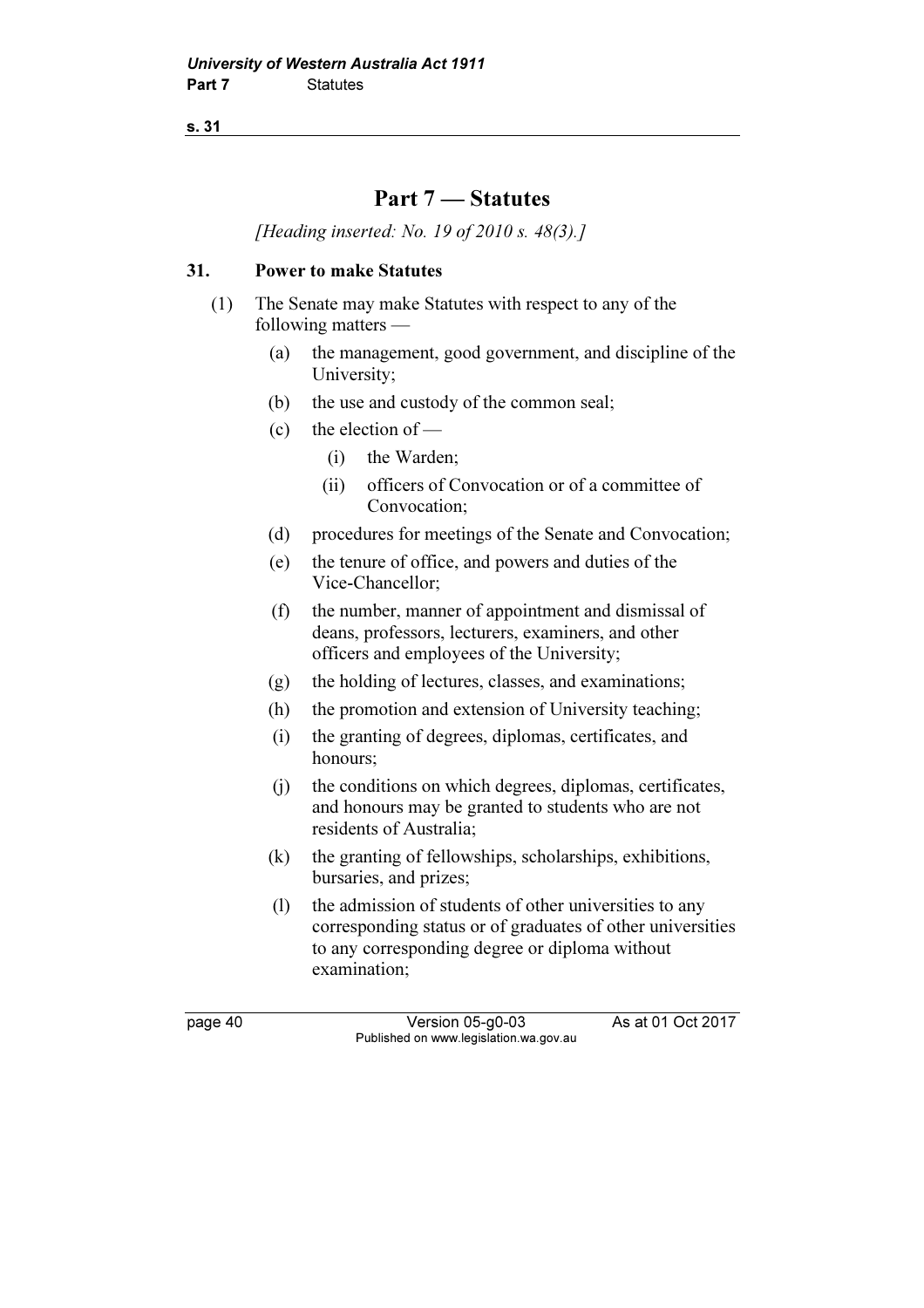- (m) the fees, if any, to be paid for examinations, for the granting of degrees, diplomas, and certificates, and for attendance at the lectures and classes of the University;
- (n) the annual amenities and services fee in accordance with section 28A;
- (o) the matters required by section 28B to be specified or prescribed by Statute;
- (p) the establishment, management, and control of libraries and museums in connection with the University;
- (q) the establishment by the Senate of residential accommodation for staff of the University, or students, or both, and the management, control and closing of any residential accommodation;
- (r) the affiliation of residential accommodation for staff of the University, or students, or both, where the residential accommodation is not under the control of the Senate;
- (s) providing for a scheme of superannuation for the salaried teachers and officers on retirement;
- (t) the control and investment of the property of the University;
- (u) classes of membership and conditions or qualifications for membership of the Student Guild;
- (v) the powers, authorities and obligations of the Student Guild, the use and custody of the common seal of the Student Guild and any other matters necessary or convenient for the effective functioning of that body;
- (w) academic costume;
- (x) any other matters not inconsistent with the provisions of this Act.
- (2) The draft of every proposed Statute as passed by the Senate shall be submitted to Convocation for its consideration, and if Convocation does not within 28 days thereafter return the same or returns the same without any request for any amendment

As at 01 Oct 2017 Version 05-g0-03 page 41 Published on www.legislation.wa.gov.au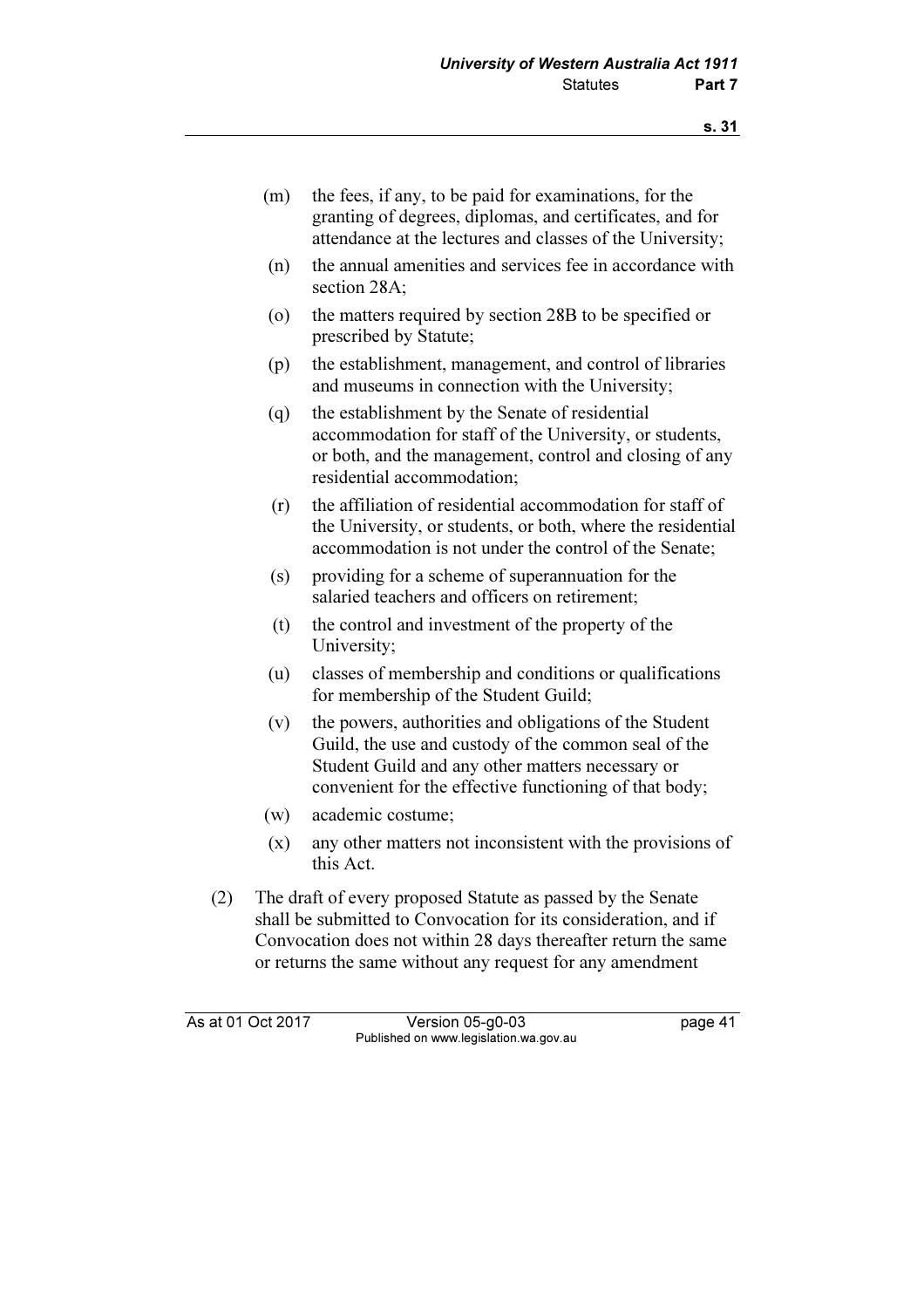thereof such Statute shall be deemed to be approved by Convocation.

- (3) Within the time aforesaid Convocation may consider any such proposed Statute and may —
	- (a) draft any amendments of the provisions thereof or any additional provisions for inclusion therein as it may think desirable, and may return the draft of the proposed Statute together with the draft of any amendments or additional provisions proposed by Convocation with a request that the Senate consider the same; or
	- (b) return the draft of the proposed Statute with a notification that Convocation approves of the same as submitted.
- (4A) When Convocation returns to the Senate the draft of a proposed Statute with a notification that Convocation approves of the same as submitted, or with a request that the Senate consider the amendments or additional provisions proposed by Convocation and the Senate agrees to all such amendments or additional provisions the Senate may forthwith make the Statute.
- (4B) When Convocation returns to the Senate the draft of a proposed Statute with a request that the Senate consider the amendments or additional provisions proposed by Convocation and the Senate after considering the same does not agree to such amendments or additional provisions or to some of them the Senate shall forthwith notify the Warden of Convocation of its decision and its reasons therefor, and shall ask for a conference between the Senate and Convocation to discuss the said amendments or additional provisions and if possible to come to an agreement in respect of same. Failing any such agreement the Senate may forthwith make the Statute as proposed by the Senate. In its next annual report required to be submitted under Part 5 of the Financial Management Act 2006, the accountable authority of the University shall include the nature of the amendments or additional provisions proposed by Convocation

page 42 Version 05-g0-03 As at 01 Oct 2017 Published on www.legislation.wa.gov.au

s. 31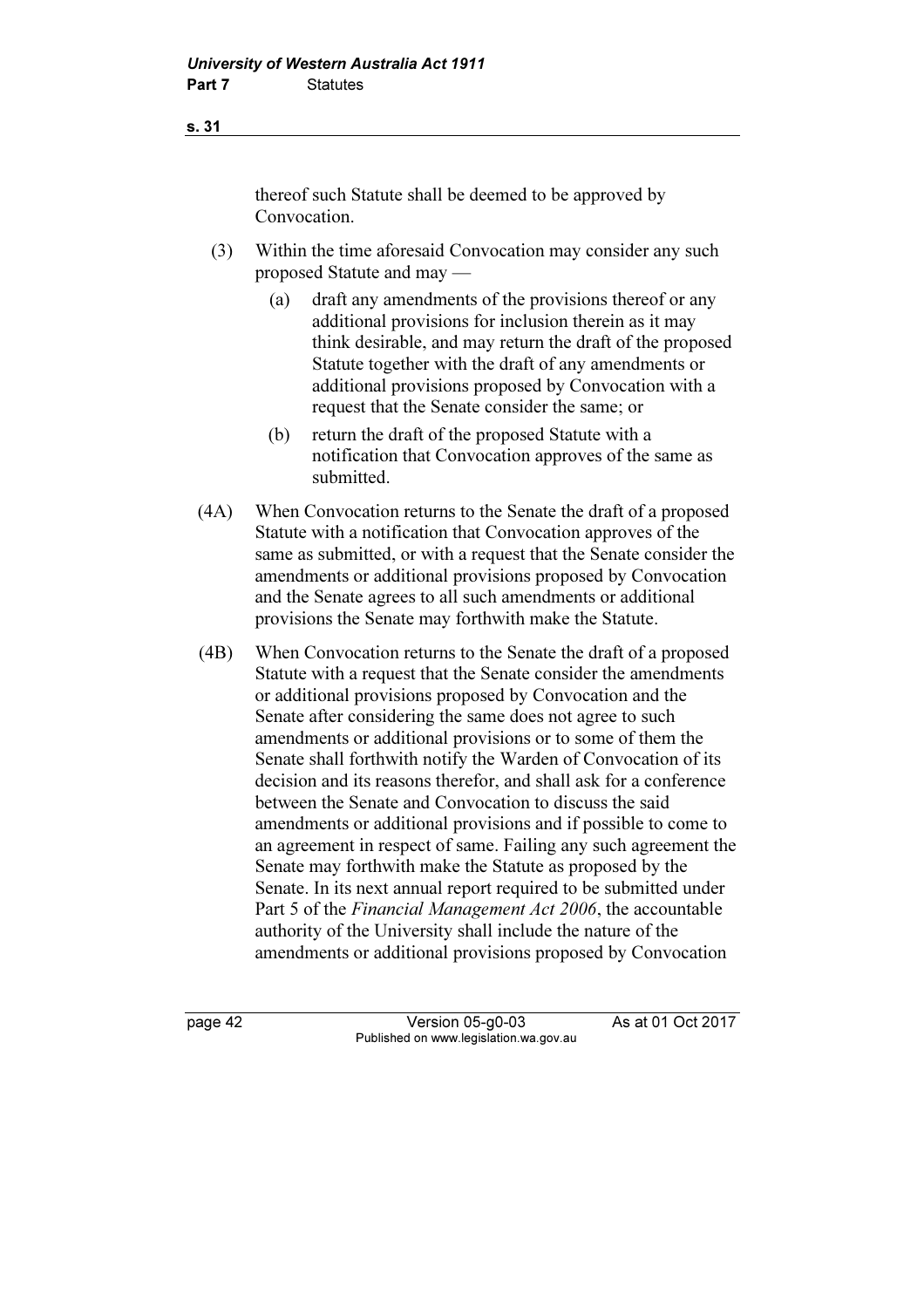in relation to the said Statute and the reasons of the Senate for not agreeing thereto.

(5) Convocation shall have no power to originate any Statute.

[Section 31 amended: No. 43 of 1944 s. 9; No. 40 of 1947 s. 3; No. 113 of 1970 s. 13; No. 61 of 1977 s. 5; No. 51 of 1983 s. 5; No. 57 of 1997 s. 124; No. 77 of 2006 Sch. 1 cl. 172(1); No. 19 of 2010 s. 51; No. 32 of 2016 s. 164.]

[32. Deleted: No. 43 of 1944 s. 10.]

#### 33. Approval, publication, disallowance and proof of Statutes

- (1) A Statute made by the Senate
	- (a) must be sealed with the common seal of the University; and
	- (b) must be submitted to the Governor for approval; and
	- (c) if approved by the Governor, must be published in the Gazette; and
	- (d) takes effect on the later of
		- (i) the day after publication in the Gazette; or
		- (ii) if a later day is specified for that purpose in the Statute, that day.
- (2) The Interpretation Act 1984 section 42 applies to a Statute approved and published under subsection (1) as if the Statute were a regulation.
- (3) In any proceedings in any court or before any person acting judicially, any of the following is sufficient evidence of a Statute —
	- (a) a copy of the Statute under the common seal of the University;
	- (b) a document purporting to be a copy of the Statute and to have been printed by the Government Printer;

As at 01 Oct 2017 Version 05-g0-03 page 43 Published on www.legislation.wa.gov.au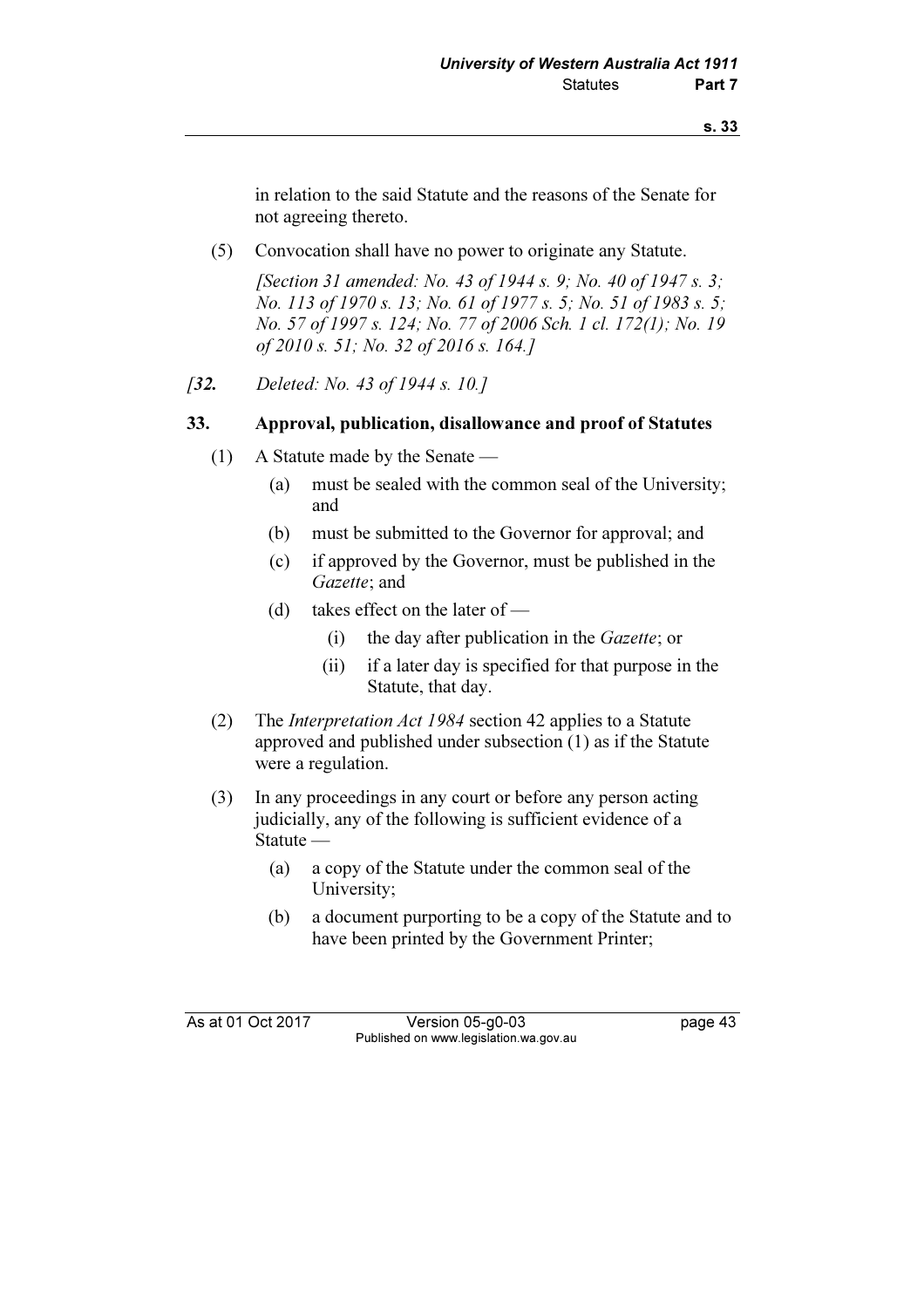s. 34A

 (c) a copy of the Gazette purporting to contain a copy of the Statute.

[Section 33 inserted: No. 32 of 2016 s. 165.]

### 34A. Statutes to be made readily available to public

- (1) The Senate must ensure that the following are readily available to the public by whatever means the Senate considers appropriate —
	- (a) all Statutes approved and published under section 33(1);
	- (b) all Statutes that are in effect immediately before the Universities Legislation Amendment Act 2016 section 164 comes into operation.
- (2) Publication in the Gazette is not sufficient compliance with subsection  $(1)$ .
- (3) Subsection (1) ceases to apply to a Statute once it ceases to be in effect.

[Section 34A inserted: No. 32 of 2016 s. 165.]

[Heading deleted: No. 19 of 2010 s. 48(2).]

### 34. Affiliated institutions

- (1) The Senate may make Statutes for
	- (a) the affiliation to, or connection with, the University of any college or educational institution if the governing body of the college or educational institution consents to the affiliation or connection; and
	- (b) the licensing of persons to provide residential accommodation for staff of the University, or students, or both.
- (2A) Statutes referred to in subsection (1) may provide for conditions, including the payment of fees, to apply in respect of any of the matters referred to in that subsection.

page 44 Version 05-g0-03 As at 01 Oct 2017 Published on www.legislation.wa.gov.au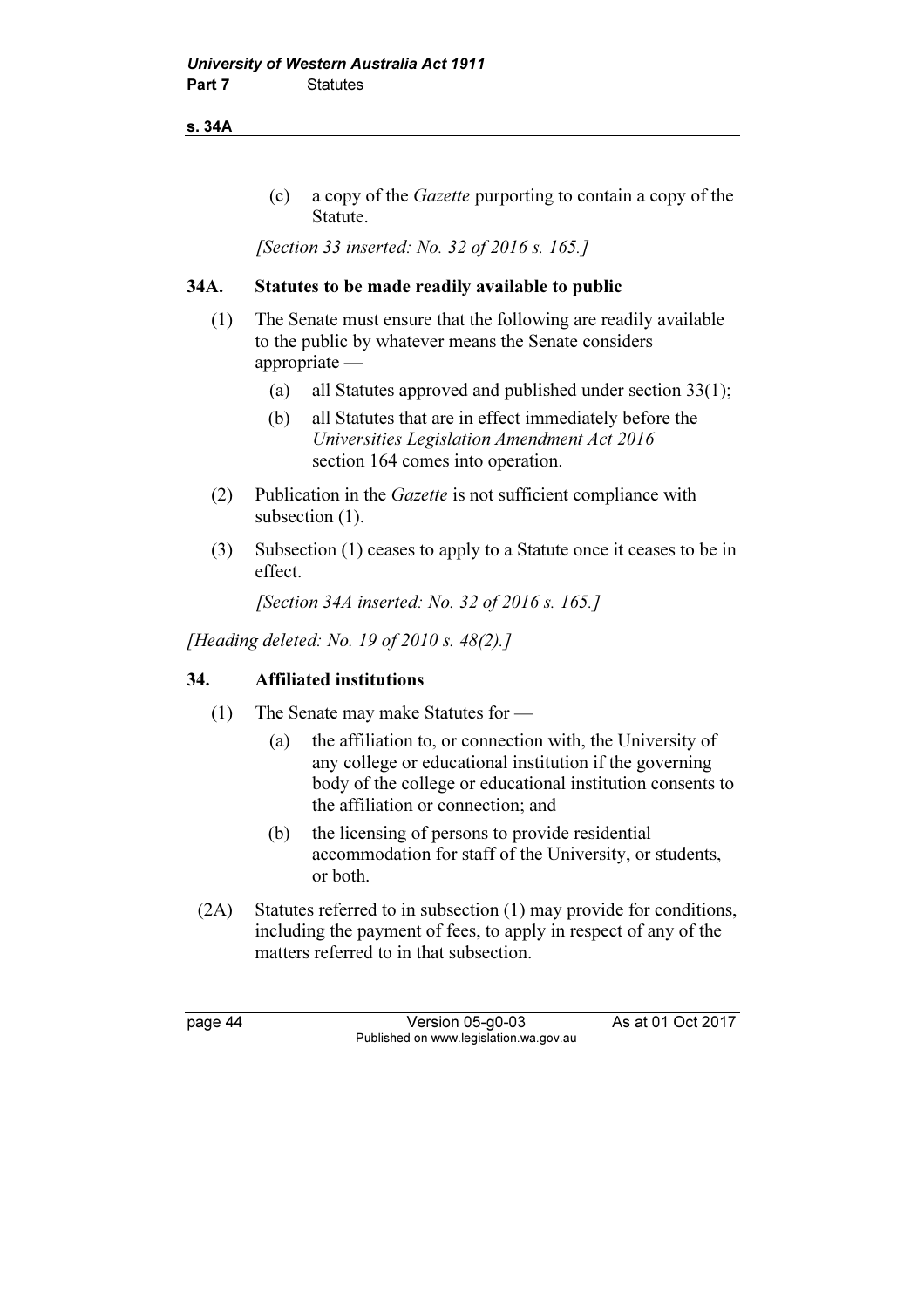(2) No Statutes shall affect the religious observances or regulations enforced in such colleges or educational establishments or residential accommodation.

 [Section 34 amended: No. 19 of 2010 s. 51; No. 32 of 2016 s. 166.]

As at 01 Oct 2017 Version 05-g0-03 page 45 Published on www.legislation.wa.gov.au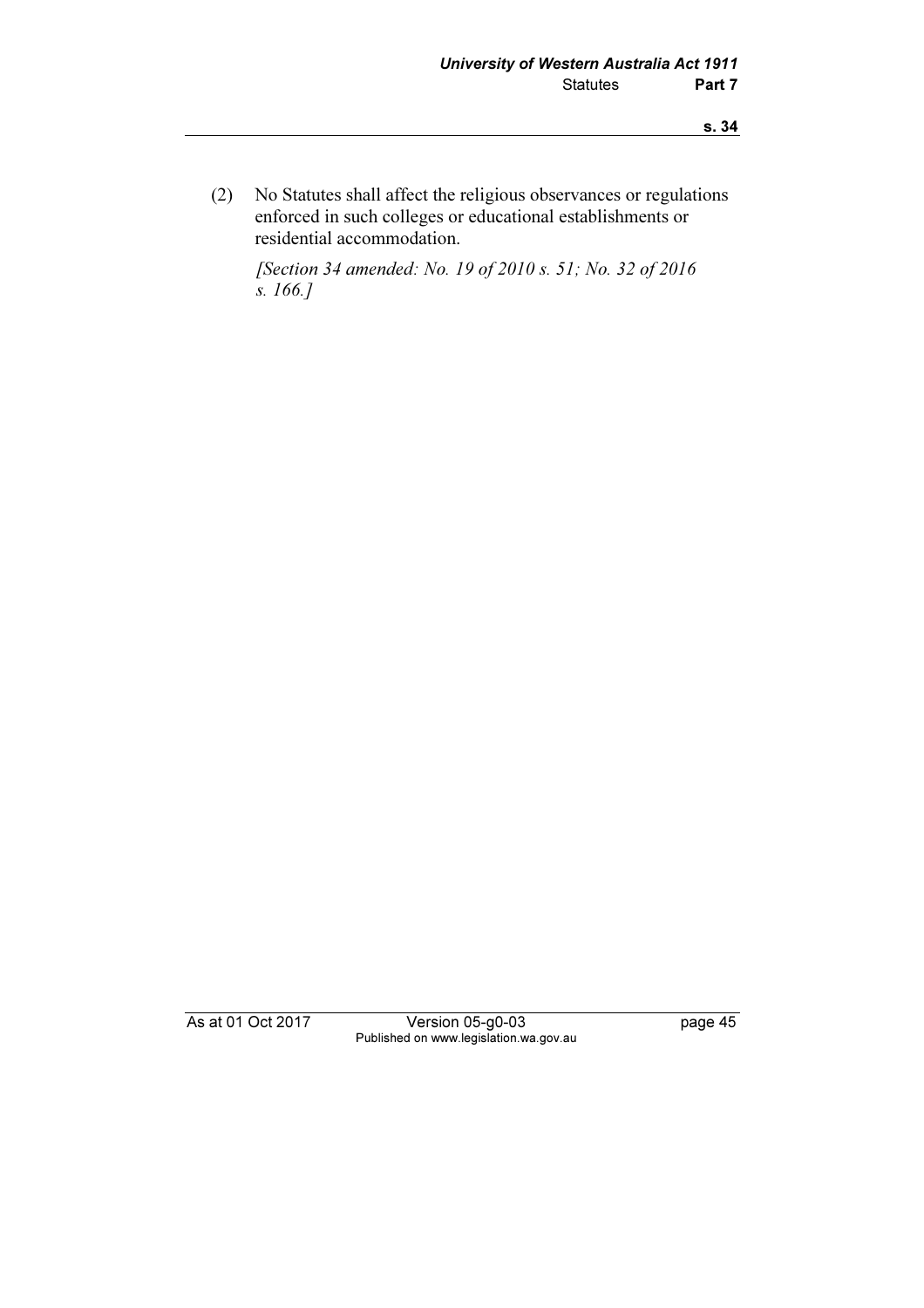## Part 8 — Endowment and revenue

[Heading inserted: No. 19 of 2010 s. 48(3).]

### 35. Endowment of Crown lands etc.

- (1) By way of permanent endowment, the Governor may grant or demise to the University such lands of the Crown as the Governor thinks fit.
- (2) All real and personal property whatsoever vested in "The Trustees of the University Endowment" shall, on the appointment of the Senate, by force of this Act, and without any conveyance, transfer, or assignment, vest in and become the property of the University.

[Section 35 amended: No. 32 of 2016 s. 167.]

### 36. Exemption from rate or tax

- (1) No rate shall be charged or levied upon any property vested in the University; but the benefit of such exemption shall not extend to any other person who may become the owner of any estate or interest in such property, whether as purchaser, lessee, or otherwise; and notwithstanding such exemption, such property shall be rateable while the same is leased or occupied for any private purpose.
- (2) The Land Tax Assessment Act 2002 section 33 provides an exemption from land tax in respect of land owned by, vested in or held in trust for the University, in the circumstances set out in that section.

[Section 36 amended: No. 32 of 2016 s. 168.]

[37. Deleted: No. 32 of 2016 s. 169.]

### 38. Application of fees etc.

 All fees and all other moneys received by the Senate under the provisions of this Act or otherwise shall be applied by the Senate solely for the purposes of the University.

page 46 Version 05-g0-03 As at 01 Oct 2017 Published on www.legislation.wa.gov.au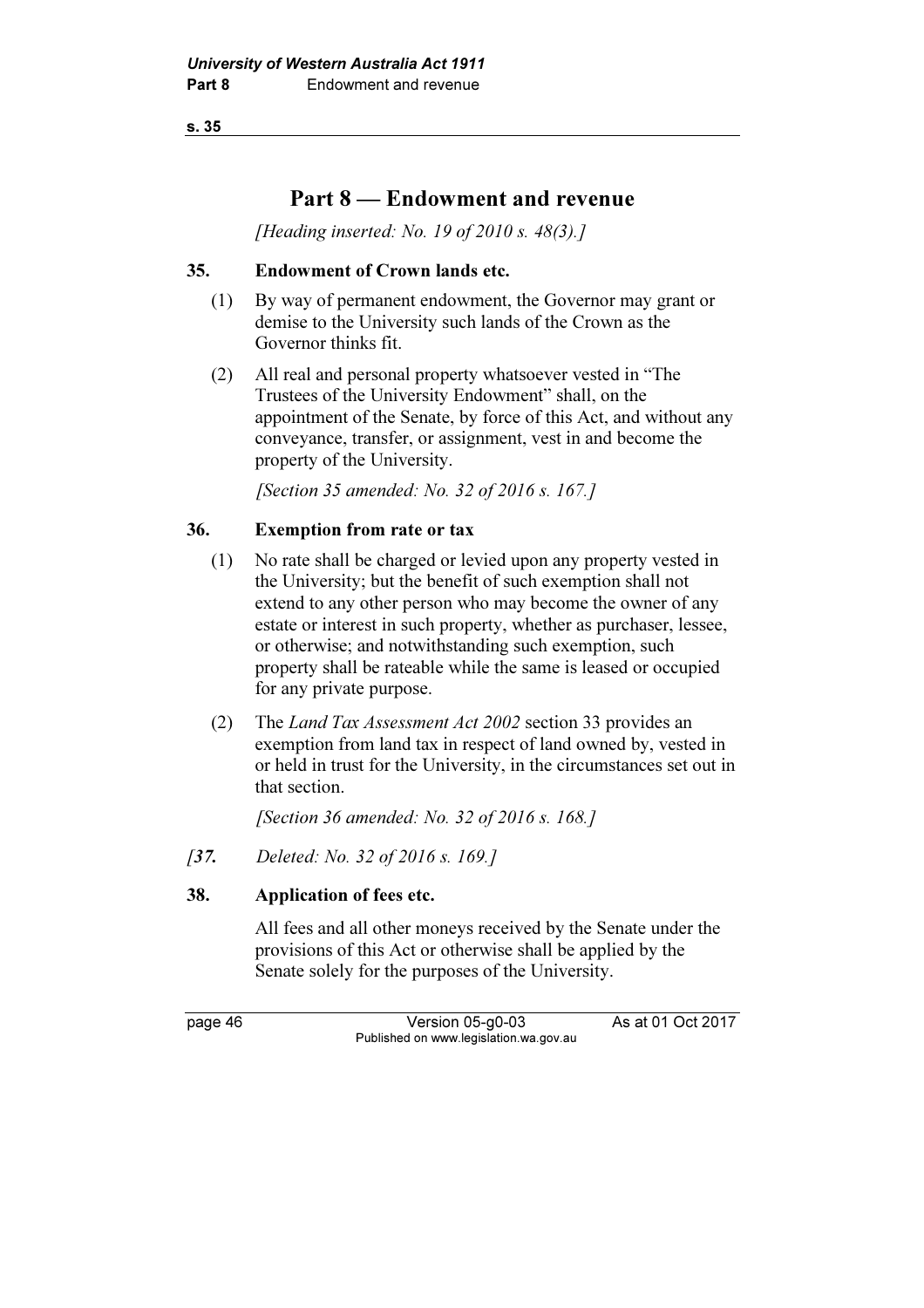## Part 9 — General provisions

[Heading inserted: No. 19 of 2010 s. 48(3).]

[39, 40. Deleted: No. 32 of 2016 s. 170.]

### 41. Application of Financial Management Act 2006 and Auditor General Act 2006

- (1) Subject to subsection  $(3)$ , the provisions of the *Financial* Management Act 2006 and the Auditor General Act 2006 regulating the financial administration, audit and reporting of statutory authorities apply to and in respect of the University and its operations.
- (2) Notwithstanding the provisions of the Financial Management Act 2006, the financial year of the University shall end on 31 December.
- (3) Notwithstanding the provisions of the Financial Management Act 2006 —
	- (a) sections 13, 14 and 40 do not have effect in relation to the University; and
	- (b) section 78(1) of that Act has effect in relation to the University as if it had been enacted in the following form —
	- $\zeta \zeta$
	- (1) The Treasurer may issue, amend or revoke instructions concerning —
		- (a) the annual report required to be prepared under Part 5; and
		- (b) the establishment and keeping of the accounts of statutory authorities, including the accounts of subsidiary bodies and related bodies; and
		- (c) the form and content of financial statements and reports on the operations of statutory authorities and their subsidiary bodies and

As at 01 Oct 2017 Version 05-g0-03 page 47 Published on www.legislation.wa.gov.au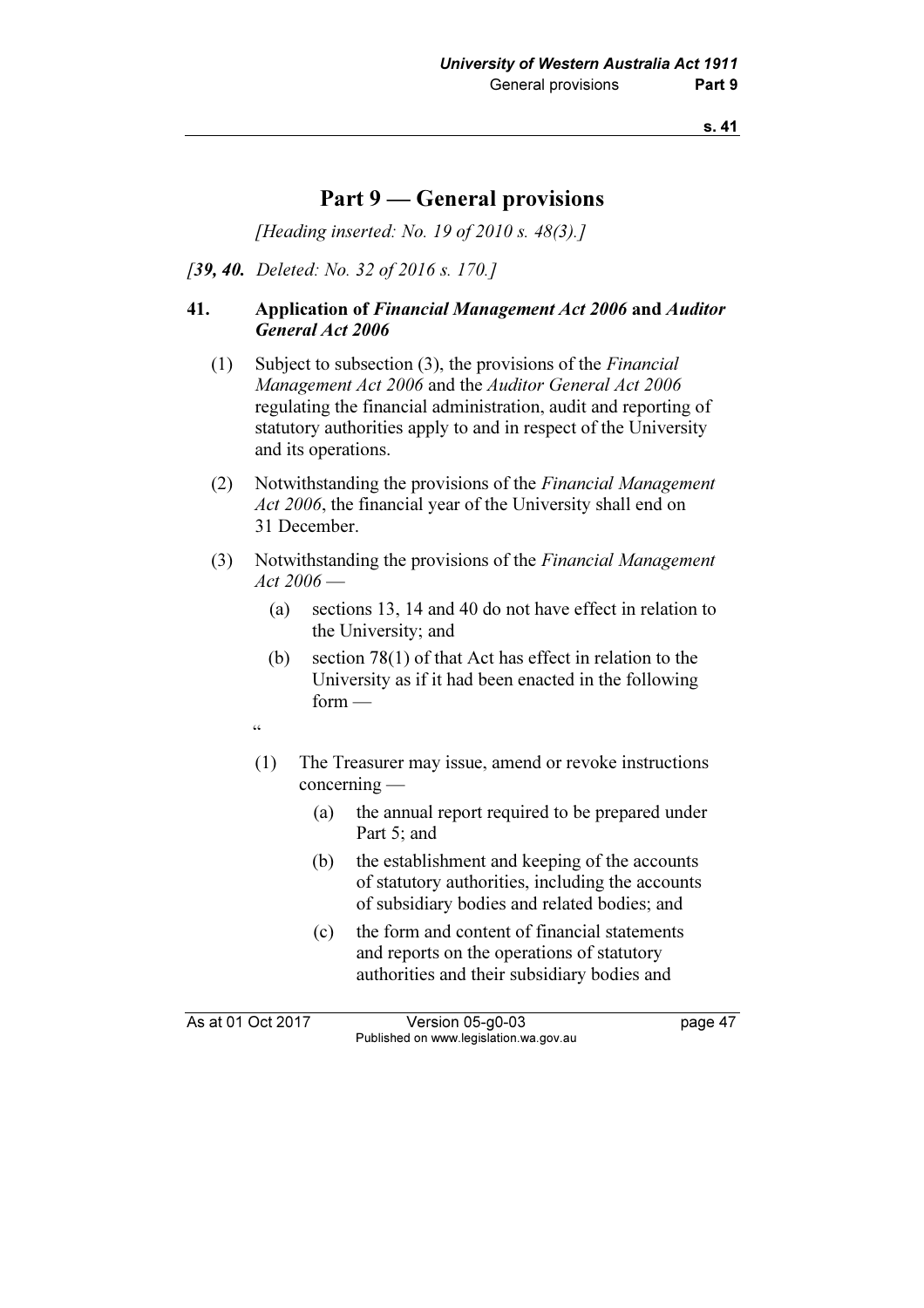related bodies, including information to be disclosed in respect of affiliated bodies; and

 (d) the preparation of key performance indicators of statutory authorities and their subsidiary bodies and related bodies. ".

 [Section 41 inserted: No. 98 of 1985 s. 3; amended: No. 92 of 1990 s. 39(4); No. 77 of 2006 Sch. 1 cl. 172(2)-(4).]

[42. Deleted: No. 32 of 2016 s. 171.]

page 48 Version 05-g0-03 As at 01 Oct 2017 Published on www.legislation.wa.gov.au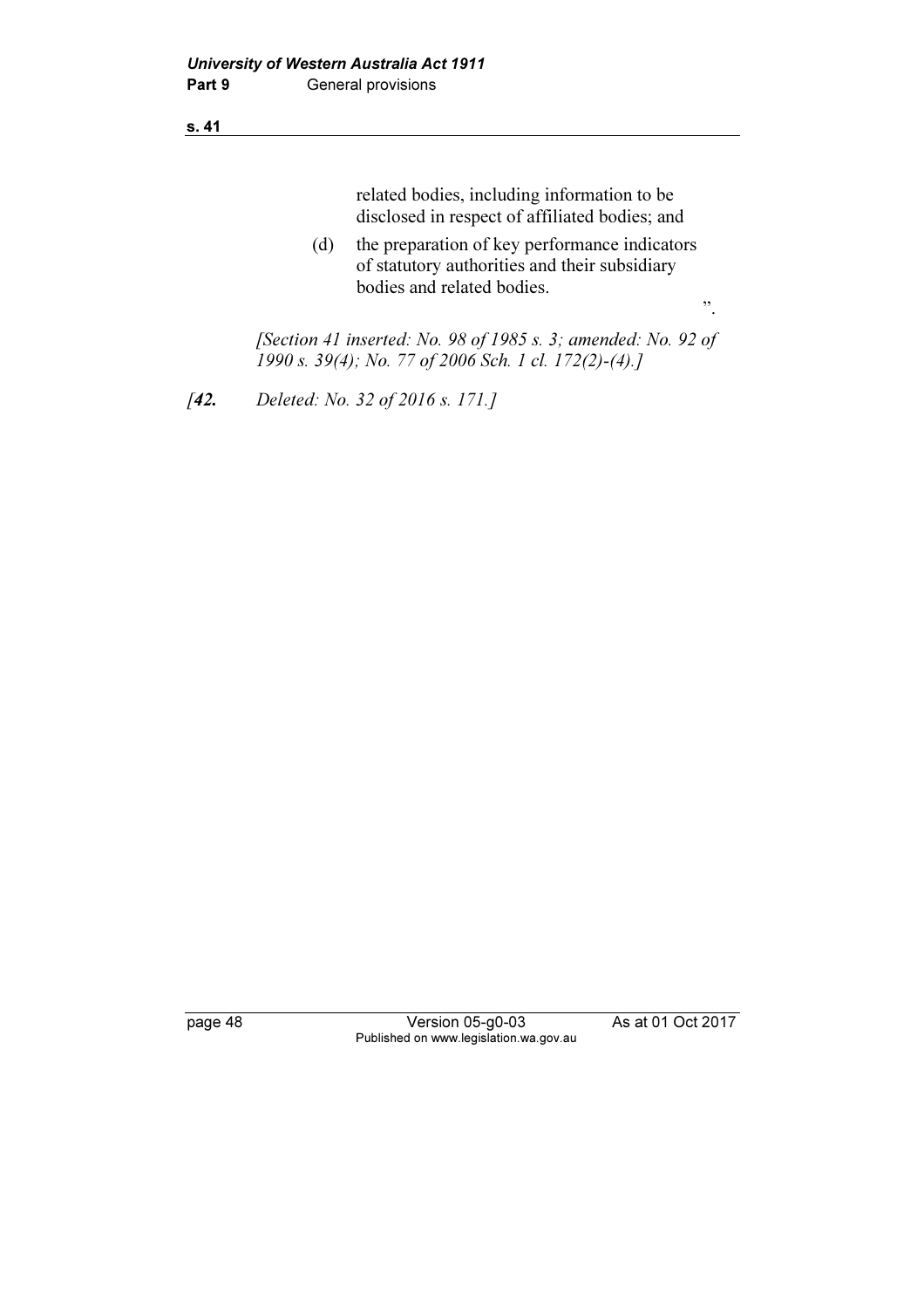# Part 10 — Transitional provisions for Universities Legislation Amendment Act 2016

[Heading inserted: No. 32 of 2016 s. 172.]

### 43. Term used: commencement day

In this Part —

commencement day means the day on which the Universities Legislation Amendment Act 2016 section 131 comes into operation.

[Section 43 inserted: No. 32 of 2016 s. 172.]

### 44. Transitional provisions (Senate)

- (1) This section applies despite the amendments made to section 8, and the replacement of section 9 by the Universities Legislation Amendment Act 2016 sections 135 and 136.
- (2) Any person who, immediately before commencement day, holds office under section 8 (as in effect immediately before commencement day) as an appointed or nominated or elected member of the Senate —
	- (a) continues in office
		- (i) under and subject to Part 4; and
		- (ii) for the balance of the person's term of office remaining immediately before commencement day;

but

 (b) vacates office before then in the circumstances set out in section 20 as that section is in effect immediately before commencement day.

As at 01 Oct 2017 Version 05-g0-03 page 49 Published on www.legislation.wa.gov.au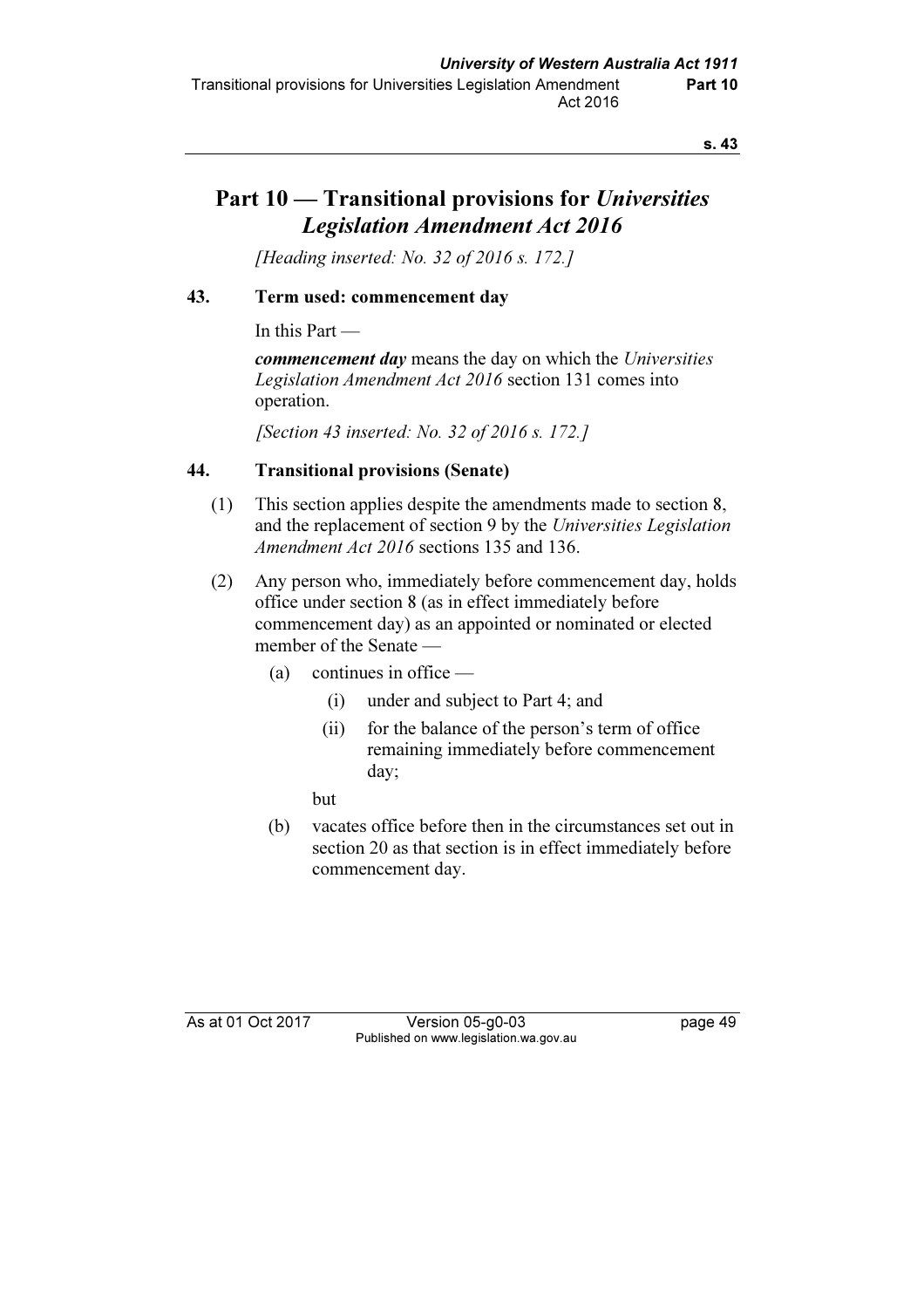| (3)     | For the purposes of subsection $(2)(a)(ii)$ , the member who holds<br>office under section $8(1)(e)$ (as in effect immediately before<br>commencement day) is taken to have a term of office that<br>expires on - |      |                                                                                                                                                                                               |  |  |  |
|---------|-------------------------------------------------------------------------------------------------------------------------------------------------------------------------------------------------------------------|------|-----------------------------------------------------------------------------------------------------------------------------------------------------------------------------------------------|--|--|--|
|         | (a)                                                                                                                                                                                                               |      | 31 December 2016, if the Universities Legislation<br>Amendment Act 2016 section 135 comes into operation<br>on or before that date; or                                                        |  |  |  |
|         | (b)                                                                                                                                                                                                               |      | the $60th$ day after the day on which the Universities<br>Legislation Amendment Act 2016 section 135 comes into<br>operation, if that section comes into operation after<br>31 December 2016. |  |  |  |
| (4)     | Minister.                                                                                                                                                                                                         |      | If a question arises under this section as to the balance of a<br>person's term of office remaining immediately before<br>commencement day, the question is to be determined by the           |  |  |  |
|         |                                                                                                                                                                                                                   |      | [Section 44 inserted: No. 32 of 2016 s. 172.]                                                                                                                                                 |  |  |  |
| 45.     |                                                                                                                                                                                                                   |      | <b>Transitional provisions (Chancellor and Pro-Chancellor)</b>                                                                                                                                |  |  |  |
| (1)     | This section applies despite the amendments made to<br>sections 12 and 12A by the Universities Legislation Amendment<br><i>Act 2016</i> sections 140 and 141.                                                     |      |                                                                                                                                                                                               |  |  |  |
| (2)     |                                                                                                                                                                                                                   |      | The person who, immediately before commencement day, holds<br>office under section 12 (as in effect immediately before<br>commencement day) as Chancellor —                                   |  |  |  |
|         | (a)                                                                                                                                                                                                               |      | continues in office $-$                                                                                                                                                                       |  |  |  |
|         |                                                                                                                                                                                                                   |      | (i) under and subject to Part 4; and                                                                                                                                                          |  |  |  |
|         |                                                                                                                                                                                                                   | (ii) | for the balance of the person's term of office<br>remaining immediately before commencement<br>day;                                                                                           |  |  |  |
|         |                                                                                                                                                                                                                   | but  |                                                                                                                                                                                               |  |  |  |
|         | (b)                                                                                                                                                                                                               |      | vacates office before then in the circumstances set out in<br>section 20 as that section is in effect immediately before<br>commencement day.                                                 |  |  |  |
| page 50 |                                                                                                                                                                                                                   |      | As at 01 Oct 2017<br>Version 05-g0-03<br>Published on www.legislation.wa.gov.au                                                                                                               |  |  |  |
|         |                                                                                                                                                                                                                   |      |                                                                                                                                                                                               |  |  |  |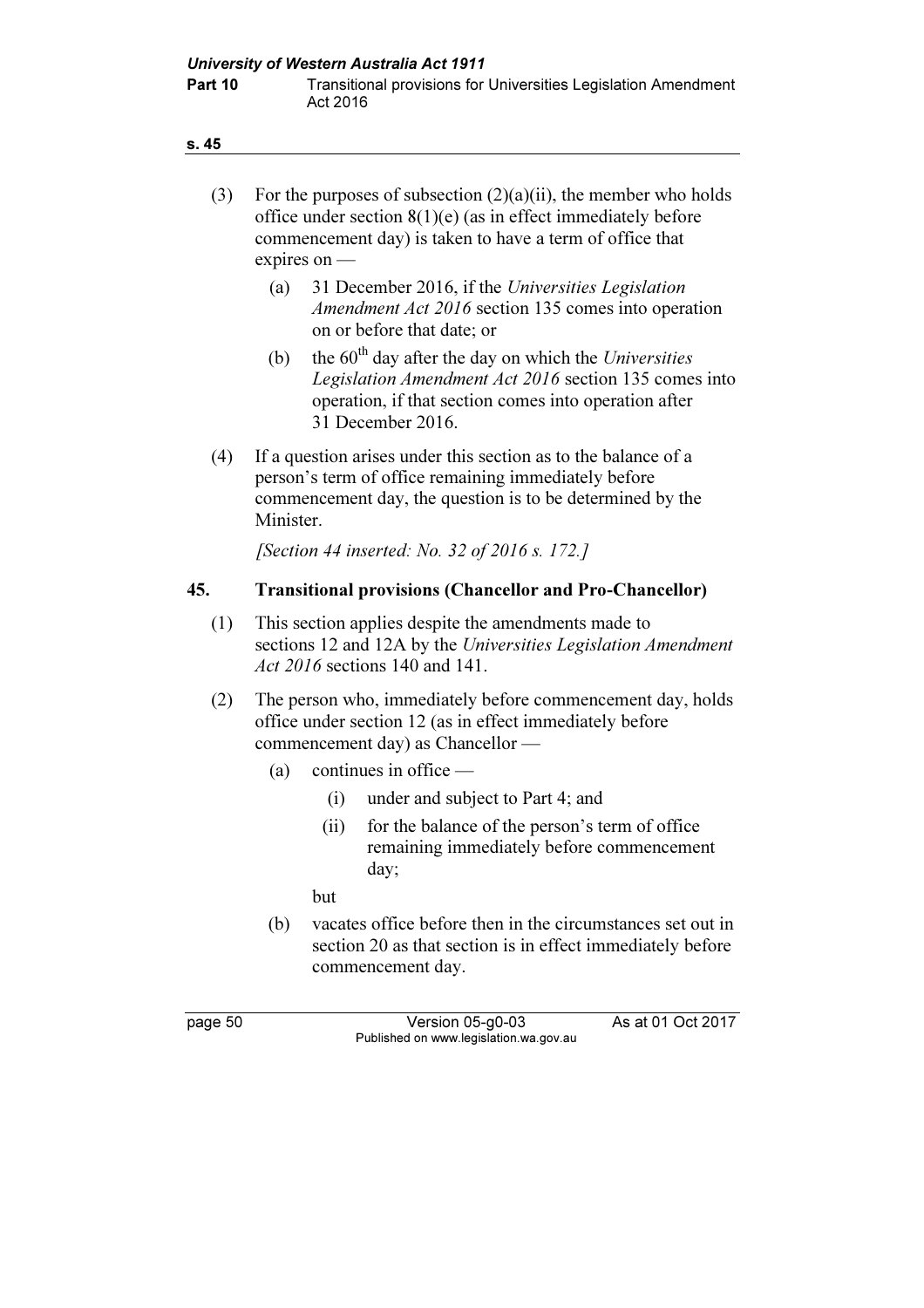- (3) The person who, immediately before commencement day, holds office under section 12A (as in effect immediately before commencement day) as Pro-Chancellor —
	- (a) continues in office
		- (i) under and subject to Part 4; and
		- (ii) for the balance of the person's term of office remaining immediately before commencement day;

but

 (b) vacates office before then in the circumstances set out in section 20 as that section is in effect immediately before commencement day.

[Section 45 inserted: No. 32 of 2016 s. 172.]

### 46. Transitional provisions (guarantees)

 A guarantee given under section 15B (as in effect immediately before commencement day) and in force immediately before commencement day continues as if it had been given under section 15D.

[Section 46 inserted: No. 32 of 2016 s. 172.]

### 47. Transitional provisions (by-laws)

(1) In this section —

former section 16B means section 16B as in effect immediately before it was deleted by the Universities Legislation Amendment Act 2016 section 148.

 (2) Section 16B(2) does not apply to or in relation to any by-law made and published in the *Gazette* before commencement day, and former section 16B applies instead as if the former section 16B had not been deleted.

As at 01 Oct 2017 Version 05-g0-03 page 51 Published on www.legislation.wa.gov.au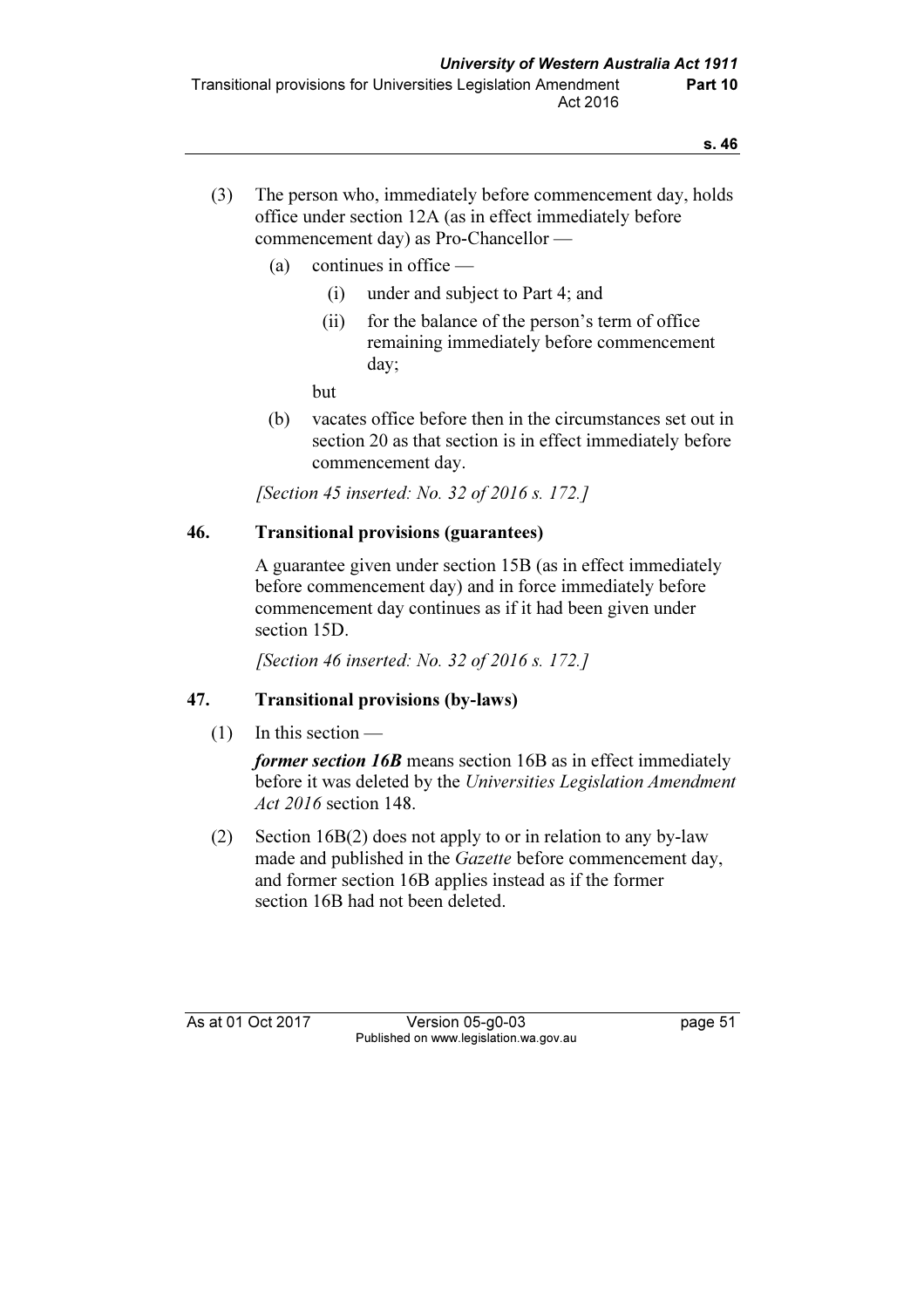- (3) If a by-law has been made but not published in the Gazette before commencement day —
	- (a) section 16B(2) does not apply to and in relation to that by-law; and
	- (b) former section 16B applies instead as if the former section 16B had not been deleted.

[Section 47 inserted: No. 32 of 2016 s. 172.]

### 48. Transitional provisions (Statutes)

 $(1)$  In this section —

former section 33 means section 33 as in effect immediately before it was deleted by the Universities Legislation Amendment Act 2016 section 165.

- (2) Section 33(2) does not apply to or in relation to any Statute made and published in the Gazette before commencement day, and former section 33(2) applies instead as if the former section 33 had not been deleted.
- (3) If a Statute has been made but not published in the Gazette before commencement day —
	- (a) section 33(2) does not apply to and in relation to that Statute; and
	- (b) former section 33(2) applies instead as if the former section 33 had not been deleted.

[Section 48 inserted: No. 32 of 2016 s. 172.]

page 52 Version 05-g0-03 As at 01 Oct 2017 Published on www.legislation.wa.gov.au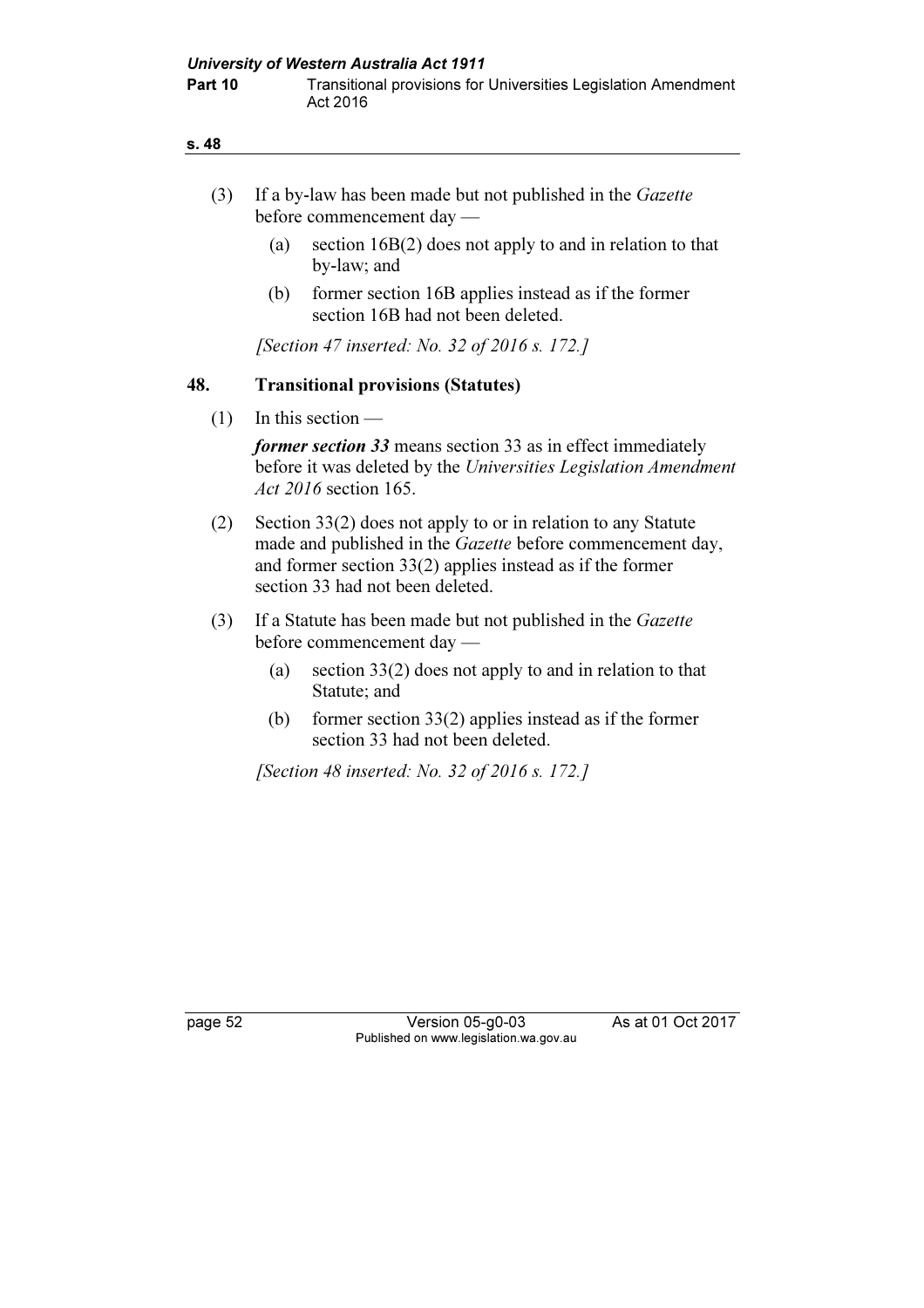### Schedule 1 — Senate members

[s. 10, 11A, 24A]

[Heading inserted: No.  $8$  of 2005 s. 62.]

#### Division 1 — Duties

[Heading inserted: No.  $8$  of 2005 s. 62.]

#### 1. Duties

- (1) Each member of the Senate
	- (a) must at all times act honestly in the performance of the functions of a member of the Senate, whether within or outside the State;
	- (b) must at all times exercise the degree of care and diligence in the performance of the functions of a member of the Senate, whether within or outside the State, that a reasonable person in that position would reasonably be expected to exercise in the Senate's circumstances;
	- (c) must at all times act in the best interests of the University and give precedence to the interests of the University over the interests of any person appointing or electing a member of the Senate;
	- (d) must not, whether within or outside the State, make improper use of information acquired by virtue of the position of member of the Senate to gain, directly or indirectly, an advantage for any person or to cause detriment to the University;
	- (e) must not, whether within or outside the State, make improper use of the position of member of the Senate to gain, directly or indirectly, an advantage for any person or to cause detriment to the University.
- (2) Nothing in subclause (1) or section 11A or 24A affects
	- (a) any other duty a member of the Senate may have under any other law; or

As at 01 Oct 2017 Version 05-g0-03 page 53 Published on www.legislation.wa.gov.au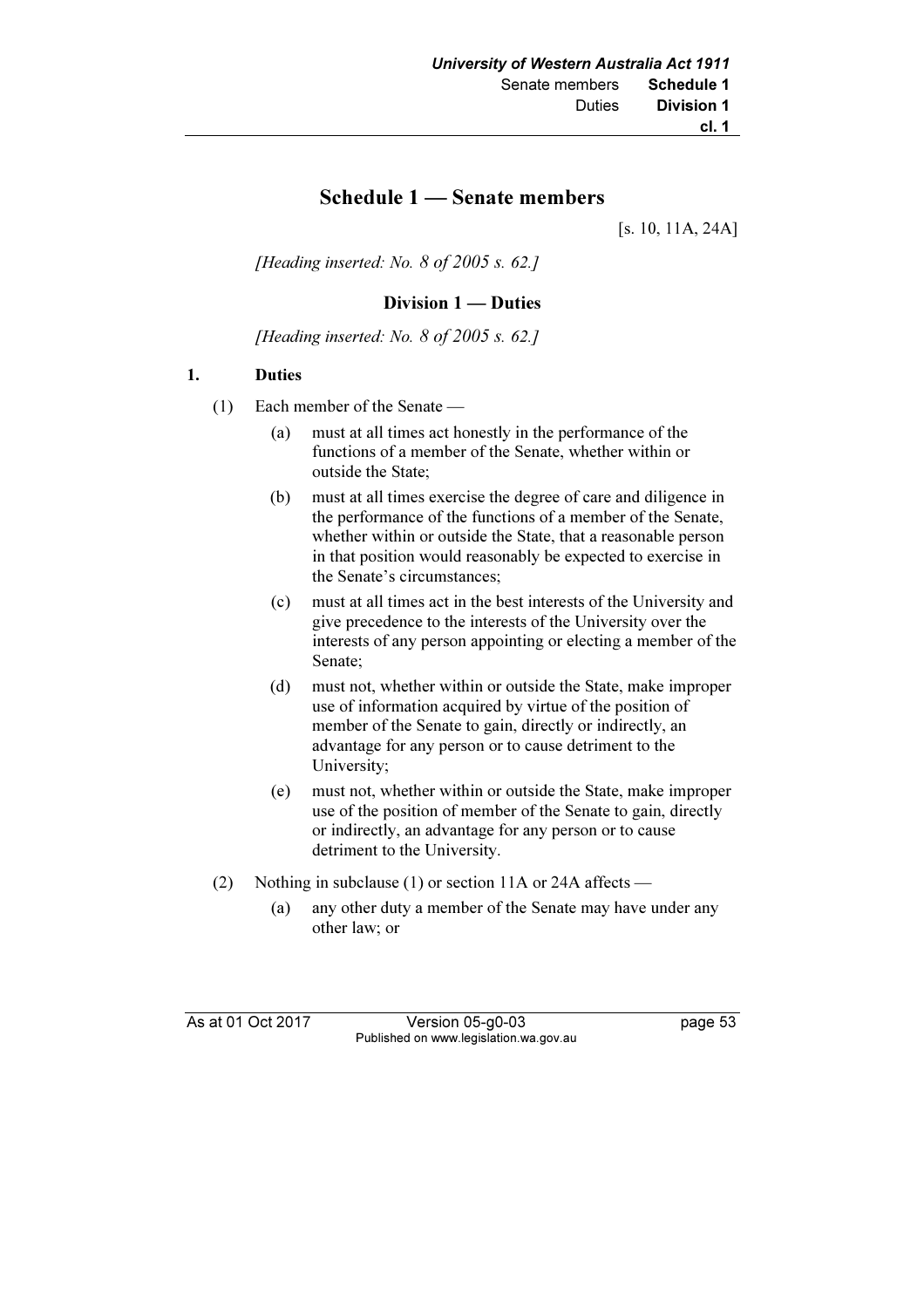(b) the operation of any other law in relation to such a duty.

[Clause 1 inserted: No. 8 of 2005 s. 62.]

#### Division 2 — Disclosure of interests

#### 2. Disclosure of interests

- (1) A member of the Senate who has a material personal interest in a matter being considered or about to be considered by the Senate must, as soon as possible after the relevant facts have come to the member's knowledge, disclose the nature and extent of the interest at a meeting of the Senate.
- (2) A disclosure under subclause (1) is to be recorded in the minutes of the meeting.

[Clause 2 inserted: No. 8 of 2005 s. 62.]

#### 3. Voting by interested members

 A member of the Senate who has a material personal interest in a matter that is being considered by the Senate —

- (a) must not vote whether at a meeting or otherwise
	- (i) on the matter; or
	- (ii) on a proposed resolution under clause 4 in respect of the matter, whether relating to that member or a different member;

and

- (b) must not be present while
	- (i) the matter; or
	- (ii) a proposed resolution of the kind referred to in paragraph (a)(ii),

is being considered at a meeting.

[Clause 3 inserted: No.  $8$  of 2005 s. 62.]

page 54 Version 05-g0-03 As at 01 Oct 2017 Published on www.legislation.wa.gov.au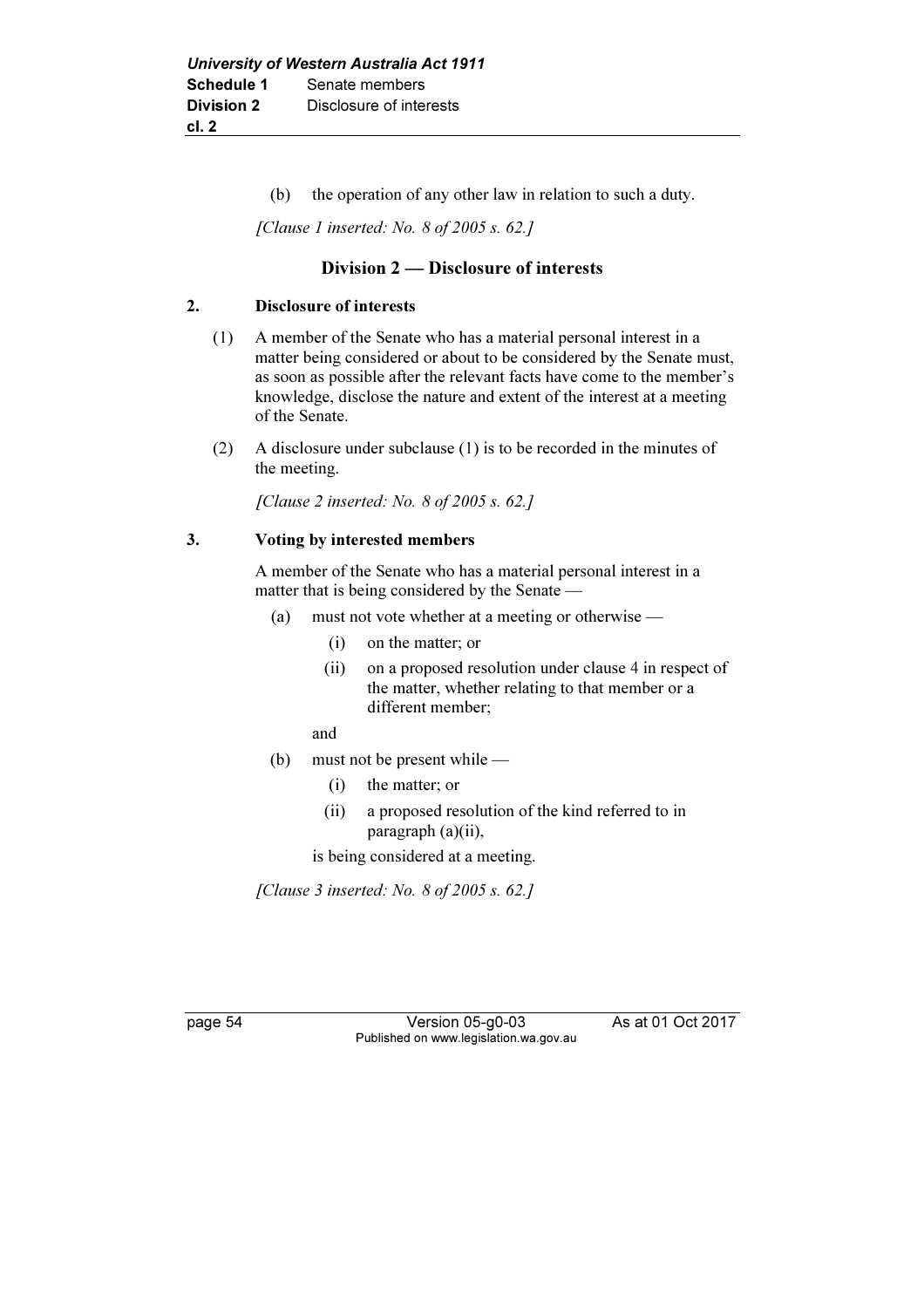#### 4. Clause 3 may be declared inapplicable

 Clause 3 does not apply if the Senate has at any time passed a resolution that —

- (a) specifies the member, the interest and the matter; and
- (b) states that the members voting for the resolution are satisfied that the interest should not disqualify the member from considering or voting on the matter.

[Clause 4 inserted: No. 8 of 2005 s. 62.]

[5. Deleted: No. 32 of 2016 s. 173.]

#### 6. Minister may declare clause 3 inapplicable

- (1) The Minister may, on the application of a member of the Senate, by writing declare that clause 3 does not apply in relation to a specified matter either generally or in voting on particular resolutions.
- (2) The Minister must cause a copy of a declaration made under subclause (1) to be laid before each House of Parliament within 14 sitting days of that House after the declaration is made.

 [Clause 6 inserted: No. 8 of 2005 s. 62; amended: No. 32 of 2016 s. 174.]

As at 01 Oct 2017 Version 05-g0-03 page 55 Published on www.legislation.wa.gov.au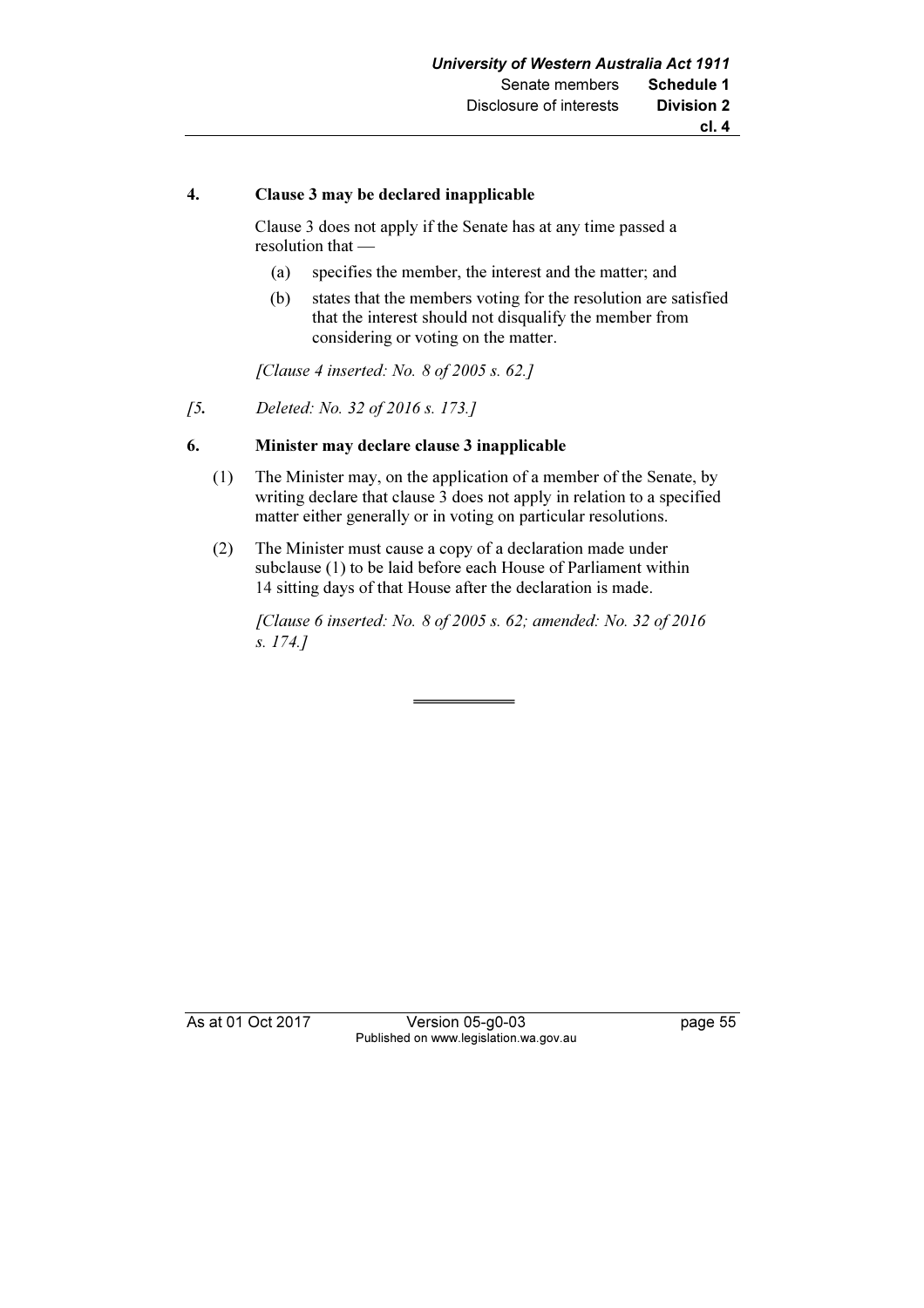#### **Notes**

1 This is a compilation of the University of Western Australia Act 1911 and includes the amendments made by the other written laws referred to in the following table. The table also contains information about any reprint.

| <b>Short title</b>                                           | <b>Number</b><br>and year                                                                                | Assent      | Commencement                                                                                                                                                                          |
|--------------------------------------------------------------|----------------------------------------------------------------------------------------------------------|-------------|---------------------------------------------------------------------------------------------------------------------------------------------------------------------------------------|
| University of Western<br>Australia Act 1911                  | 37 of 1911<br>$(1$ Geo. $V$<br>No. 48)                                                                   | 16 Feb 1911 | 16 Feb 1911                                                                                                                                                                           |
| University Act Amendment<br>Act 1917                         | 23 of 1917<br>$(8$ Geo. V<br>No. 4)                                                                      | 7 Aug 1917  | 7 Aug 1917                                                                                                                                                                            |
| University of Western<br>Australia Act Amendment<br>Act 1929 | 17 of 1929<br>$(20$ Geo. V<br>No. 15) (as<br>amended by<br>No. 113 of<br>1970 s. 14)                     |             | 22 Nov 1929 22 Nov 1929                                                                                                                                                               |
| University of Western<br>Australia Act Amendment<br>Act 1944 | 43 of 1944<br>$(8 \text{ and }$<br>9 Geo. VI<br>$No. 43)$ (as<br>amended by<br>No. 113 of<br>1970 s. 14) | 12 Jan 1945 | Act other than s. $4(1)$ , $7(1)$ and<br>8(1): 12 Jan 1945;<br>s. $4(1)$ , $7(1)$ and $8(1)$ :<br>14 Mar 1945 (see s. 4(2)(i),<br>$7(2)$ and $8(2)$ and Gazette<br>9 Feb 1945 p. 169) |
| University of Western<br>Australia Act Amendment<br>Act 1947 | 40 of 1947<br>$(11$ and $12$<br>Geo. VI<br>No. 40)                                                       | 11 Dec 1947 | 11 Dec 1947                                                                                                                                                                           |
| University of Western<br>Australia Act Amendment<br>Act 1955 | 3 of 1955<br>$(4$ Eliz. II<br>No. 3)                                                                     | 13 Oct 1955 | 13 Oct 1955                                                                                                                                                                           |
| University of Western<br>Australia Act Amendment<br>Act 1957 | 25 of 1957<br>(6 Eliz. II<br>No. 25)                                                                     | 26 Oct 1957 | 26 Oct 1957                                                                                                                                                                           |
| University of Western<br>Australia Act Amendment<br>Act 1964 | 4 of 1964<br>(13 Eliz. II<br>No. 4)                                                                      | 2 Oct 1964  | 2 Oct 1964                                                                                                                                                                            |

Compilation table

page 56 Version 05-g0-03 As at 01 Oct 2017 Published on www.legislation.wa.gov.au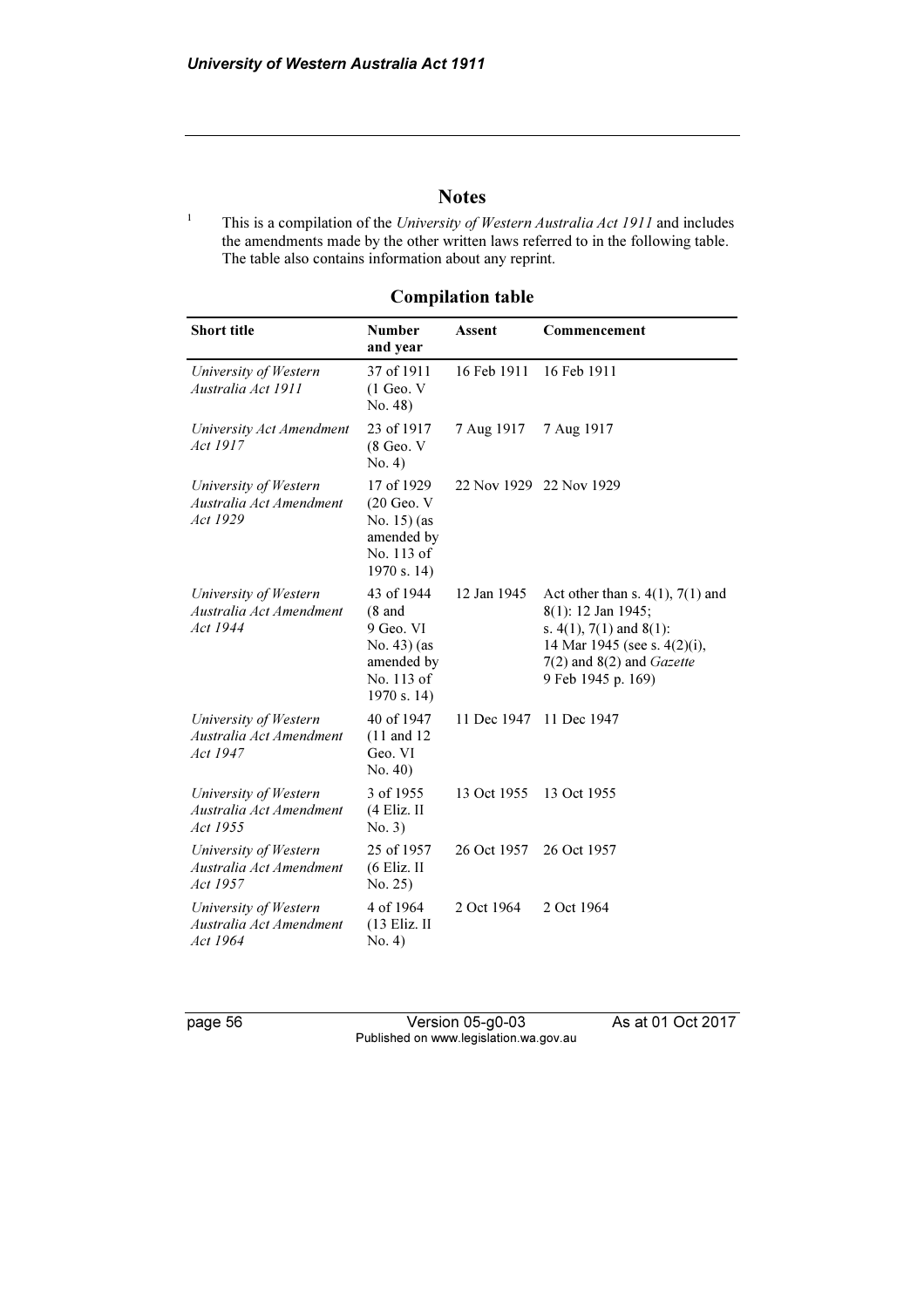| <b>Short title</b>                                                                                                 | <b>Number</b><br>and year | Assent      | Commencement                                                                              |
|--------------------------------------------------------------------------------------------------------------------|---------------------------|-------------|-------------------------------------------------------------------------------------------|
| Decimal Currency<br>Act 1965                                                                                       | 113 of 1965               | 21 Dec 1965 | Act other than s. 4-9:<br>21 Dec 1965 (see s. 2(1));<br>s. 4-9: 14 Feb 1966 (see s. 2(2)) |
| University of Western<br>Australia Act Amendment<br>Act 1969                                                       | 46 of 1969                |             | 21 May 1969 27 Jun 1969 (see s. 2 and<br>Gazette 27 Jun 1969 p. 1876)                     |
| University of Western<br>Australia Act Amendment<br>Act 1970                                                       | 113 of 1970               | 10 Dec 1970 | 1 Jan 1971 (see s. 2 and Gazette<br>15 Jan 1971 p. 98)                                    |
| Reprint of the University of Western Australia Act 1911 approved 21 Jun 1971<br>(includes amendments listed above) |                           |             |                                                                                           |
| University of Western<br>Australia Act Amendment<br>Act 1973                                                       | 58 of 1973                | 19 Nov 1973 | 1 Jan 1974 (see s. 2)                                                                     |
| University of Western<br>Australia Act Amendment<br>Act 1975                                                       | 40 of 1975                | 11 Sep 1975 | 11 Sep 1975                                                                               |
| University of Western<br>Australia Act Amendment<br>Act 1976                                                       | 37 of 1976                | 9 Jun 1976  | 9 Jun 1976                                                                                |
| <b>Acts Amendment (Student</b><br>Guilds and Associations)<br>Act 1977 Pt. I                                       | 61 of 1977                | 23 Nov 1977 | 1 Jan 1978 (see s. 2)                                                                     |
| University of Western<br>Australia Act Amendment<br>Act 1978                                                       | 62 of 1978                | 21 Sep 1978 | 21 Sep 1978                                                                               |
| Acts Amendment (Student<br>Guilds and Associations)<br>Act 1983 Pt. $II3$                                          | 51 of 1983                | 5 Dec 1983  | 5 Dec 1983                                                                                |
| <b>Acts Amendment</b><br>(Financial Administration<br>and Audit) Act 1985 s. 3                                     | 98 of 1985                | 4 Dec 1985  | 1 Jul 1986 (see s. 2 and Gazette<br>30 Jun 1986 p. 2255)                                  |
| <b>Acts Amendment</b><br>(Education) Act 1988<br>Pt. 13                                                            | 7 of 1988                 | 30 Jun 1988 | 8 Jul 1988 (see s. 2 and Gazette<br>8 Jul 1988 p. 2371)                                   |
| Financial Administration<br>and Audit Amendment<br>Act 1990 s. 39(4)                                               | 92 of 1990                | 20 Dec 1990 | 8 Mar 1991 (see s. 2 and<br>Gazette 8 Mar 1991 p. 1029)                                   |

As at 01 Oct 2017 Version 05-g0-03 page 57 Published on www.legislation.wa.gov.au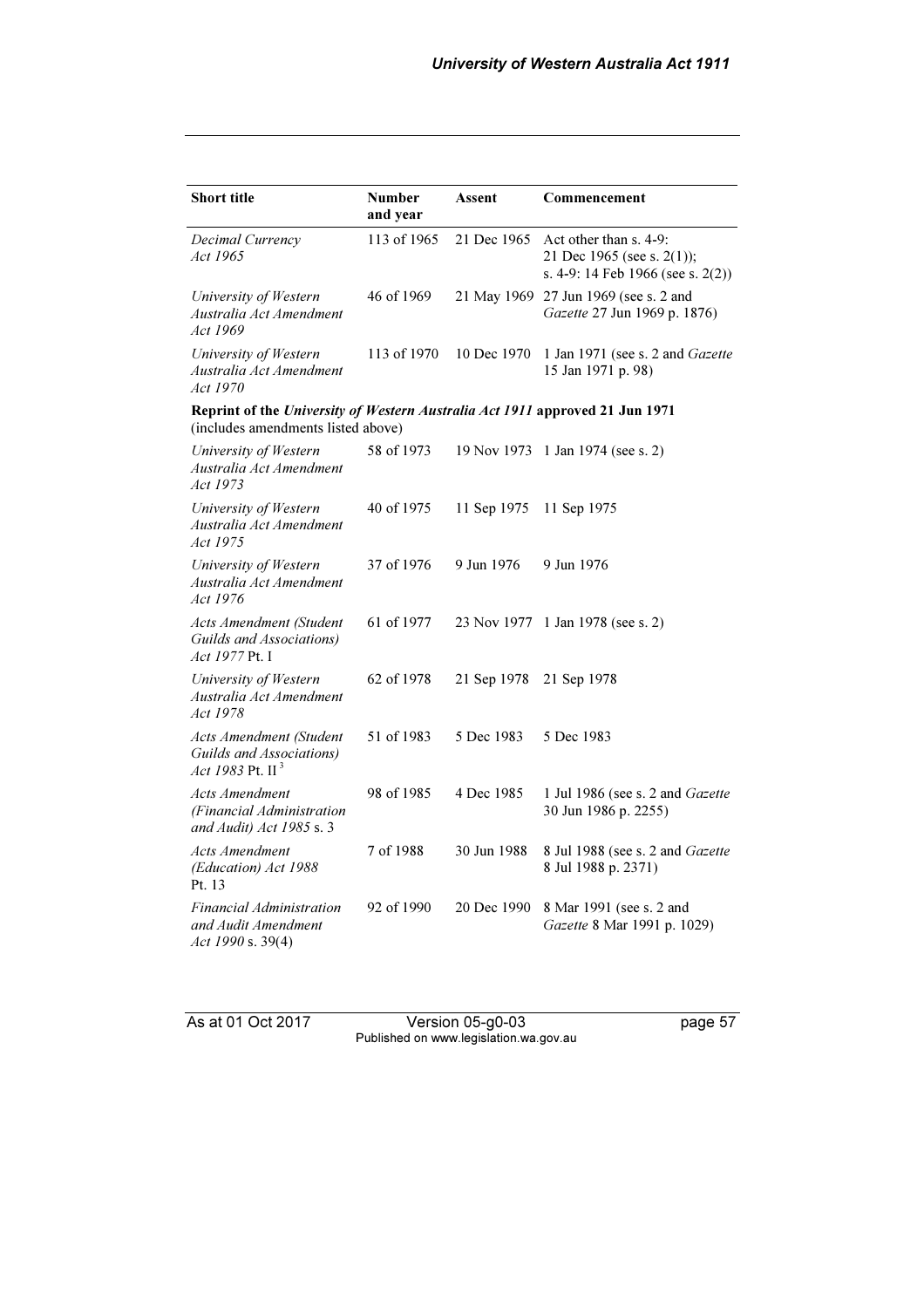| <b>Short title</b>                                                                                                                                            | <b>Number</b> | Assent      | Commencement                                                                                            |  |  |
|---------------------------------------------------------------------------------------------------------------------------------------------------------------|---------------|-------------|---------------------------------------------------------------------------------------------------------|--|--|
|                                                                                                                                                               | and year      |             |                                                                                                         |  |  |
| Reprint of the University of Western Australia Act 1911 as at 31 Mar 1993 (includes<br>amendments listed above) (correction in Gazette 4 May 1993 p. 2297)    |               |             |                                                                                                         |  |  |
| Financial Administration<br>Legislation Amendment<br>Act 1993 s. 11                                                                                           | 6 of 1993     |             | 27 Aug 1993 1 Jul 1993 (see s. 2(1))                                                                    |  |  |
| Voluntary Membership of<br>Student Guilds and<br><b>Associations Act 1994</b><br>Pt. $75$                                                                     | 91 of 1994    | 5 Jan 1995  | 5 Jan 1995 (see s. 2)                                                                                   |  |  |
| Sentencing (Consequential<br>Provisions) Act 1995<br>Pt. 78                                                                                                   | 78 of 1995    | 16 Jan 1996 | 4 Nov 1996 (see s. 2 and<br>Gazette 25 Oct 1996 p. 5632)                                                |  |  |
| <b>Education Amendment</b><br>Act 1996 s. 16(12)                                                                                                              | 22 of 1996    | 11 Jul 1996 | 11 Jul 1996 (see s. $2(1)$ )                                                                            |  |  |
| <b>Financial Legislation</b><br>Amendment Act 1996 s. 64                                                                                                      | 49 of 1996    | 25 Oct 1996 | 25 Oct 1996 (see s. $2(1)$ )                                                                            |  |  |
| Statutes (Repeals and<br>Minor Amendments)<br>Act 1997 s. 124                                                                                                 | 57 of 1997    | 15 Dec 1997 | 15 Dec 1997 (see s. 2(1))                                                                               |  |  |
| Statutes (Repeals and<br>Minor Amendments)<br>Act (No. 2) 1998 s.70                                                                                           | 10 of 1998    | 30 Apr 1998 | 30 Apr 1998 (see s. $2(1)$ )                                                                            |  |  |
| <b>School Education</b><br>Act 1999 s. 247                                                                                                                    | 36 of 1999    | 2 Nov 1999  | 1 Jan 2001 (see s. 2 and Gazette<br>29 Dec 2000 p. 7904)                                                |  |  |
| Reprint of the University of Western Australia Act 1911 as at 11 Feb 2000 (includes<br>amendments listed above except those in the School Education Act 1999) |               |             |                                                                                                         |  |  |
| Universities Legislation<br>Amendment Act 2000<br>Pt. 3 $6$                                                                                                   | 75 of 2000    | 7 Dec 2000  | 13 Jan 2001 (see s. 2 and<br>Gazette 12 Jan 2001 p. 245)                                                |  |  |
| Acts Amendment (Student<br>Guilds and Associations)<br>Act 2002 Pt. 6                                                                                         | 44 of 2002    | 3 Jan 2003  | 25 Jan 2003 (see s. 2 and<br>Gazette 24 Jan 2003 p. 141)                                                |  |  |
| <b>Courts Legislation</b><br>Amendment and Repeal<br>Act 2004 s. 141                                                                                          | 59 of 2004    | 23 Nov 2004 | 1 May 2005 (see s. 2 and<br>Gazette 31 Dec 2004 p. 7128)                                                |  |  |
| Criminal Procedure and<br>Appeals (Consequential<br>and Other Provisions)<br>$Act\,2004\,$ s. 80                                                              | 84 of 2004    | 16 Dec 2004 | 2 May 2005 (see s. 2 and<br>Gazette 31 Dec 2004 p. 7129<br>(correction in Gazette<br>7 Jan 2005 p. 53)) |  |  |

page 58 Version 05-g0-03 As at 01 Oct 2017 Published on www.legislation.wa.gov.au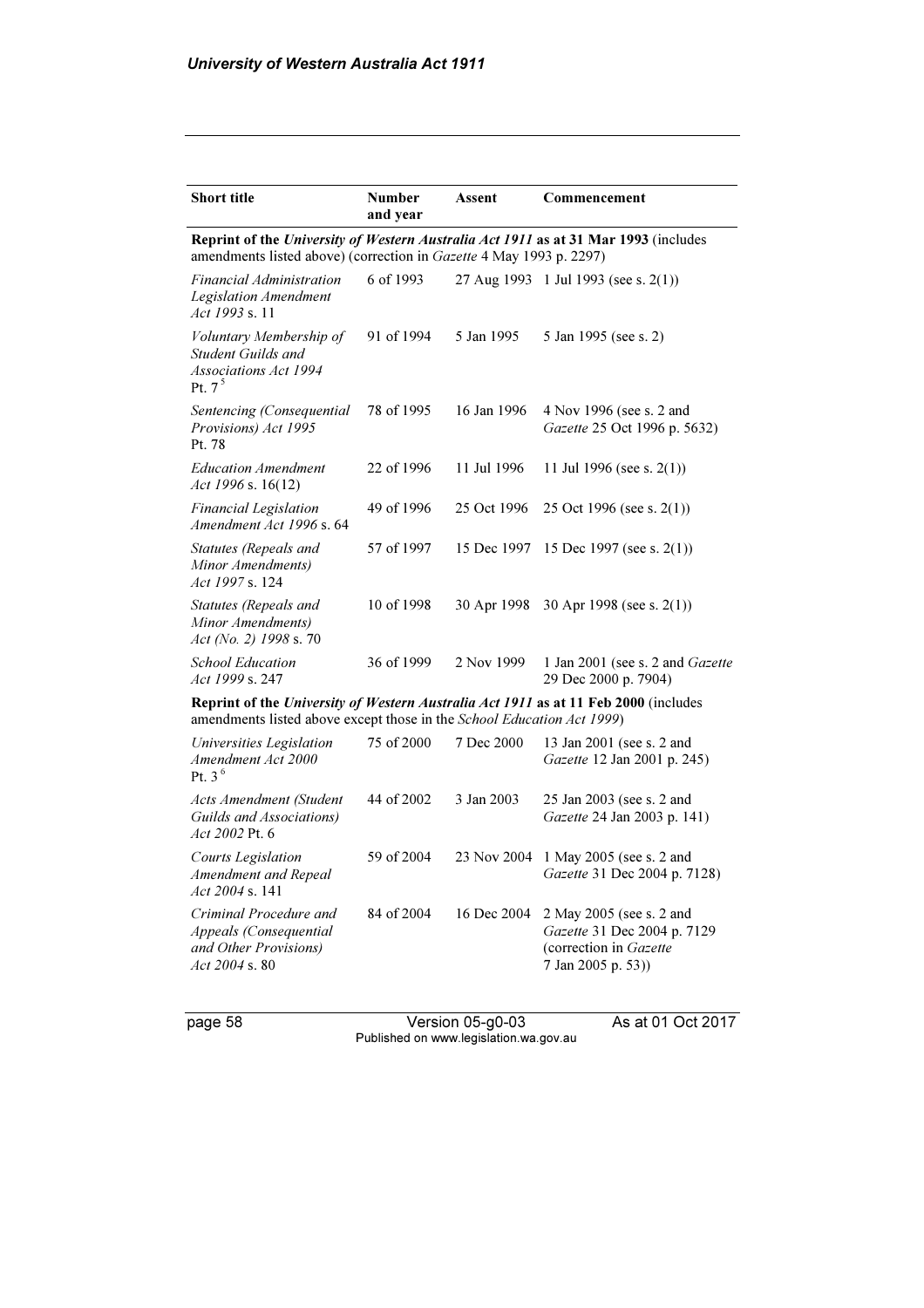| <b>Short title</b>                                                                                                     | <b>Number</b><br>and year | <b>Assent</b> | Commencement                                                                                                                                                       |
|------------------------------------------------------------------------------------------------------------------------|---------------------------|---------------|--------------------------------------------------------------------------------------------------------------------------------------------------------------------|
| Universities Legislation<br>Amendment Act 2005<br>Pt. $6^7$                                                            | 8 of 2005                 | 7 Jul 2005    | 13 Aug 2005 (see s. 2 and<br>Gazette 12 Aug 2005 p. 3651)                                                                                                          |
| amendments listed above)                                                                                               |                           |               | <b>Reprint 4: The University of Western Australia Act 1911 as at 18 Nov 2005 (includes</b>                                                                         |
| <b>Statute Law Revision</b><br>Act 2006 s.9                                                                            | 37 of 2006                | 4 Jul 2006    | 4 Jul 2006 (see s. 2)                                                                                                                                              |
| <b>Financial Legislation</b><br>Amendment and Repeal<br>Act 2006 s. 4 and Sch. 1<br>cl. 172                            | 77 of 2006                | 21 Dec 2006   | 1 Feb 2007 (see s. 2(1) and<br>Gazette 19 Jan 2007 p. 137)                                                                                                         |
| <b>Acts Amendment</b><br>(Bankruptcy) Act 2009 s. 86                                                                   | 18 of 2009                | 16 Sep 2009   | 17 Sep 2009 (see s. $2(b)$ )                                                                                                                                       |
| Standardisation of<br>Formatting Act 2010 s. 48<br>and $51$                                                            | 19 of 2010                | 28 Jun 2010   | 11 Sep 2010 (see s. $2(b)$ ) and<br>Gazette 10 Sep 2010 p. 4341)                                                                                                   |
| <b>Reprint 5: The University of Western Australia Act 1911 as at 10 Dec 2010</b> (includes<br>amendments listed above) |                           |               |                                                                                                                                                                    |
| Road Traffic Legislation<br>Amendment Act 2012 Pt. 4<br>Div. 52                                                        | 8 of 2012                 |               | 21 May 2012 27 Apr 2015 (see s. 2(d) and<br>Gazette 17 Apr 2015 p. 1371)                                                                                           |
| <b>Statutes</b> (Repeals)<br>Act 2014 s. 13                                                                            | 32 of 2014                | 3 Dec 2014    | 4 Dec 2014 (see s. $2(b)$ )                                                                                                                                        |
| Universities Legislation<br>Amendment Act 2016 Pt. 6                                                                   | 32 of 2016                | 19 Oct 2016   | Pt. 6 (other than s. 139): 2 Jan<br>2017 (see s. 2(b) and Gazette 9<br>Dec 2016 p. 5557):<br>s. 139: 1 Oct 2017 (see s. 2(b)<br>and Gazette 9 Dec 2016<br>p. 5557) |

2 Repealed by Interpretation Act 1984 s. 77(1).

3 The Acts Amendment (Student Guilds and Associations) Act 1983 s. 7 reads as follows:

#### 7. Transitional — ineligibility for membership of the Guild

 (1) Notwithstanding section 28(2) of the principal Act as substituted by section 4(a) of this Act, the following persons and classes of persons shall not be eligible for any form of membership of the Guild, that is to say —

As at 01 Oct 2017 Version 05-g0-03 page 59 Published on www.legislation.wa.gov.au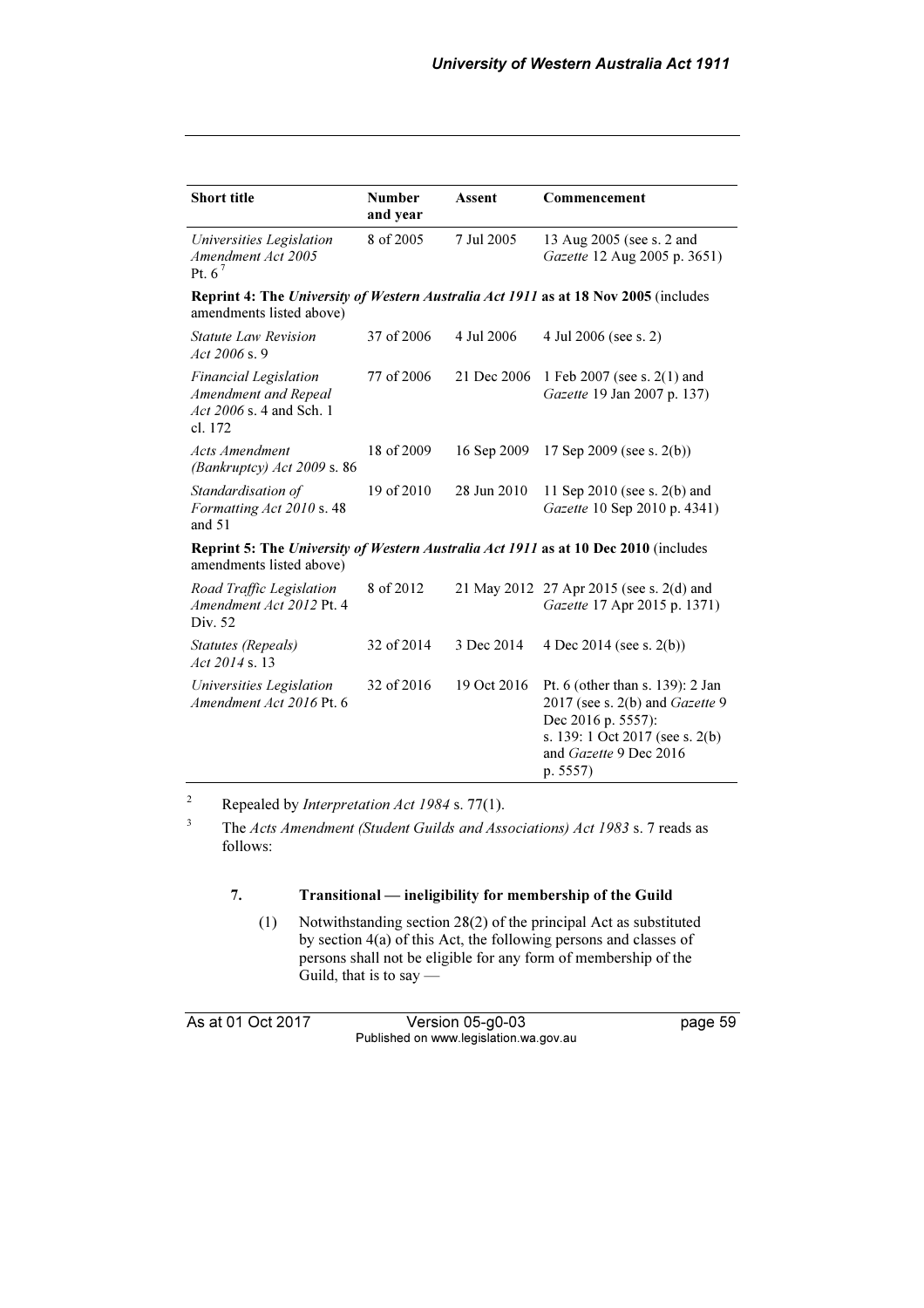- (a) students who are members of the full-time academic staff of the University;
- (b) persons who are not students; and
- (c) such persons and classes of persons as the Senate declares by resolution made after report and recommendation by the Guild to be ineligible for membership of the Guild.
- (2) The Governor may by proclamation provide that this section shall cease to be in operation on a day fixed by the proclamation.
- 4 Repealed by the Universities Legislation Amendment Act 2000.
- 5 The Voluntary Membership of Student Guilds and Associations Act 1994 s. 2 is a transitional provision that is of no further effect.
- 6 The Universities Legislation Amendment Act 2000 s. 15 is a transitional provision that is of no further effect.
- 7 The Universities Legislation Amendment Act 2005 s. 53 reads as follows:

#### 53. Transitional provisions

(1) In this section —

commencement day means the day on which the Universities Legislation Amendment Act 2005 comes into operation; new section 8(1) means the University of Western Australia Act 1911 section 8(1) as that provision is in effect on commencement day;

repealed section 10 means the University of Western Australia Act 1911 section 10 as that provision was in effect immediately before commencement day;

Senate means the University of Western Australia Senate.

- (2) The persons who, immediately before commencement day, were members of the Senate under repealed section 10(a) continue in office as members of the Senate under new section  $8(1)(a)$  on and from commencement day.
- (3) The persons who, immediately before commencement day, were members of the Senate under repealed section 10(b) or (e) continue in office as members of the Senate under new section  $8(1)(b)$  on and from commencement day.
- (4) The persons who, immediately before commencement day, were members of the Senate under repealed section 10(c) continue in office as members of the Senate under new section 8(1)(c) on and from commencement day.

page 60 Version 05-g0-03 As at 01 Oct 2017 Published on www.legislation.wa.gov.au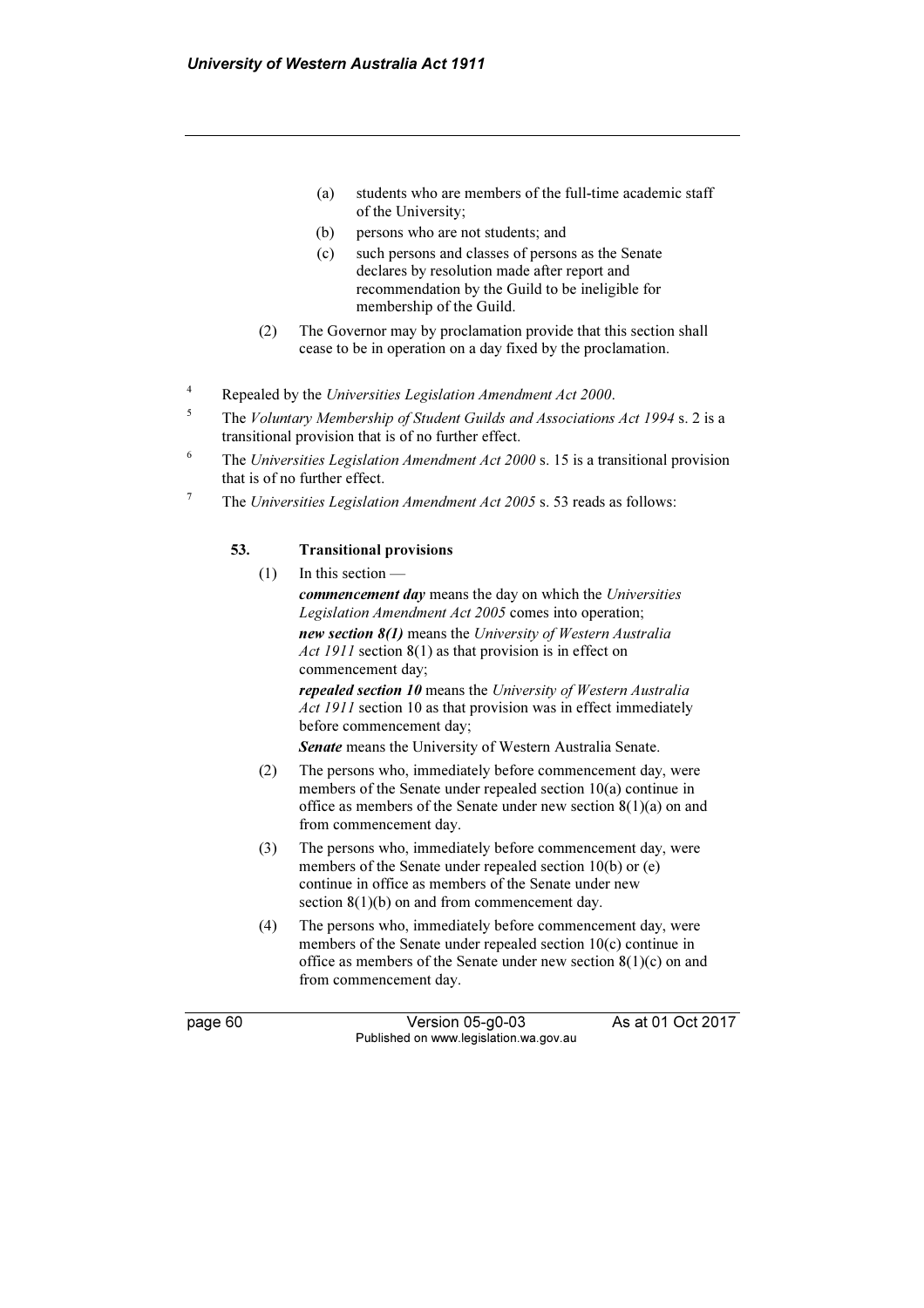- (5) The persons who, immediately before commencement day, were members of the Senate under repealed section  $10(d)$ ,  $(f)$ ,  $(g)$ ,  $(i)$ and (l) respectively continue in office as members of the Senate under new section  $8(1)(d)$ , (e), (f), (h) and (j) respectively on and from commencement day.
- (6) The persons who, immediately before commencement day, were members of the Senate under repealed section 10(h) and (i) respectively continue in office as members of the Senate under new section  $8(1)(g)$  on and from commencement day.
- (7) The persons who, immediately before commencement day, were members of the Senate under repealed section 10(k) continue in office as members of the Senate under new section 8(1)(i) on and from commencement day.
- (8) A person who, under this section, continues in office as a member of the Senate on and from commencement day, continues in office for the balance of the term of office that applied to the person immediately before commencement day.

As at 01 Oct 2017 Version 05-g0-03 page 61 Published on www.legislation.wa.gov.au